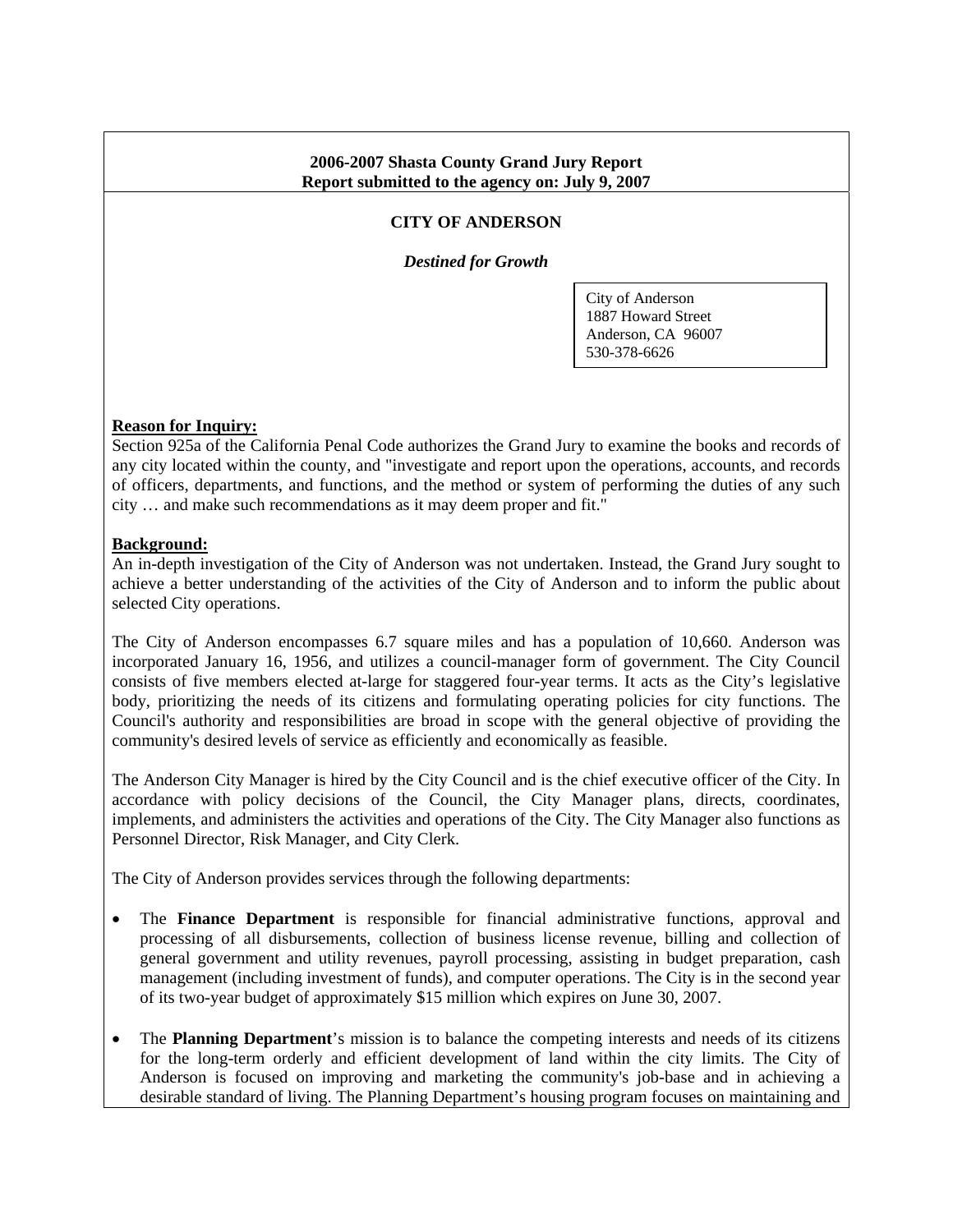improving the level of affordable housing for City residents. The department's redevelopment activities facilitate the renewal and revitalization of the business and economic base of the community with the added benefit of retaining current jobs and creating new ones. Future growth of the City will be driven by the economy, and the challenge will be to retain its small town culture while absorbing the growth that appears to be headed for the southern part of Shasta County. The City is in the process of revising its general plan in anticipation of the expected increase of approximately 1,000 approved housing units over the next five to six years. For non-residential development, very few office buildings are expected with the trend going towards commercial and industrial developments.

### • The **Public Works Department** has four divisions:

- 1. Engineering and Administration is responsible for the design and inspection of infrastructure construction and improvement.
- 2. Public Works Maintenance is responsible for road maintenance, storm drain monitoring and repair, landscaping, fleet maintenance (consisting of nearly 100 pieces of equipment), public building maintenance and City domestic water operations.
- 3. The Wastewater Division is responsible for the operation of the wastewater collection system and treatment facility.
- 4. The Building Division administers programs to ensure compliance with state laws and City ordinances regarding building standards as well as adopted policies and standards designed to safeguard life, health, property, and public welfare. A Code Enforcement Officer was recently hired through a grant.
- The **Parks and Recreation Department** is responsible for offering a wide variety of recreational programs for all ages. Noteworthy are the summer swimming programs, the Mosquito Serenade Concert Series, and the Senior Home Repair Program. The department operates and maintains four parks including the 428-acre Anderson River Park, consisting of picnic areas, trails, group barbeque areas, bocce ball, soccer and softball fields, tennis and basketball courts, and a boat launching facility. For a fee, the park is also available for special events and private parties.

Ground was broken February 23, 2006, for a new teen center/public health building at Howard and East Center Streets. The building will be jointly owned as a partnership of the County of Shasta and City of Anderson. Total project costs for the 11,754 square foot, two-story building, are \$3.5 million. About one third of the space will be occupied by the Anderson Teen Center. The Teen Center will include a dance studio, game room, kitchen, computer lab, outdoor stage and basketball court. Twothirds of the space will be occupied by the Shasta Public Health Department and will include exam rooms and staff offices. The project also includes an outdoor public plaza for community events and gatherings. The scheduled completion date is March/April 2007.

Additionally, the City of Anderson received one grant for \$200,000 from the state for Volante Park and has applied for a second state bond grant for Anderson River Park for \$100,000.

• The **Police Department** was formed in 1957 with a staff of five. The department now consists of a Police Chief, 20 sworn police officers, and 11 additional full- and part-time non-sworn employees. The Police Department maintains its own 24-hour emergency dispatch center.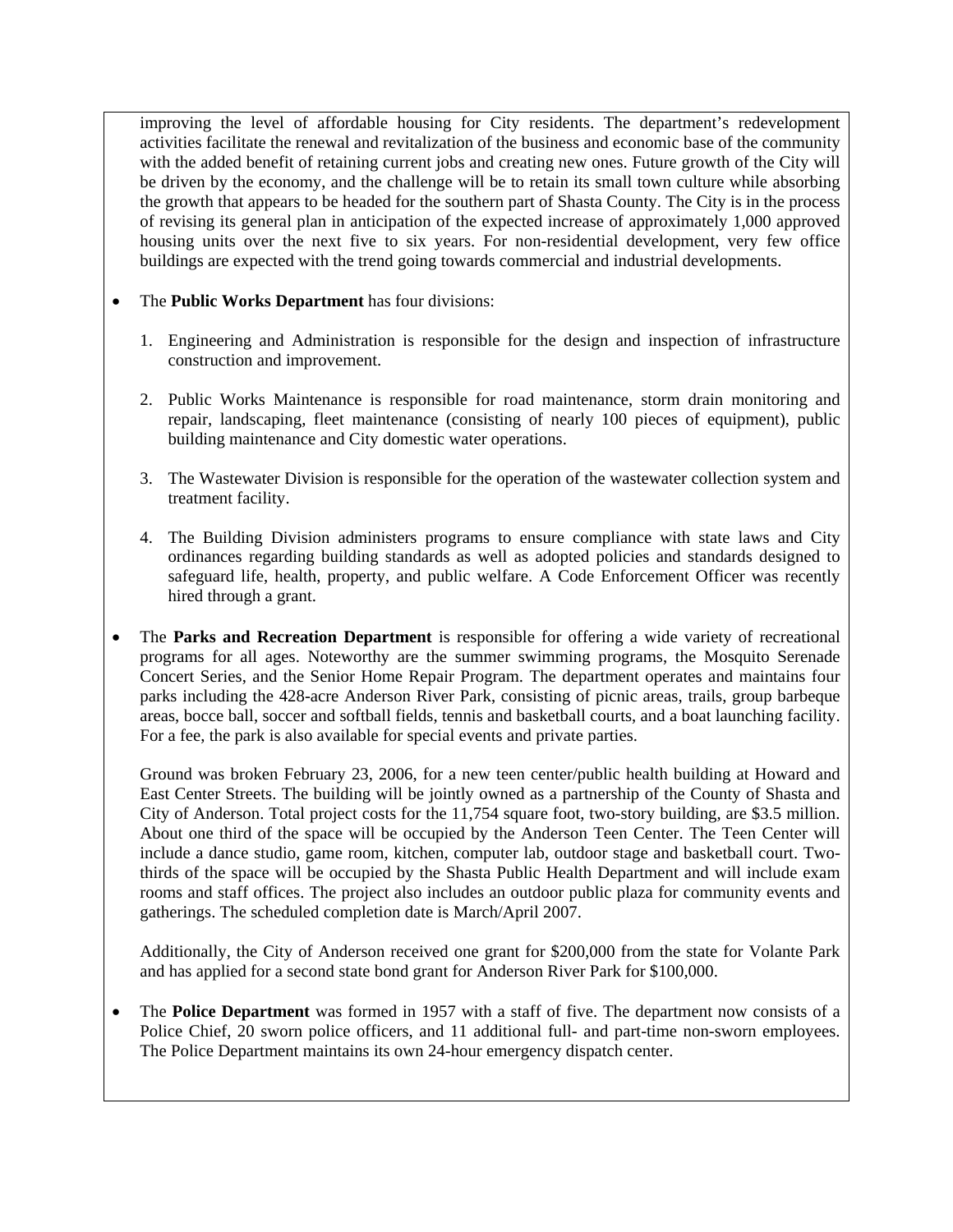### **Anderson Fire Protection District:**

The Anderson Fire Protection District is an independent special district whose territory includes all of the City of Anderson, plus some additional unincorporated areas of Shasta County and is not governed by the Anderson City Council. It was established in 1889 after a fire nearly destroyed the entire town in 1887. The District responds to an average of 170 incidents a month of which eight percent are fire related and 85 percent are medical calls and seven percent are miscellaneous. Responses have increased 800 percent since 1970. In 1978, the District had 11 paid firefighters. Today, the District consists of six paid employees and about 20 volunteers. The District has mutual aid and automatic aid agreements with CalFire (CDF) and mutual aid agreements with Redding and Cottonwood fire agencies.

| <b>Findings and Recommendations</b>                                                                                                                                                                                                                                                                                                                                                                                                                                                                                                                                                                                                   | <b>City of Anderson City Council Response</b><br>(Anderson Supporting Documents)                                                                                                                                                                                                                                                                                                                                                                        |
|---------------------------------------------------------------------------------------------------------------------------------------------------------------------------------------------------------------------------------------------------------------------------------------------------------------------------------------------------------------------------------------------------------------------------------------------------------------------------------------------------------------------------------------------------------------------------------------------------------------------------------------|---------------------------------------------------------------------------------------------------------------------------------------------------------------------------------------------------------------------------------------------------------------------------------------------------------------------------------------------------------------------------------------------------------------------------------------------------------|
| Findings #1:<br>The Grand Jury found that the overall operations of<br>the City appear to be well run in all the areas<br>reviewed.                                                                                                                                                                                                                                                                                                                                                                                                                                                                                                   | The Anderson City Council concurs, and<br>expresses its appreciation of the observation.                                                                                                                                                                                                                                                                                                                                                                |
| Finding #2:<br>The Shasta District Fairgrounds is a state owned<br>facility and is the home of the Shasta District Fair,<br>which Anderson hosts each year. While the fair<br>draws over 100,000 people annually, the City does<br>not receive the proceeds from attendance.<br>However, the City does benefit financially from<br>monies spent at local businesses. Other revenue<br>generating events at the fairgrounds include<br>satellite horse racing, stock car racing, third of July<br>fireworks, home shows, boat shows, and<br>exhibitions. Attendance at these other functions<br>attracts an additional 200,000 people. | The City of Anderson appreciates the presence<br>of the Shasta District Fairgrounds within the<br>Anderson city limits, and the City has<br>maintained cooperative working relationships<br>with the Fair to the mutual benefit of our<br>respective organizations, for neighboring<br>property owners, and for the public.                                                                                                                             |
| Finding #3:<br>City attractions include two golf courses, an 11-<br>screen theatre, and three shopping centers,<br>including the 40 store Prime Outlets of Anderson.                                                                                                                                                                                                                                                                                                                                                                                                                                                                  | Although there are currently no golf courses<br>within the Anderson city limits, nearby courses<br>provide close-by golf recreation. In addition to<br>movie and shopping opportunities (the factory<br>outlet center is now named the Shasta Factory<br>Outlets), the City is known for its excellent parks<br>and outstanding recreation programs, and the<br>Frontier Senior Center and Anderson Teen<br>Center are among other notable attractions. |
| Finding #4:<br>City of Anderson has five residential subdivisions<br>under construction which will bring a minimum of<br>1,000 homes to the area in the coming years.                                                                                                                                                                                                                                                                                                                                                                                                                                                                 | Although each approaches the local housing<br>market and their physical settings somewhat<br>differently, the City believes that each of the five<br>active subdivisions will become good places to<br>live. The sub-division developers and<br>homebuilders within them are building<br>neighborhoods that are consistent with the City's                                                                                                              |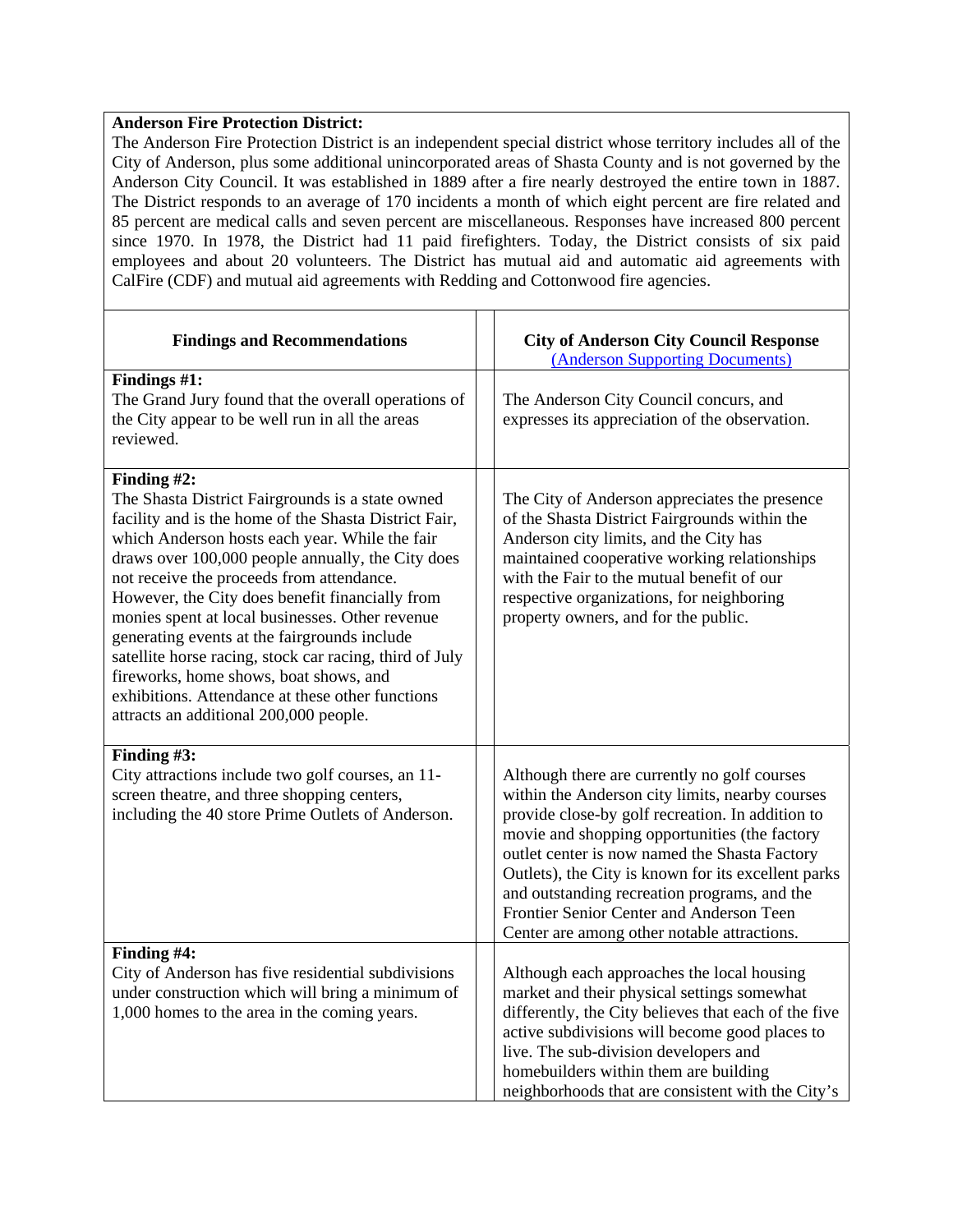|                                                                                                                                                                                                                                                                                                                                                                                                                                                                                                                                                                                                                                                                                                  | General Plan, which seeks to maintain the City's<br>enviable small town, know-your-neighbor<br>character, even as the City grows.                                                                                                                                                                                                                                                                                                                                                                                                                                                                                                                                                   |
|--------------------------------------------------------------------------------------------------------------------------------------------------------------------------------------------------------------------------------------------------------------------------------------------------------------------------------------------------------------------------------------------------------------------------------------------------------------------------------------------------------------------------------------------------------------------------------------------------------------------------------------------------------------------------------------------------|-------------------------------------------------------------------------------------------------------------------------------------------------------------------------------------------------------------------------------------------------------------------------------------------------------------------------------------------------------------------------------------------------------------------------------------------------------------------------------------------------------------------------------------------------------------------------------------------------------------------------------------------------------------------------------------|
| Finding #5:<br>The City of Anderson's contribution to its<br>employees' retirement is currently \$1,000,000 per<br>year. Once an employee leaves city employment,<br>the post employment benefits cease, resulting in<br>significant savings to the city over time. Unlike the<br>City of Anderson, some public agencies continue to<br>pay into post employment benefits for their<br>employees.                                                                                                                                                                                                                                                                                                | While the City indeed does not pay any post<br>employment benefits, contractual obligations to<br>its employees will require employee enrollment<br>in two enhanced defined-benefit retirement plans<br>effective July 1, 2008. These enhanced plans,<br>known as the CalPERS "3% at 50" plan for<br>safety employees and "2.7% at 55" plan for<br>miscellaneous employees, will significantly<br>increase the annual cost to the City for providing<br>for employee retirement. Mitigating the future<br>year risk to the taxpayer of this major change are<br>contractually imposed caps on the City's share<br>of the CalPERS annually-recalculated retirement<br>contributions. |
| Finding #6:<br>SHASTEC is a joint redevelopment project of the<br>County of Shasta and the Cities of Redding and of<br>Anderson. The City of Redding is the lead agency<br>for the project. The SHASTEC project boundary<br>has recently been expanded to include the<br>Stillwater Business Park, a planned industrial<br>redevelopment located adjacent to the Redding<br>Municipal Airport and close to the City of<br>Anderson. The business park will be designed to<br>attract medium to large businesses engaged in<br>manufacturing and distribution. City of Anderson<br>officials anticipate that this project should have a<br>positive impact on merchants and future job<br>growth. | The City believes that the SHASTEC<br>contributions that are assisting in funding some<br>of the infrastructure in support of the Stillwater<br>Business Park are an important component of the<br>larger work being undertaken by the City of<br>Redding that should enhance the prospects of<br>early success for the industrial park. The future<br>primary industry economic development and job<br>growth will benefit the region in general and, by<br>proximity, Anderson in particular.                                                                                                                                                                                     |
| Finding #7:<br>Prior to September 2006, the Anderson Public<br>Library was open only 20 hours per week. The<br>library has extended its hours to 40 hours per week<br>from $9:00$ a.m. $-6:00$ p.m. on Tuesdays through<br>Friday and Saturday from $10:00$ a.m. $- 2:00$ p.m.<br>with the help of a grant from Sierra Pacific.                                                                                                                                                                                                                                                                                                                                                                  | The City is proud to be one of the partners in<br>funding the longer hours of the Anderson Branch<br>Library. Although Sierra Pacific is a library<br>supporter and funds many local charitable and<br>philanthropic organizations, this particular grant<br>is being donated by Wal-Mart.                                                                                                                                                                                                                                                                                                                                                                                          |
| Finding #8:<br>The City contracts with two labor unions $-$ the<br>Anderson Police Officers' Association, for sworn<br>personnel, and the General Teamsters, Professional,<br>Health Care and Public Employees for other non-<br>sworn city government employees.                                                                                                                                                                                                                                                                                                                                                                                                                                | In addition to the two represented employee<br>groups, the City also employs certain<br>unrepresented management and part time and<br>seasonal employees.                                                                                                                                                                                                                                                                                                                                                                                                                                                                                                                           |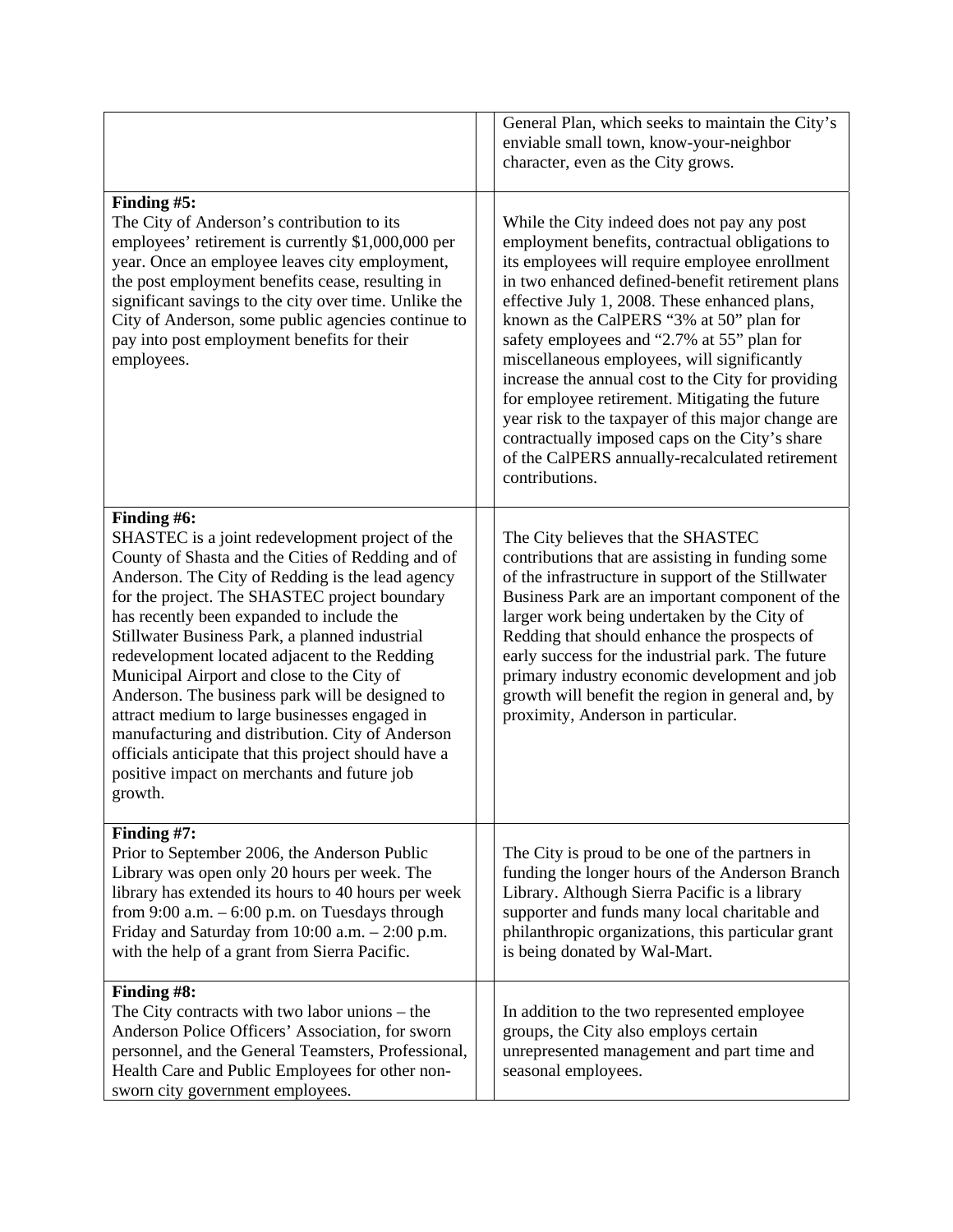| Finding #9:<br>The City of Anderson and the Fire Protection<br>District are studying the feasibility of creating a<br>City-run fire department. | The City Council and Fire District Board have<br>indeed agreed to undertake a joint feasibility<br>study of various organizational and financial<br>alternatives for providing improved fire services.<br>A grant application that would fund an<br>alternatives analysis by an outside organizational<br>consultant has been prepared by the City and is<br>pending before the California Department of<br>Housing and Community Development.                  |
|-------------------------------------------------------------------------------------------------------------------------------------------------|-----------------------------------------------------------------------------------------------------------------------------------------------------------------------------------------------------------------------------------------------------------------------------------------------------------------------------------------------------------------------------------------------------------------------------------------------------------------|
| Finding $#10$ :<br>The Anderson Police Department manages animal<br>control for the city.                                                       | The City provides good quality animal control<br>services, and the City is proud of the relatively-<br>recent acquired impoundment facility on<br>McMurry Drive that previously housed a<br>veterinarian business and is ideally suited for the<br>City's needs. In addition to Police Department<br>personnel, the City is especially appreciative of<br>the dedicated volunteers who assist in caring for<br>stray animals while they are in the City's care. |
| <b>Recommendations:</b><br>None                                                                                                                 |                                                                                                                                                                                                                                                                                                                                                                                                                                                                 |

# **Method of Inquiry:**

The Grand Jury reviewed the following:

- The City of Anderson website, www.ci.anderson.ca.us
- Anderson Fire District Revenue Budget 2006/2007
- Anderson FY 2005 Financial Statement Report
- Redding Record Searchlight
- Anderson Valley Post
- Anderson 2006/2007 fiscal budget
- Anderson 2006 Fall/Winter Activity Guide
- *50 Years of Progress*, Anderson, CA 1956-2000, January 11, 2006, Valley Post
- The Shasta County Grand Jury toured the new Anderson Animal Control Facility.

The Grand Jury interviewed:

- City Manager, City of Anderson
- Chief of Police, City of Anderson
- Interim Chief, Anderson Fire Protection District
- Animal Control Officer, City of Anderson
- Shasta County Fire Warden
- Two school administrators from the City of Anderson
- Former Anderson City Council member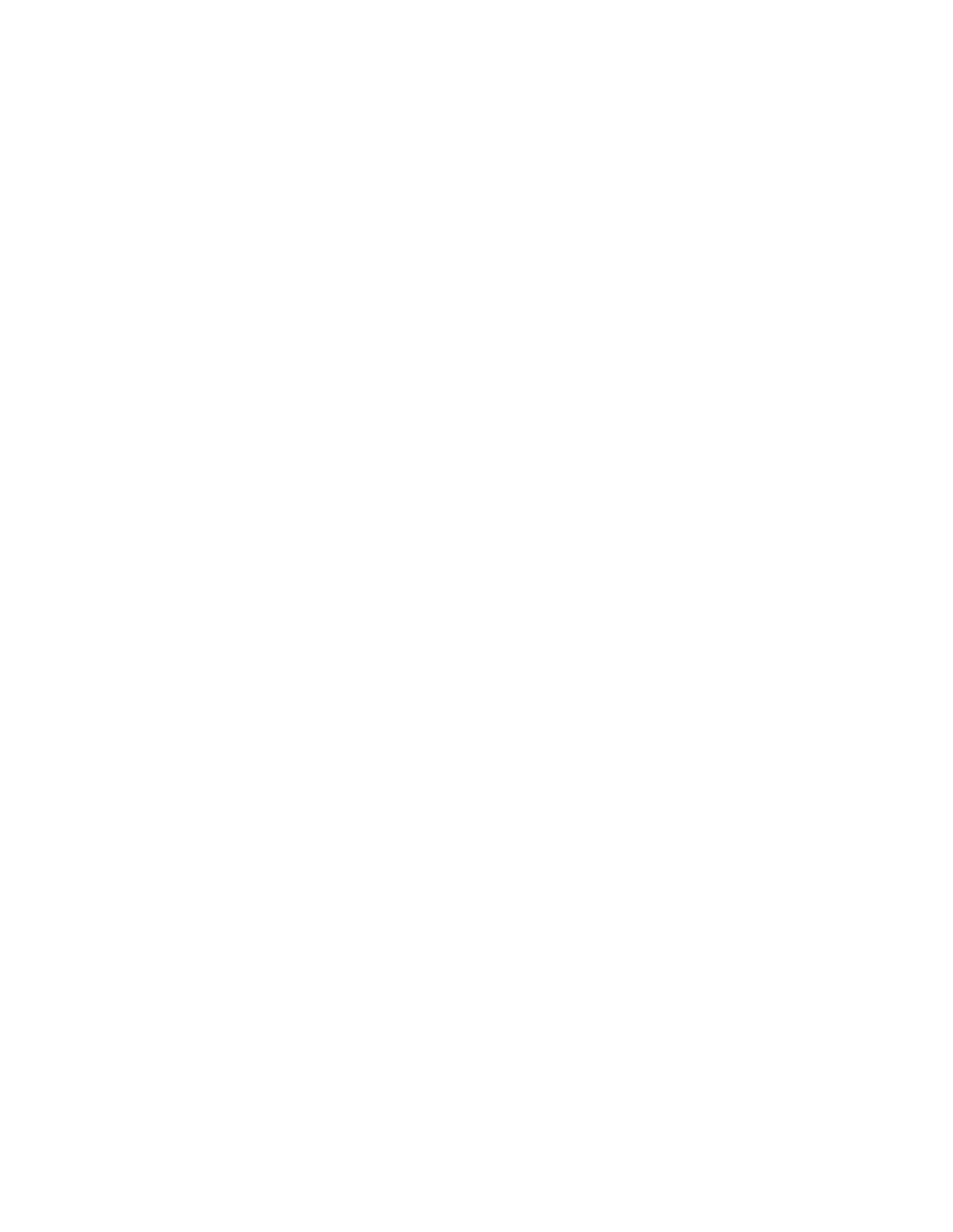# **GRAND JURY REPORTS**

#### **2006-2007 Shasta County Grand Jury Report Report submitted to the agency on: July 9, 2007**

#### **ANIMAL SHELTERS IN SHASTA COUNTY**

*Our Animal Friends*

Shasta County Animal Shelter, 530-245-6065 Anderson Shelter, 378-6606/378-6600 Redding/Haven Humane, 530-241-2550 Shasta Lake Shelter, 530-275-7480

#### **Reason for Inquiry:**

Sections 925 and 925a of the California Penal Code authorize the Grand Jury to investigate and report upon the operations of any departments or municipal agencies within the county. The Grand Jury has chosen to investigate, interview, and tour each animal shelter facility to determine the quality and diversity of animal care in Shasta County. The Grand Jury received no formal complaints regarding animal shelters in Shasta County.

#### **Background:**

Shasta County desperately needs a new animal shelter. A recently completed feasibility study, accepted by the Shasta County Board of Supervisors, explores solutions for a new animal control facility to replace the County's present facility.

There are four governmental animal shelters located within the boundaries of Shasta County. The three city shelters, Anderson, Redding, and Shasta Lake, provide animal regulation and welfare services within their own boundaries. The Shasta County Animal Shelter provides the animal services for the unincorporated areas of the county. All four shelters have different adoption, spay, neuter, and vaccination fees and policies. Euthanization is by lethal injection and dead animals from all four animal shelters currently go to a rendering company, not to a landfill, as there is no local animal crematory in the area. The county is in the process of securing a crematory unit.

• **Shasta County Animal Shelter:** The main shelter is located at 2690 Radio Lane, Redding; there is a small, short-term holding facility in Burney. The unincorporated area of Shasta County has a population of 70,508 and covers 3,774 square miles. The Shasta County Animal Shelter structure is 55 years old. It is too small for the volume of cases it handles, has an inefficient layout, lacks a grooming room, and has no isolation areas separated from the main animal population. The euthanasia room is in the animal housing area, has minimal security, no windows, inadequate air circulation, which makes the euthanasia process uncomfortable for animal regulation officers. There is no air conditioning in the animal housing area and at times it has been known to reach 117° F in the facility. Stacked portable cages are utilized for sick cats and animal impoundment overflow. The stench in the animal housing area cannot be alleviated because the wood surfaces are saturated with urine that no amount of scrubbing or bleach can remove. Modular buildings are used for office space and customer service as well as record storage for the county coroner. Both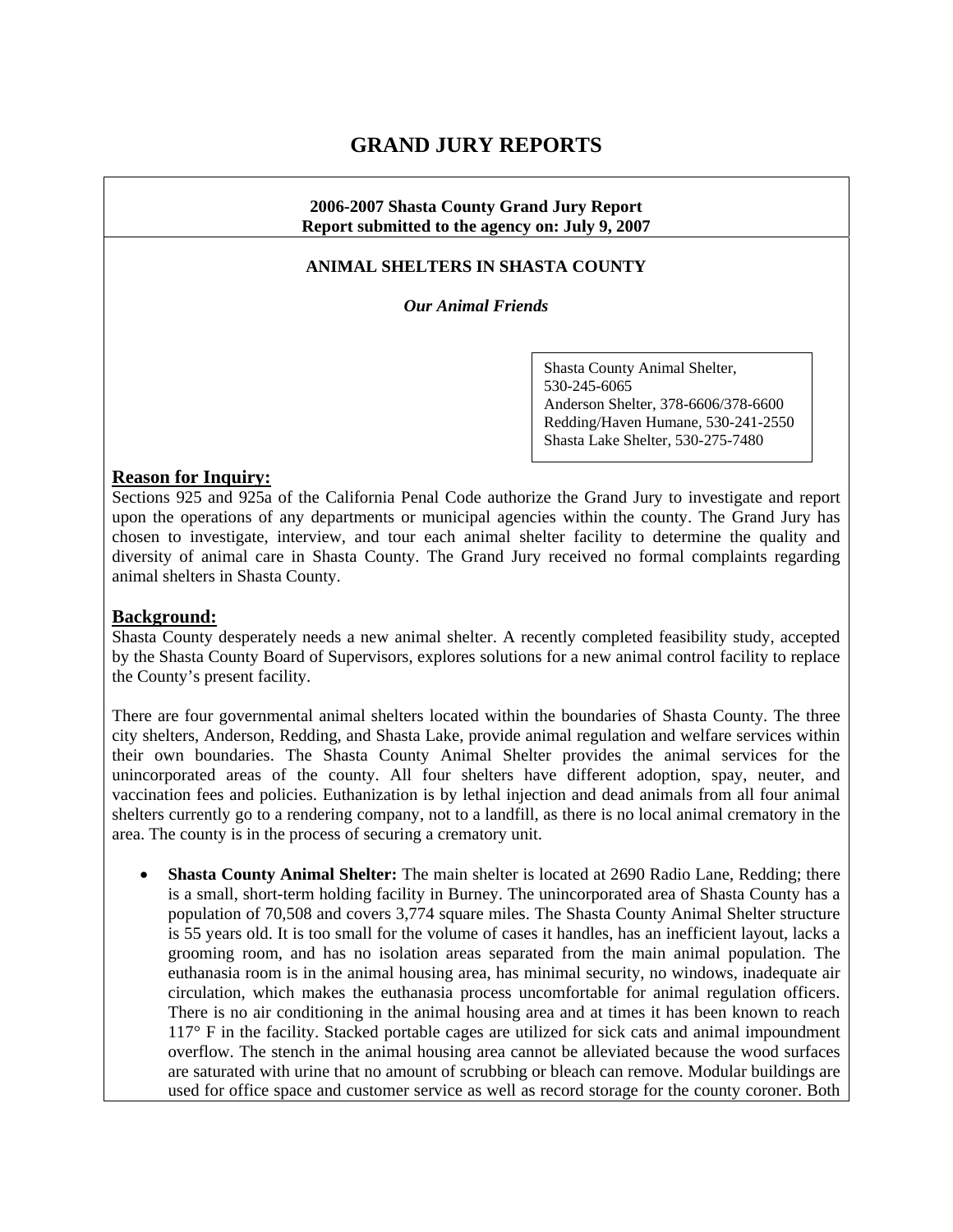employee and visitor parking are very limited.

The County's Animal Control is a Division of the Sheriff's Office and is currently staffed by three animal control officers. Typically, one officer supervises low risk inmate workers as they perform such duties as feeding animals, cleaning cages, and maintaining the landscape, while two officers work in the field, responding to calls. In addition to handling domestic animals, the animal control officers respond to livestock and rabies-related wildlife issues.

The main animal shelter has the capacity to house approximately 87 dogs and 87 cats with a maximum of four animals per cage. There is a six-day holding period, not including the impoundment day, required before adoption or euthanasia can occur.

| <b>Shasta County Animal Control Operations, 2006</b> |            |       |              |  |
|------------------------------------------------------|------------|-------|--------------|--|
| <b>Calls For Service</b>                             | 2,551      |       |              |  |
|                                                      | Dogs       | Cats  | <b>Other</b> |  |
| <b>Animals Impounded</b>                             | 1,274      | 1,277 | N/A          |  |
| Redeemed*                                            | <b>260</b> | 7     | N/A          |  |
| <b>Adopted</b>                                       | 401        | 171   | N/A          |  |
| <b>Euthanized</b>                                    | 566        | 926   | N/A          |  |

**\***Returned to owner

• **Anderson Animal Shelter**: The Anderson Animal Shelter is located at 2951 Mc Murray Drive, Anderson. Anderson has a population of 10,677 and 6.4 square miles with approximately 900 licensed animals in the city limits. The police department handles the phone inquiries and the shelter is staffed by one part-time Anderson Police Department Community Service Officer who enforces the animal regulation laws and whose job responsibilities are split between animal control, court officer, and vehicle maintenance scheduling. The shelter has a capacity of eight dogs and 12 cats. Other small pets can be handled depending on how many cat cages are available.

| <b>City of Anderson, Animal Control Operations, 2006</b> |      |      |       |  |
|----------------------------------------------------------|------|------|-------|--|
| <b>Calls For Service</b>                                 | 478  |      |       |  |
|                                                          | Dogs | Cats | Other |  |
| <b>Animals Impounded</b>                                 | 141  | 142  | N/A   |  |
| Redeemed*                                                | 34   | 1    | N/A   |  |
| <b>Adopted</b>                                           | 20   | 14   | N/A   |  |
| <b>Transferred to the County</b>                         | 64   | 119  | N/A   |  |
| <b>Shelter</b>                                           |      |      |       |  |

**\***Returned to owner

The shelter does not offer pasture for livestock or handle wildlife situations; callers are referred to Animal Nuisance Control (a private company), the Livestock Brand Inspector or the Department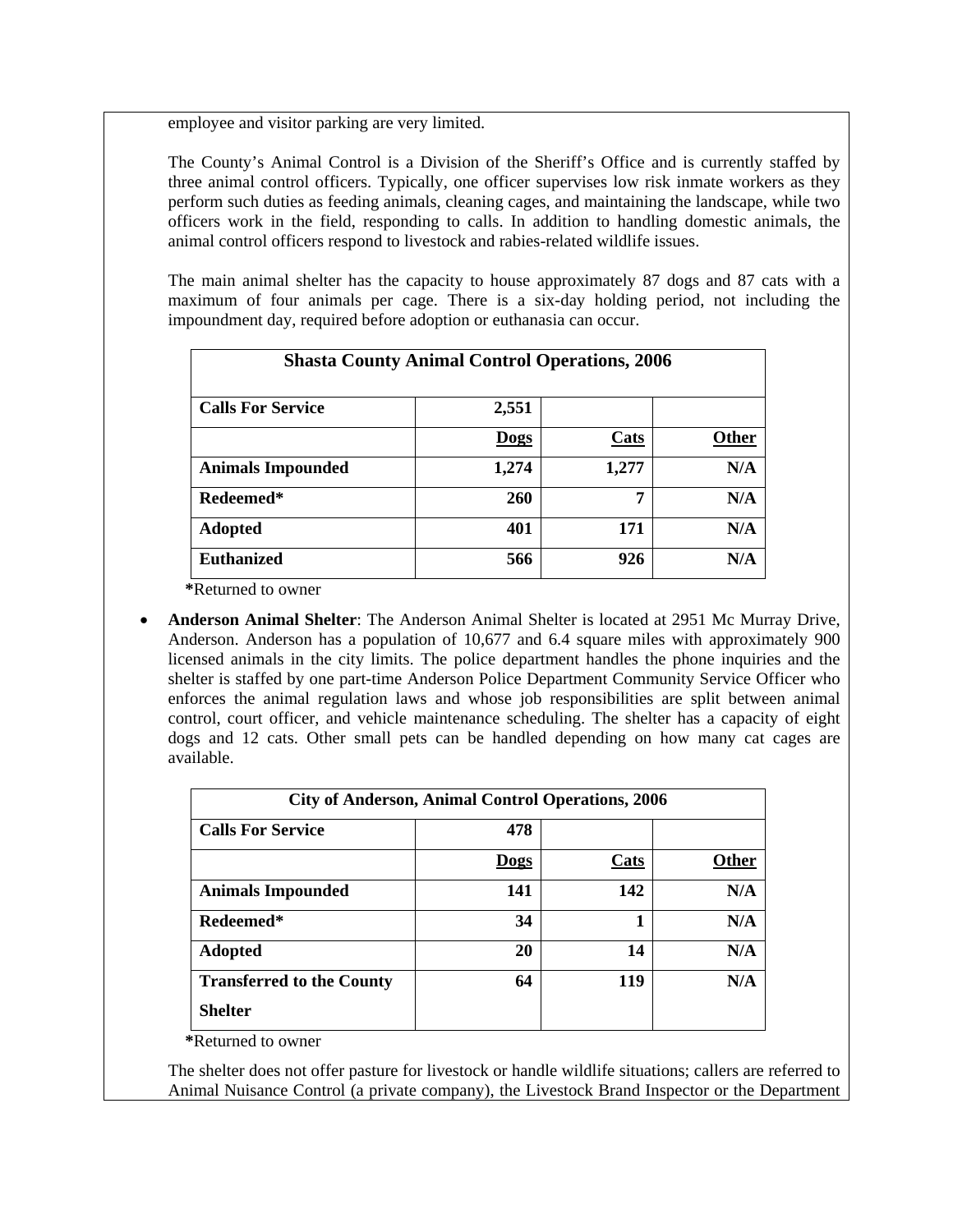of Fish and Game. The shelter is open by appointment only and will hold animals for four business days, not including the impoundment day, before adoption or euthanization. Spay and neuter discount certificates are limited in availability. Anderson has used County inmates in the past for general maintenance of the shelter.

• **The City of Redding Animal Shelter/Haven Humane Society:** The Redding Animal Shelter is located at 7449 Eastside Road, Anderson. The City of Redding has a population of 89,973 and 58.4 square miles for animal control officers to cover. The city has contracted with Haven Humane Society, a private corporation, for animal control field and shelter services. While the term of that contract runs out on September 30, 2010, Haven Humane Society has agreed to extend services to September 30, 2015, if needed. Haven Humane Society is a local, non-profit, charitable animal welfare organization that provides for the health, sheltering, and adoption of stray and owner turn-in animals. Haven Humane Society also handles gross neglect cases, wildlife problems, and pre-adoption behavioral testing. It manages foster home and volunteer programs and sends adoptable pets to off-site locations to increase public awareness and expand adoption opportunities. Haven Humane Society has personnel trained in tranquilizing techniques and specialized equipment for wildlife cases. Under the contract with Redding, Haven Humane Society provides four animal control officers to oversee the enforcement of animal regulation laws during daylight hours. An additional 28 employees and approximately 20 volunteers staff the shelter and veterinary clinic. Haven Humane Society does not utilize inmate labor. The shelter can accommodate approximately 125 puppies and dogs, 150 kittens and cats, and several small pets (i.e. rabbits, snakes, etc.) in portable cages. There is pasture space for approximately 20 horses and several smaller livestock such as pigs, goats and sheep.

| <b>Redding Animal Control Operations, 2006</b> |             |             |              |  |
|------------------------------------------------|-------------|-------------|--------------|--|
| <b>Calls For Service</b>                       | 6,533       |             |              |  |
| (wildlife calls)                               | (366)       |             |              |  |
|                                                | <b>Dogs</b> | <b>Cats</b> | <b>Other</b> |  |
| <b>Animals Impounded</b>                       | 2,190       | 2,345       | 107          |  |
| Redeemed*                                      | 630         | 35          | 11           |  |
| <b>Adopted</b>                                 | 558         | 416         | 27           |  |
| <b>Euthanized</b>                              | 699         | 1,812       | 72           |  |

 **\***Returned to owner

Redding Animal Control/Haven Humane Society has an Office of Emergency Services Plan (OESP) in place for large-scale disasters. Three Haven Humane Society personnel are trained to support the plan. They have a new rescue and mobile adoption vehicle.

• **City of Shasta Lake Animal Shelter:** In September 1999, the City of Shasta Lake opened its animal shelter at 3025 Ashby Road. With a population of 10,325 and 10.9 square miles, the City has one, non-sworn, full time supervising animal control officer who spends approximately 70 percent of his time on animal control activities, and the remaining 30 percent on other city-related duties, as required. The supervising animal control officer manages a staff of two animal control officers who also work 70 percent on animal control. One volunteer manages the submissions to the Pet Finder's Adoption website. The City of Shasta Lake has incorporated the *Petware* software program that has become popular among animal shelters for managing the welfare and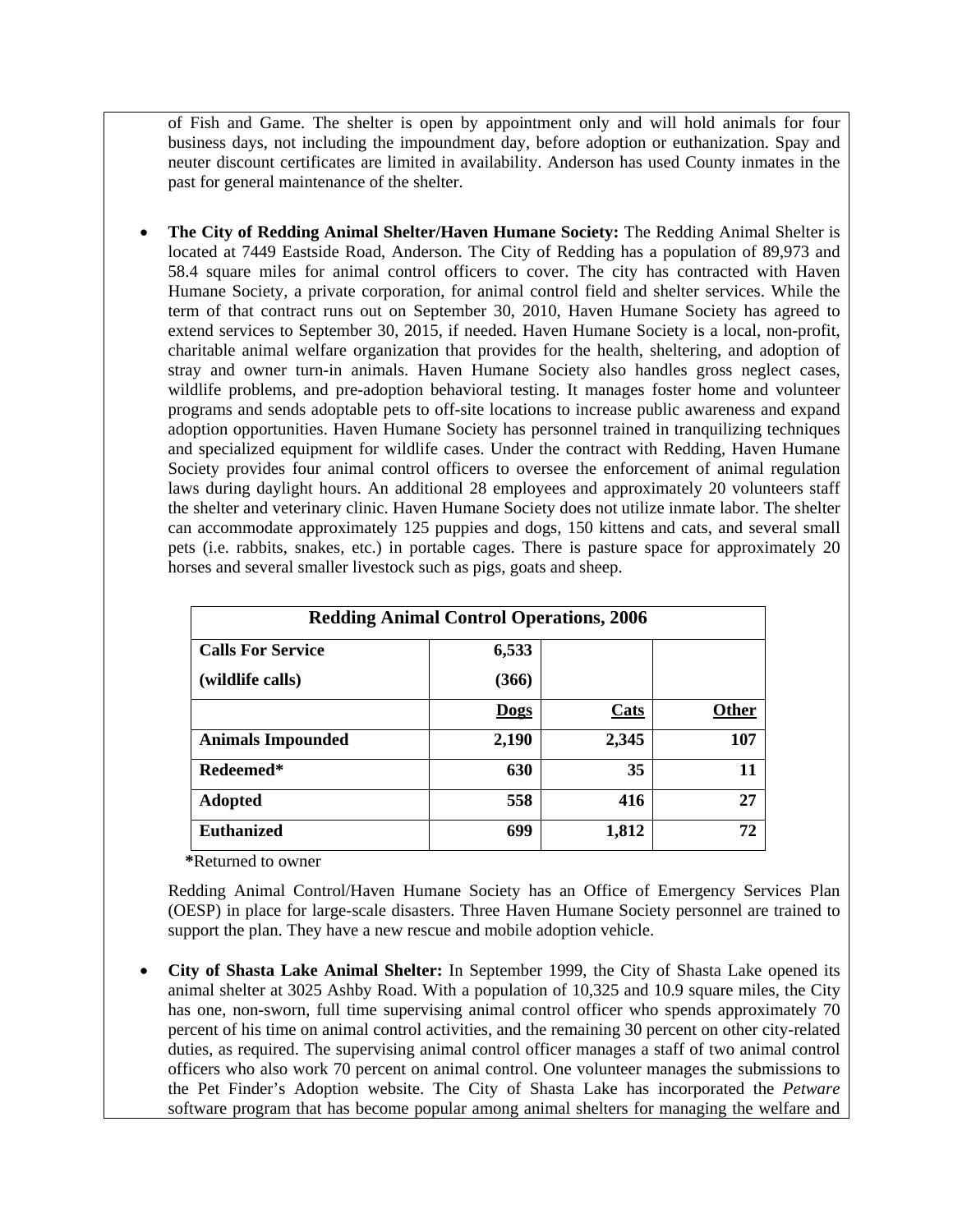| <b>City of Shasta Lake Animal Control Operations, 2006</b> |             |      |       |
|------------------------------------------------------------|-------------|------|-------|
| <b>Calls For Service</b>                                   | 871         |      |       |
|                                                            | <b>Dogs</b> | Cats | Other |
| <b>Animals Impounded</b>                                   | 424         | 540  | N/A   |
| Redeemed*                                                  | 150         | 18   | N/A   |
| <b>Adopted</b>                                             | 179         | 111  | N/A   |
| <b>Euthanized</b>                                          | 95          | 411  | N/A   |

adoption processes. The shelter houses up to 20 dogs, 19 cats and other small domestic pets.

 **\***Returned to owner

Arrangements for pasturing can be made for impounded livestock. Wild animal incidents are referred to Fish and Game. The animal shelter provides emergency animal collection services 24 hours a day, seven days a week and will open the shelter during off hours to help persons retrieve their lost pets. Animals are held four full days, not counting the impoundment day, before being adopted or euthanized. If adopting, a prepaid spay and neuter plan is mandatory. The City of Shasta Lake animal licensing fee includes \$5.00 per license to go toward the "Pup Fund." This fund provided a \$15.00 dollar off coupon to help defray the cost of spaying or neutering 77 cats and 69 dogs in 2006. In the event of a local disaster, the shelter has in place an OESP with a coordinator who has incorporated the shelter plan into the City of Shasta Lake Evacuation Plan; with an animal overflow procedure if the shelter is full. The plan would first disperse animals to participating City of Shasta Lake veterinary clinics, second to the Shasta County Shelter, and third to various rescue groups.

**Citygate Associates, LLC feasibility study:** In 2006, the Shasta County Board of Supervisors contracted with Citygate Associates, LLC at a cost of \$49,950, to prepare a feasibility study for a new animal shelter. The Citygate study reviewed the *Shasta County Animal Services Facility Needs Assessment Study* (March 2004) completed by George Miers and Associates, which included building plans for a new county shelter and its associated costs. Citygate conducted interviews to determine the appropriate size and compared the costs of building a new county shelter against contracting with Haven Humane Society. Citygate also developed a recommendation for locating a new animal shelter and prepared a report to the Board on its findings and recommendations.

The feasibility study recommendations are:

1. Build a shelter following the recommendations contained in the George Miers and Associates 2004 study. The preferred facility floor plan gave two building size options: either a building of 26,000 square feet at an approximate cost today of \$7,433,000 for the County's impoundment cases, or a structure of 36,000 square feet that would also include the City of Redding's animal population, at today's cost of \$10,021,000. Citygate asked Miers to reduce the building size to correlate with the 2006 county animal impoundment numbers and Miers reduced the sizes to 18,000 and 26,000 square feet, respectively. The cost of the 18,000 square foot building would be approximately \$5,640,000, which includes \$410,063 for site preparation, \$239,330 for a preengineered barn and \$30,000 for existing building demolition. If the county builds the shelter, fees could be charged to other shelters by providing housing for animal overflow, euthanization fees and crematory services.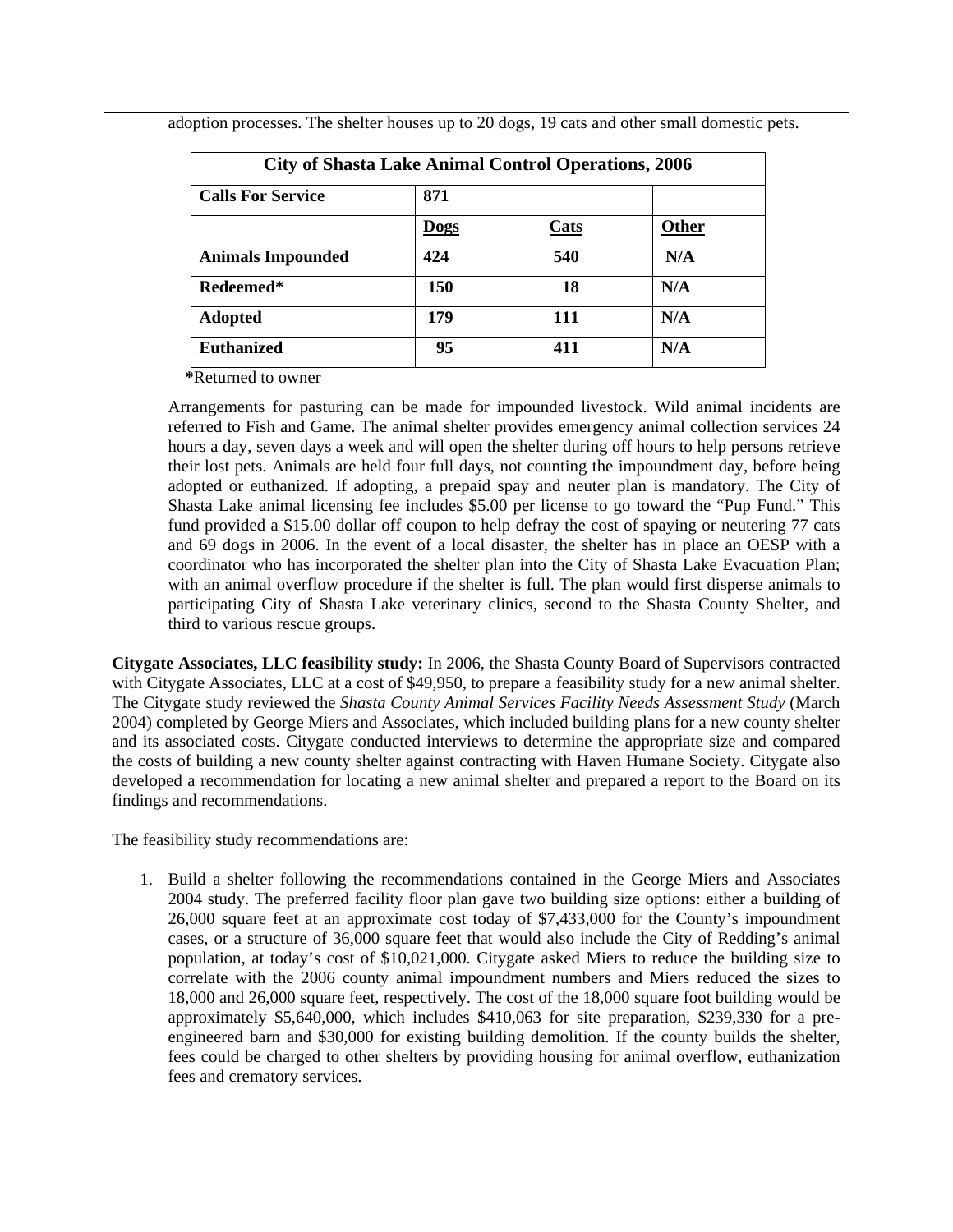- 2. Build a less expensive prefabricated shelter, but forgo the many benefits inherent in a properly designed and constructed shelter. Citygate concluded this is less expensive but still represents a significant amount of money. Citygate does not recommend this approach.
- 3. Contract with Haven Humane Society for shelter services. There are many factors the county must consider before this is a viable option. According to the Citygate report, the cost of the contract must present a clear and sustainable savings to the county. The initial cost savings of the contract option could appear enticing in the short run, but in the long run, without cost escalation protection provisions and cancellation clauses, the county might be better off to construct and maintain its own facility. There are also concerns such as adoption policies, public access, establishment of clear and practical guidelines, and policies and procedures that will govern the day-to-day interface between the county's animal regulation activities and the Haven Humane Society.

The Citygate study was presented to citizens and the Board in their chambers during a regular meeting on February 13, 2007. At this meeting, it was decided that a Blue Ribbon Committee would be formed to analyze the Citygate recommendations and determine the best management strategies for Shasta County Animal Control. Two committee members per county supervisorial district were appointed a few weeks later. At the May 8, 2007 Board meeting, the Blue Ribbon Committee recommended that Shasta County continue to own and operate the County Animal Control Facility.

| <b>Findings and Recommendations</b>                                                                                                                                                                                                                                                                                                   | <b>Agency Response</b> |
|---------------------------------------------------------------------------------------------------------------------------------------------------------------------------------------------------------------------------------------------------------------------------------------------------------------------------------------|------------------------|
| Findings #1:<br>The Shasta County Animal Shelter facility needs to<br>be replaced.                                                                                                                                                                                                                                                    | No response required.  |
| Finding #2<br>Citygate and Associates, LLC recommends:<br>Shasta County should build a facility based<br>a)<br>on the Miers plans, or<br>b) Build a less expensive prefabricated<br>shelter, or<br>c) Contract with Haven Humane Society for<br>shelter service.<br>Citygate recommends option "a" as the best<br>long-term solution. | No response required.  |
| Finding #3:<br>Interviews revealed that retention of officers at the<br>Shasta County Animal Shelter is a problem due in<br>part to the adverse working conditions at the shelter<br>facility.                                                                                                                                        | No response required.  |
| Finding #4:<br>Understaffing of the Shasta County Animal<br>Regulation Unit has had a significant impact on the<br>number of impounded animals. In 2002, the<br>Sheriff's Office employed six animal control                                                                                                                          | No response required.  |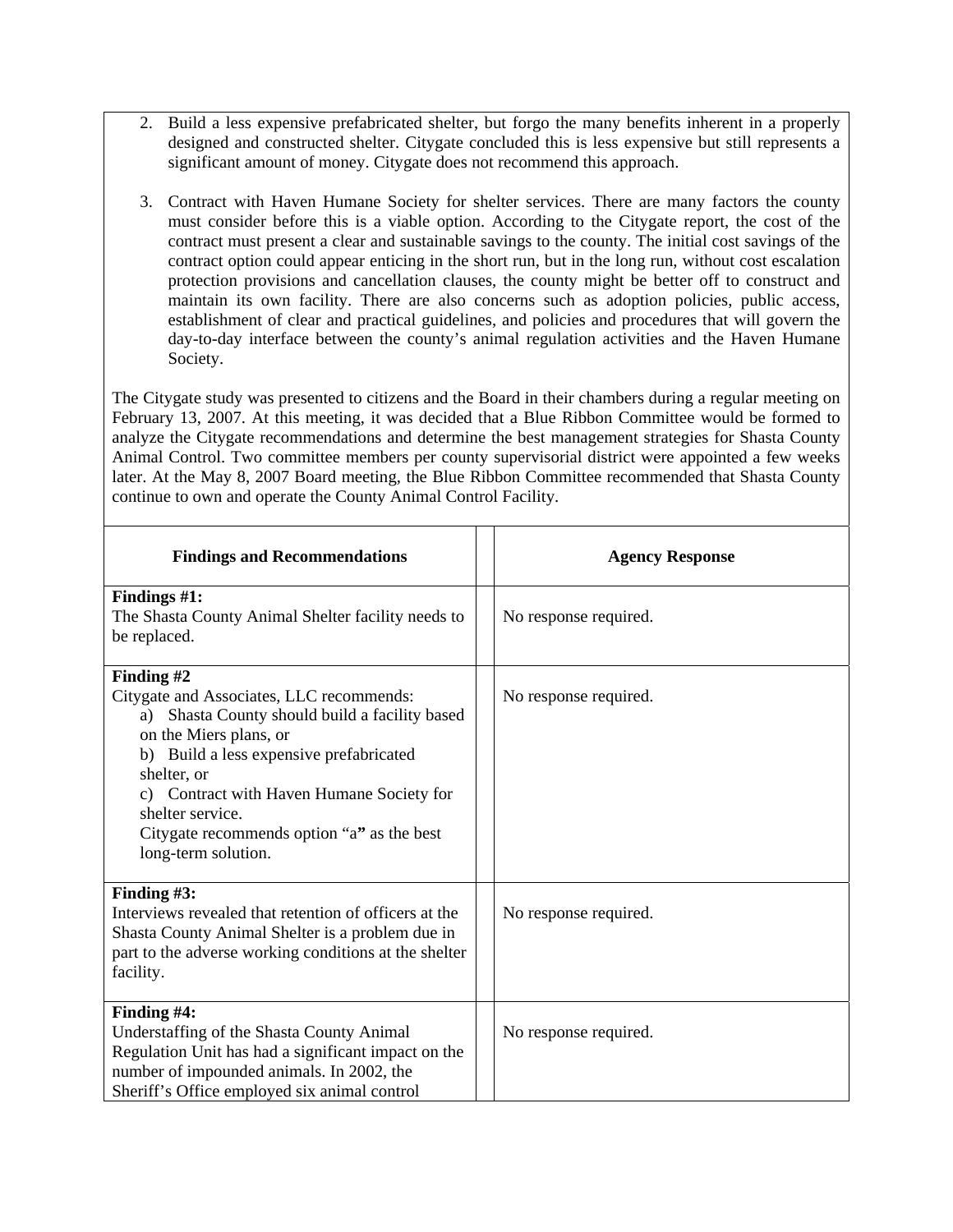| officers, compared to 2006 where six officers were<br>budgeted but only three were employed. This left<br>three fewer officers in the field to respond to calls<br>and collect animals.                                                                                                                                                                                                                                                                                                                                                                                                                                                                                 |                       |
|-------------------------------------------------------------------------------------------------------------------------------------------------------------------------------------------------------------------------------------------------------------------------------------------------------------------------------------------------------------------------------------------------------------------------------------------------------------------------------------------------------------------------------------------------------------------------------------------------------------------------------------------------------------------------|-----------------------|
| Finding #5:<br>The Shasta County Animal Shelter has purchased a<br>mobile crematory unit.                                                                                                                                                                                                                                                                                                                                                                                                                                                                                                                                                                               | No response required. |
| Finding #6:<br>The 2004 George Miers Study was based on<br>impoundment statistics with a full staff of six<br>county animal control officers. In January 2007,<br>Citygate requested that George Miers & Associates<br>recalculate the square footage of the proposed<br>animal shelter facility, based upon the 2006 county<br>shelter impoundment numbers. The 2006<br>impoundment numbers were affected, in part, by a<br>reduction of field staff. This explains the decrease<br>in the size of the proposed new facility; however, it<br>does not accurately reflect impoundment totals that<br>could be possible with a full staff of animal control<br>officers. | No response required. |
| Finding #7:<br>The Shasta County Animal Shelter does not utilize<br>volunteer labor. According to those interviewed, it<br>would take additional staff time, which is not<br>available, to oversee a volunteer program.                                                                                                                                                                                                                                                                                                                                                                                                                                                 | No response required. |
| Finding #8:<br>The use of inmate labor is inefficient. They tend to<br>do, as little as possible but require maximum<br>supervision. On the other hand, a regular employee<br>understands the task at hand and is able to work<br>independently.                                                                                                                                                                                                                                                                                                                                                                                                                        | No response required. |
| Finding #9:<br>The Anderson Animal Shelter is very clean and<br>well maintained; however, there is room for only a<br>few animals and the services are limited. Anderson<br>has a contract for its overflow of animals with the<br>Shasta County Shelter for a fee. The county shelter<br>also charges a fee to Anderson to euthanize its<br>animals, but the task is performed by the Anderson<br>Animal Control officer.                                                                                                                                                                                                                                              | No response required. |
| Finding #10:<br>The Redding Animal Regulation/Haven Humane<br>Society shelter is well managed and clean, and the                                                                                                                                                                                                                                                                                                                                                                                                                                                                                                                                                        | No response required. |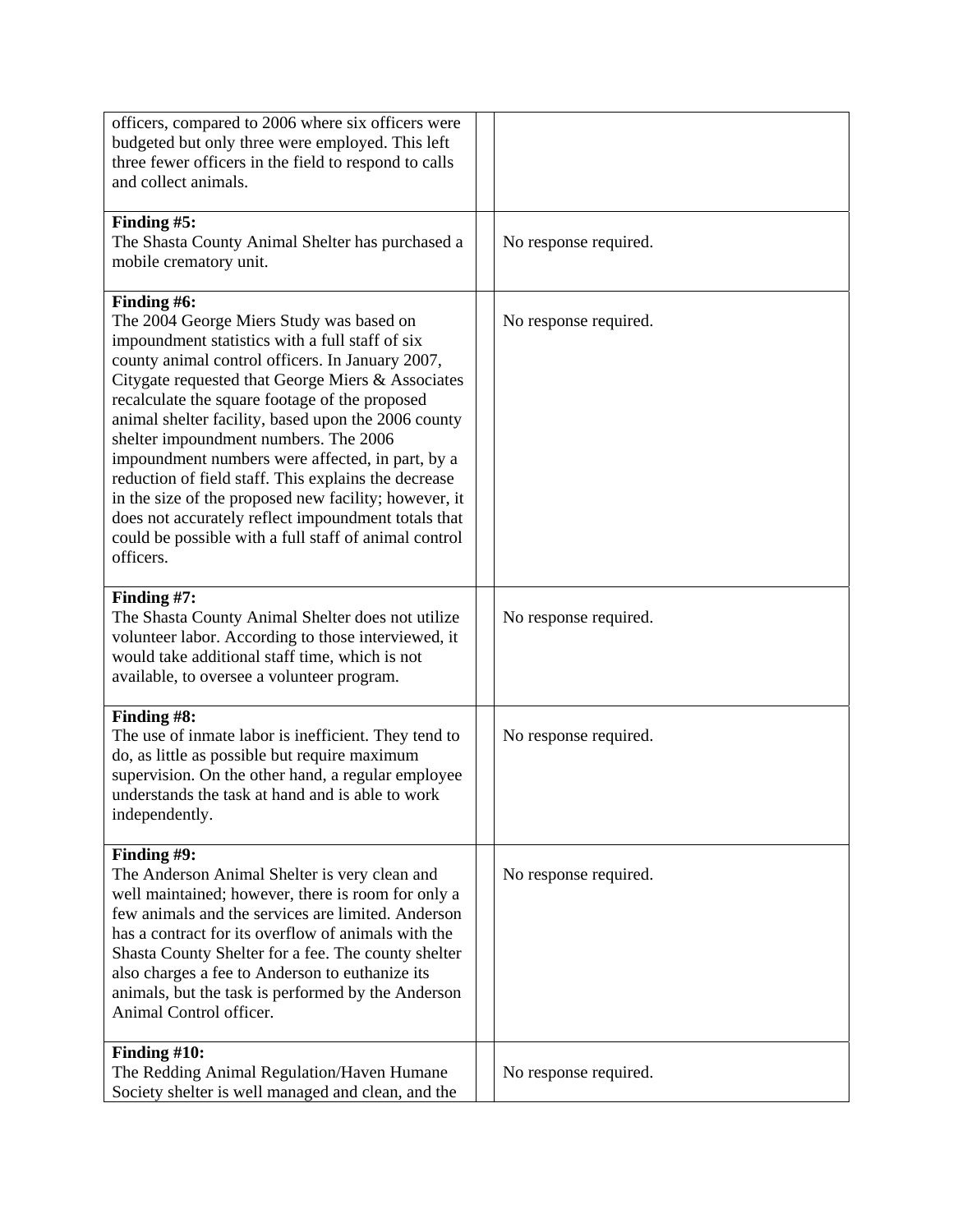| animals have access to onsite health care on<br>weekdays. As a private organization, Haven<br>Humane Society has a large budget, large staff and<br>strong volunteer program which enhance its ability<br>to reduce costs and provide more hours to giving<br>compassionate care. Haven Humane Society<br>solicits donations to offset its costs. It would like to<br>purchase a crematory unit to reduce the cost of<br>carcass disposal. Haven Humane Society needs<br>about 100 more portable crates for emergencies to<br>satisfy the City's OESP objective.                                   |                                                                                                                                                                                                                                                                                                   |
|----------------------------------------------------------------------------------------------------------------------------------------------------------------------------------------------------------------------------------------------------------------------------------------------------------------------------------------------------------------------------------------------------------------------------------------------------------------------------------------------------------------------------------------------------------------------------------------------------|---------------------------------------------------------------------------------------------------------------------------------------------------------------------------------------------------------------------------------------------------------------------------------------------------|
| Finding $#11$ :<br>The City of Shasta Lake has a new facility, which<br>is clean and well kept. According to the City of<br>Shasta Lake OESP, in the event of a local, large-<br>scale emergency, the current county shelter would<br>be able to assist with housing of displaced animals.                                                                                                                                                                                                                                                                                                         | No response required.                                                                                                                                                                                                                                                                             |
| Finding $#12$ :<br>All shelters will accept donations of towels,<br>blankets, food, kitty litter, pet toys, leashes, collars,<br>and similar items.                                                                                                                                                                                                                                                                                                                                                                                                                                                | No response required.                                                                                                                                                                                                                                                                             |
| Finding $#13$ :<br>All of the Shasta County governmental animal<br>shelters euthanize animals that are too sick, injured,<br>vicious or unadoptable, but this process is not<br>necessarily done at their own facility.                                                                                                                                                                                                                                                                                                                                                                            | No response required.                                                                                                                                                                                                                                                                             |
| Finding #14:<br>All shelters must adhere to state laws and local<br>ordinances regarding how long a shelter must hold<br>a stray animal. This time limit varies depending on<br>the facility's hours of operation and number of<br>employees. It is up to the owner of the lost pet to<br>determine this period of time by calling the shelter<br>as soon as the pet is lost, and to keep visiting the<br>shelter in person, because sometimes an over-the-<br>phone description is not clear enough to identify a<br>pet and the inventory is constantly changing as new<br>strays are picked up. | No response required.                                                                                                                                                                                                                                                                             |
| <b>Recommendation #1:</b><br>The Grand Jury agrees with the Citygate<br>recommendation that Shasta County build and<br>retain ownership of its own shelter, regardless of<br>who manages the day-to-day operations of the<br>facility.                                                                                                                                                                                                                                                                                                                                                             | <b>Response from Shasta County Board of</b><br><b>Supervisors: (SC Board of Supervisors)</b><br>Documentation)<br>The Board of Supervisors concurs with the<br>recommendation. The Board appointed a 10-<br>member Blue Ribbon Citizen's Committee<br>(Committee) on March 27, 2007 to study this |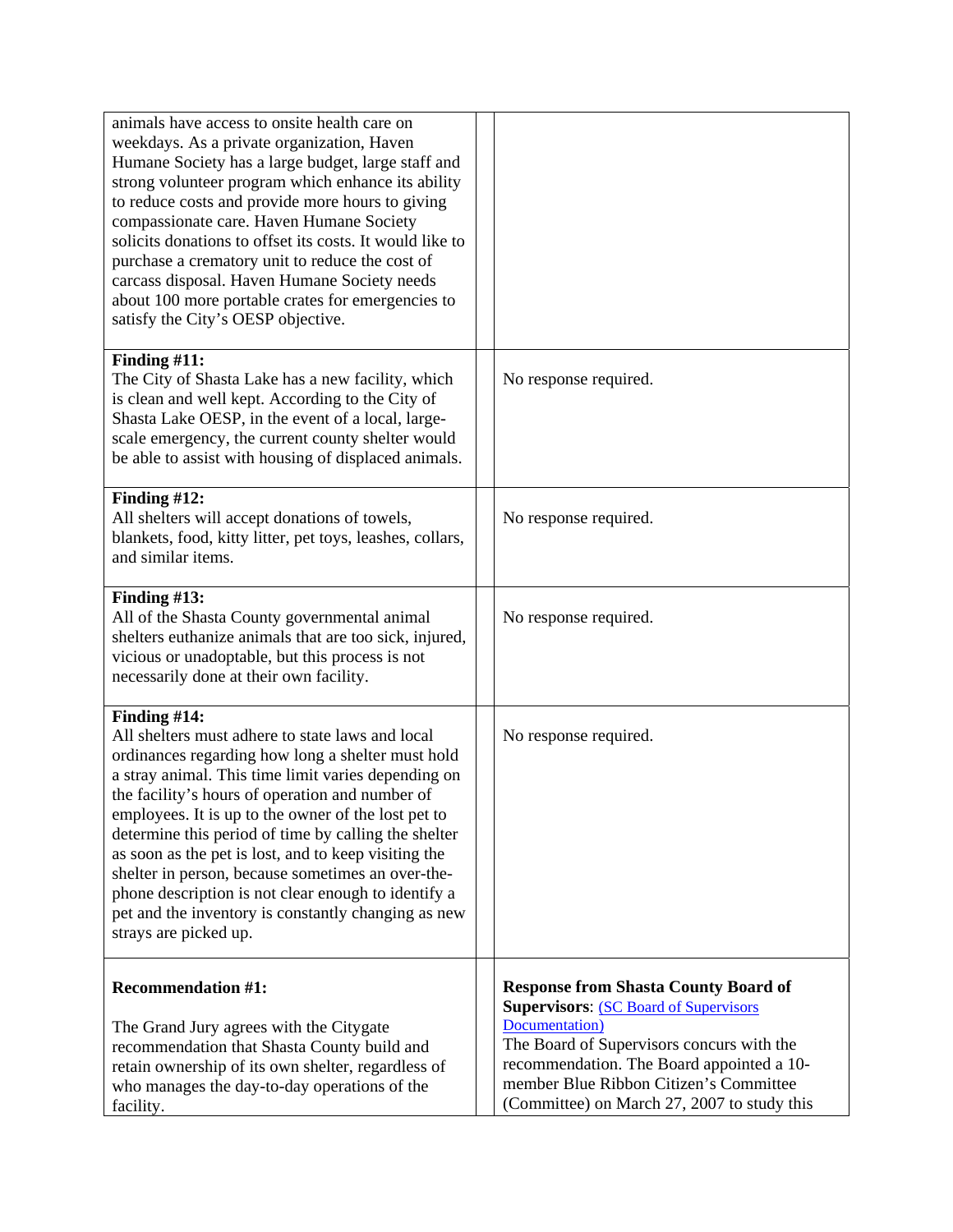|                                                                                                                                                                                                                                                                                                                                                            | issue. The Committee returned to the Board on<br>May 8, 2007 with this precise recommendation<br>which the Board approved. On March 13, 2007,<br>the Board of Supervisors allocated \$4 million for<br>public safety capital projects including a new<br>animal shelter. The construction of a new animal<br>shelter is dependent on the County's ability to<br>finance the project                                                                                                                                                                                                                                                                                                                                                                                        |
|------------------------------------------------------------------------------------------------------------------------------------------------------------------------------------------------------------------------------------------------------------------------------------------------------------------------------------------------------------|----------------------------------------------------------------------------------------------------------------------------------------------------------------------------------------------------------------------------------------------------------------------------------------------------------------------------------------------------------------------------------------------------------------------------------------------------------------------------------------------------------------------------------------------------------------------------------------------------------------------------------------------------------------------------------------------------------------------------------------------------------------------------|
| <b>Recommendation #2:</b><br>The Grand Jury recommends that the Shasta<br>County Sheriff's Office continue to manage and<br>supervise its Animal Control officers and not<br>permit private organizations to enforce state and<br>local animal control laws.                                                                                               | <b>Response from Shasta County Board of</b><br><b>Supervisors: (SC Board of Supervisors)</b><br>Documentation)<br>The Board appointed a 10-member Committee<br>on March 27, 2007 to study this issue. The<br>Committee returned to the Board on May 8,<br>2007 with this precise recommendation which<br>the Board approved.<br><b>Response required from Shasta County</b><br><b>Sheriff:</b> (SC Office of the Sheriff Documentation)<br>The Shasta County Sheriff agrees with the<br>recommendation                                                                                                                                                                                                                                                                     |
| <b>Recommendation #3:</b><br>The Grand Jury recommends that Shasta County<br>privatize the day-to-day operations of the animal<br>shelter facility; manage the animal care needs and<br>adoption process. This private group could manage<br>volunteer programs, solicit donations, and manage<br>special adoption programs and offsite adoption<br>fairs. | <b>Response from Shasta County Board of</b><br><b>Supervisors: (SC Board of Supervisors)</b><br>Documentation)<br>The Board of Supervisors will continue to utilize<br>the Sheriff's Office to operate these programs.<br>Upon completion of the new Animal Control<br>Facility the Board will review the benefits of<br>privatization.                                                                                                                                                                                                                                                                                                                                                                                                                                    |
| <b>Recommendation #4:</b><br>The Grand Jury recommends that Shasta County<br>Sheriff's Office fill the three vacant animal control<br>officer positions as soon as possible.                                                                                                                                                                               | <b>Responses from Shasta County Board of</b><br><b>Supervisors: (SC Board of Supervisors)</b><br>Documentation)<br>The Board of Supervisors concurs with the<br>recommendation. During the design and<br>construction phases of the new Animal Control<br>Facility the Board will review staffing and<br>budgetary issues. The Sheriff is an independent<br>elected official and responsible for hiring staff.<br><b>Response from Shasta County Sheriff: (SC)</b><br><b>Office of the Sheriff Documentation</b> )<br>I agree with the recommendation. The<br>recruitment and filling of all vacancies in the<br>Sheriff's Office is a <u>top</u> priority. Currently, one<br>position has been filled and two vacancies<br>remain in Animal Control. The Sheriff's Office |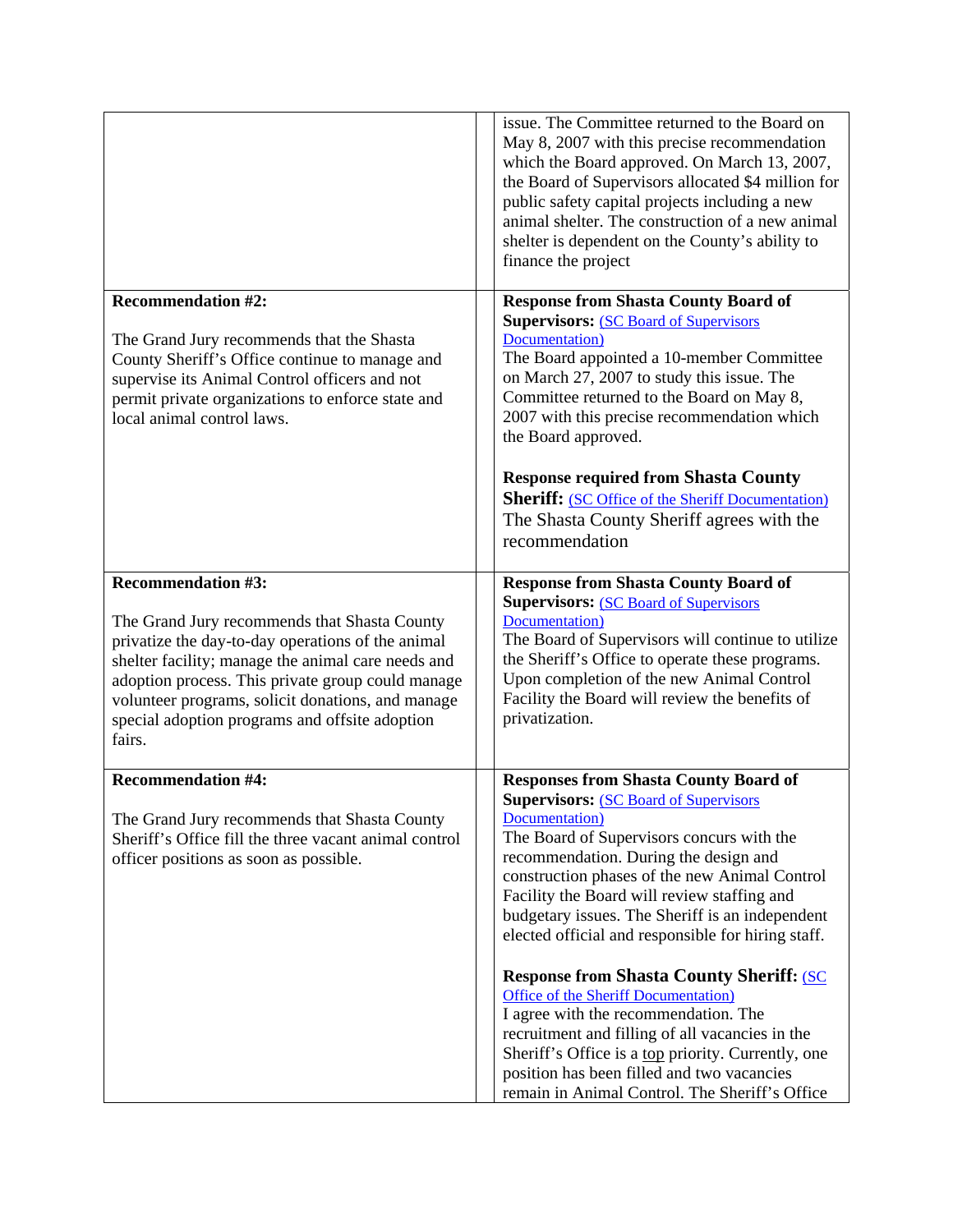|                                                                                                                                                                                                                                                                 | has actively recruited since 2003. However, it is<br>very challenging to find qualified candidates for<br>these positions.                                                                                                                                                                                                                                                                                                                                                                                                                                                                                                                                                                                                                                                                                            |
|-----------------------------------------------------------------------------------------------------------------------------------------------------------------------------------------------------------------------------------------------------------------|-----------------------------------------------------------------------------------------------------------------------------------------------------------------------------------------------------------------------------------------------------------------------------------------------------------------------------------------------------------------------------------------------------------------------------------------------------------------------------------------------------------------------------------------------------------------------------------------------------------------------------------------------------------------------------------------------------------------------------------------------------------------------------------------------------------------------|
| <b>Recommendation #5:</b><br>The Grand Jury recommends that Shasta County<br>offset the overall costs of its mobile cremation unit<br>by charging a fee to other agencies that wish to use<br>the services of this unit.                                        | <b>Response from Shasta County Board of</b><br><b>Supervisors: (SC Board of Supervisors)</b><br>Documentation)<br>The Board of Supervisors will seriously consider<br>the recommendation. The Sheriff's Office very<br>recently obtained this unit and will need some<br>time to develop a baseline for usage and related<br>costs and expenditures including operational<br>expenses such as short-term and long-term<br>maintenance and replacement costs. There<br>should be sufficient data available during the<br>fiscal year 2008/2009 proposed budget process<br>in spring 2008 to determine if this<br>recommendation is feasible and beneficial.                                                                                                                                                            |
| <b>Recommendation #6:</b><br>The Grand Jury recommends the County follow the<br>findings of the 2004 George Miers Study requiring<br>a larger building because it more accurately reflects<br>the potential animal impoundment numbers with a<br>full staff.    | <b>Response from Shasta County Board of</b><br><b>Supervisors: (SC Board of Supervisors)</b><br>Documentation)<br>The Grand Jury's recommendation requires<br>further analysis. The Board of Supervisors has<br>approved agreements to consider space planning<br>including construction of a new animal control<br>facility. Site assessment should be substantially<br>completed by winter of 2007. Once site<br>assessment is completed a Request for Proposal<br>will be issued to obtain architectural services for<br>the design of the new facility. The Committee<br>will be involved in this process along with the<br>Sheriff's Office, the Public Works Department<br>and the County Administrative Office.                                                                                                |
| <b>Recommendation #7:</b><br>The Grand Jury recommends that the City of<br>Redding commit to using the proposed County<br>Shelter to impound their animals, manage their<br>adoption program and all animal care needs which<br>would justify a larger shelter. | <b>Response required from City of Redding City</b><br><b>Council:</b> (City of Redding Documentation)<br>The City Council will continue to analyze and<br>study this recommendation. The City of Redding<br>currently contracts with the Haven Humane<br>Society for shelter services. The City of Redding<br>has the contractual right to utilize the Haven<br>Humane Society shelter through September 30,<br>2015. As noted in the Grand Jury's report, "The<br>Redding Animal Regulation/Haven Humane<br>Society shelter is well managed and clean, and<br>the animals have access to onsite healthcare on<br>weekdays. As a private organization, Haven<br>Humane Society has a large budget, large staff<br>and strong volunteer program which enhance its<br>ability to reduce costs and provide more hours to |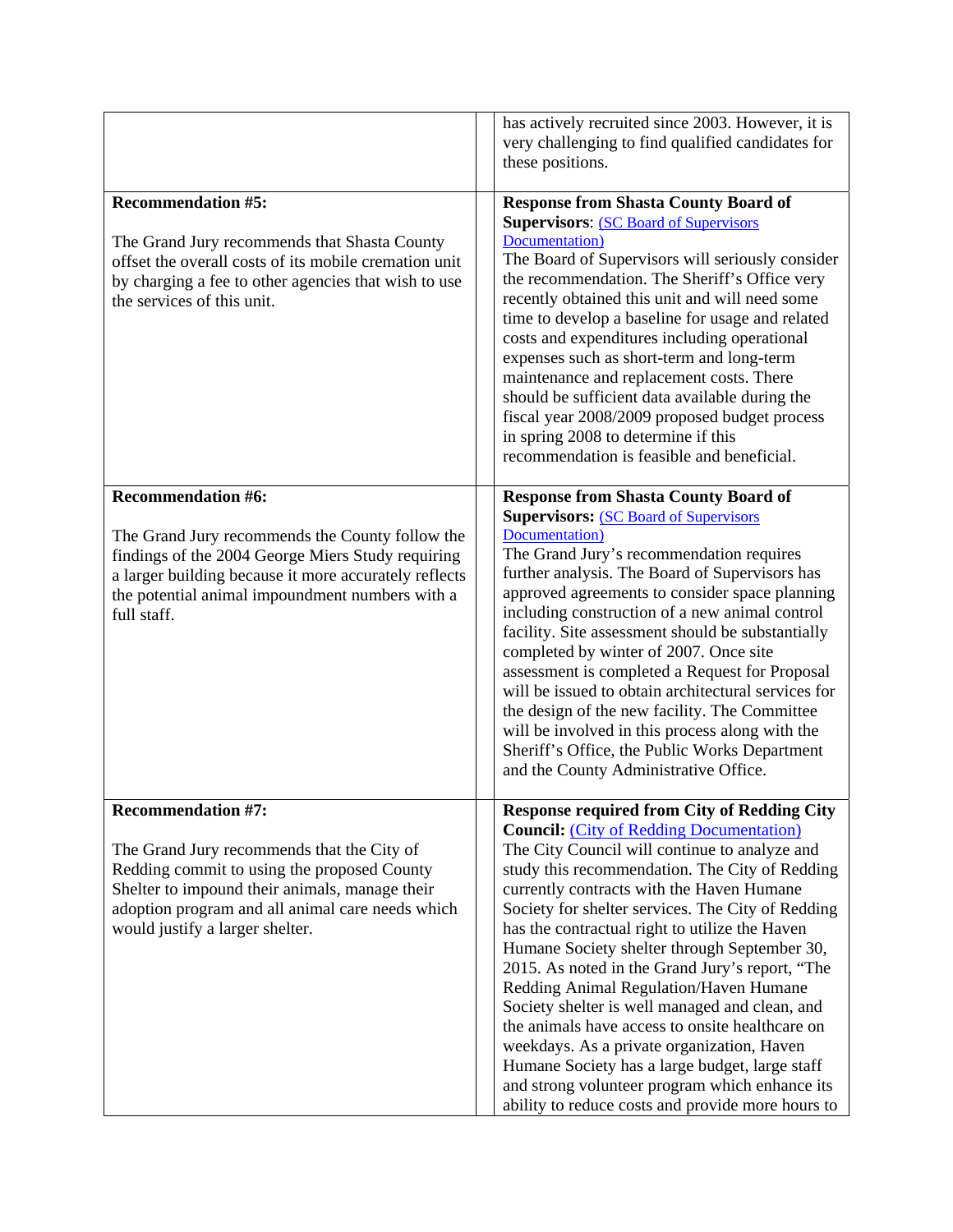|                                                 | giving compassionate care."                                                                                                                                                                                                                                                                                                                                                                                                                                                                                                                                                                                                                                                                                                                  |
|-------------------------------------------------|----------------------------------------------------------------------------------------------------------------------------------------------------------------------------------------------------------------------------------------------------------------------------------------------------------------------------------------------------------------------------------------------------------------------------------------------------------------------------------------------------------------------------------------------------------------------------------------------------------------------------------------------------------------------------------------------------------------------------------------------|
|                                                 | The City of Redding and the Haven Humane<br>Society have worked with the County of Shasta<br>in the past on the possibility of developing a new<br>joint use shelter. The City of Redding and the<br>Haven Humane Society are willing to continue<br>to explore this option. In the interim, the City of<br>Redding will continue to contract with the<br>Haven Humane Society for shelter services. The<br>City of Redding and the Haven Humane Society<br>have enjoyed an excellent working relationship<br>over the past 20 years. It is anticipated that the<br>current contract between the City of Redding<br>and the Haven Humane Society will continue to<br>meet the community's needs through September<br>30, 2015, at a minimum. |
|                                                 |                                                                                                                                                                                                                                                                                                                                                                                                                                                                                                                                                                                                                                                                                                                                              |
|                                                 |                                                                                                                                                                                                                                                                                                                                                                                                                                                                                                                                                                                                                                                                                                                                              |
| <b>Recommendation #8:</b>                       | <b>Response required from City of Redding City</b>                                                                                                                                                                                                                                                                                                                                                                                                                                                                                                                                                                                                                                                                                           |
| The Grand Jury recommends that the City of      | <b>Council:</b> (City of Redding Documentation)<br>The City of Redding does not intend to                                                                                                                                                                                                                                                                                                                                                                                                                                                                                                                                                                                                                                                    |
| Redding Police Department manage and supervise  | implement this recommendation. The City of                                                                                                                                                                                                                                                                                                                                                                                                                                                                                                                                                                                                                                                                                                   |
| the City of Redding Animal Control Officers, in | Redding contracts with the Haven Humane                                                                                                                                                                                                                                                                                                                                                                                                                                                                                                                                                                                                                                                                                                      |

# **Responses Required:**

- 1. Shasta County Board of Supervisors as to Recommendations 1-6
- 2. Shasta County Sheriff as to Recommendations 2 & 4
- 3. The City of Redding City Council as to Recommendations 7 & 8

# **Commendations:**

The Grand Jury commends the Shasta County Animal Control Officers for their endurance and commitment to provide the best possible animal care while working in a difficult environment.

The Grand Jury commends the Anderson, Shasta Lake and Redding/Haven Humane Society shelter employees for maintaining clean and pleasant facilities while providing compassionate care for the animals.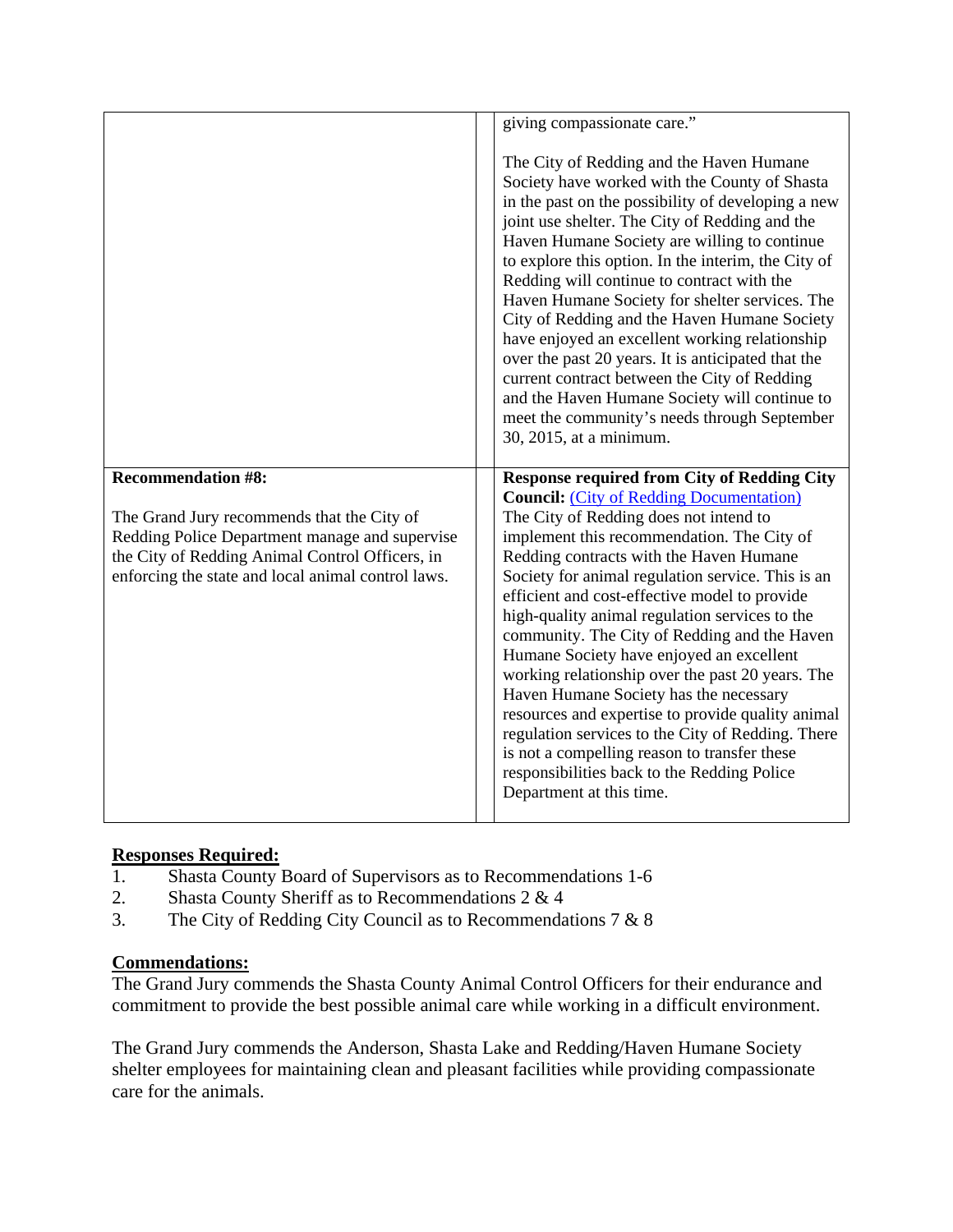The Grand Jury commends the Shasta County Sheriff's Office and the Shasta County Board of Supervisors for recognizing the need for a new animal shelter facility and for the priority placement it has received.

# **Method of Inquiry:**

The Grand Jury interviewed:

- Chief Executive Officer, Haven Humane Society
- Shasta County Sheriff's Office, Animal Regulations Manager
- City of Anderson Community Service Officer/Animal Control Officer
- City of Shasta Lake, Animal Control Supervisor
- City of Shasta Lake, Finance and Administrative Services Director
- Shasta County Sheriff's Office, Captain
- The Grand Jury attended several Shasta County Board of Supervisors' meetings

The Grand Jury reviewed the following documents:

- Haven Humane Society Report, Winter 2006
- Feasibility Study for the Shasta County Sheriff's Office, Animal Regulation Division,
- Final Report, February 14, 2007

The Grand Jury toured the following facilities:

- The City of Anderson Animal Shelter
- The City of Redding Animal Shelter/Haven Humane Society
- The City of Shasta Lake Animal Shelter
- The Shasta County Animal Shelter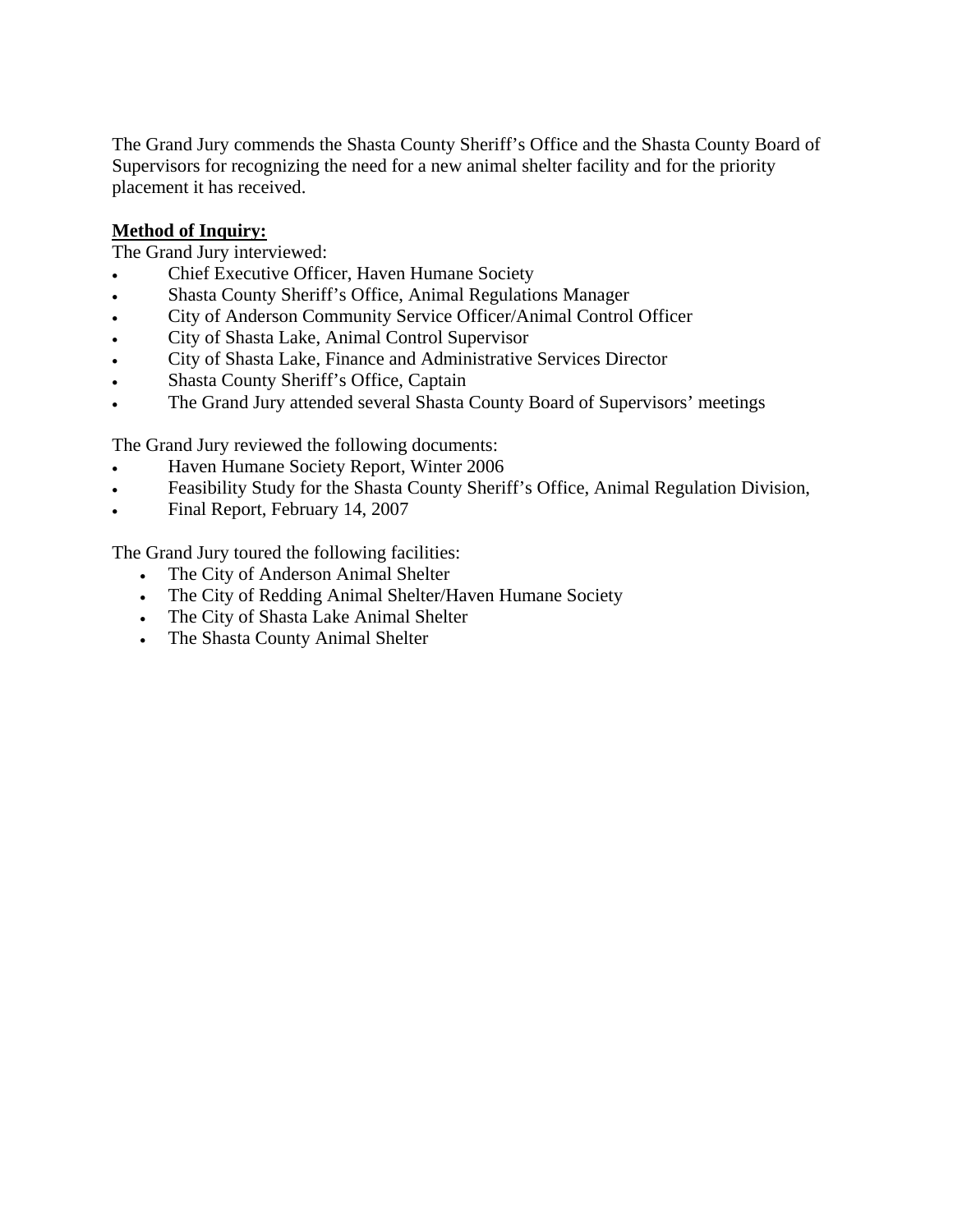#### **2006-2007 Shasta County Grand Jury Report Report submitted to the agency on: July 9, 2007**

### **REDDING AREA BUS AUTHORITY**

*An Underused Resource* 

**Redding Area Bus Authority (RABA)**  777 Cypress Avenue Redding, CA 96001 530-241-2877

#### **Reason for Inquiry:**

Section 925 of the California Penal Code authorizes the Grand Jury to investigate and report upon the operations, accounts, and records of the officers, departments, and functions of a county and to make such recommendations, as it deems proper. The Shasta County Grand Jury last investigated the Redding Area Bus Authority in 1997/1998 and this year determined a new inquiry was appropriate. The Grand Jury received no formal complaint regarding the Redding Area Bus Authority.

#### **Background:**

The Redding Area Bus Authority (RABA) is a valuable asset that is underutilized in Shasta County. One of the managers interviewed felt approximately one third of the people have no interest in riding any bus and another third depend on the bus as a regular means of transportation. Enticing the final third to explore the feasibility of riding the bus as an effective means of transportation appears to be one of the immediate goals. As the area served by RABA continues to grow, problems associated with traffic congestion will increase. Solutions to these problems may include increasing ridership while expanding the public transportation system. Creating an aggressive marketing and advertising program, which projects RABA "The Ride" as a "community-oriented service," is essential.

The Redding Area Bus Authority is a joint powers authority, formed in 1976, to provide transportation services to the citizens of Shasta County. Its governing body consists of eight members – one Shasta County Board Supervisor and seven city council members (five from the City of Redding, one from the City of Shasta Lake, and one from the City of Anderson). RABA Resolution #115, *Public Participation Policy for Transportation Planning,* dated November 1995, states under *Purpose*, "to develop public participation policies and procedures . . ." and under *Procedures* "to encourage a greater public participation in the planning process. . ." This policy also provides for the formation of a RABA Transit Advisory Committee to include representatives from civic groups with a vested interest in public transportation. An agreement between the Redding Area Bus Authority and Veolia Transportation Company provides transportation services to the citizens of Shasta County. The current agreement is for three years beginning July 1, 2005. The agreement includes two extended term options of two years each. If both options are exercised, the agreement will end on June 30, 2012. Under this agreement, RABA's obligation to Veolia for the initial three-year term is \$8,224,824.

The Regional Transportation Planning Authority (RTPA) Board determines how much money RABA receives annually. The largest portion of RABA's funding comes from a ¼ percent state sales tax levied since 1972 and distributed to counties. The amount allocated to each county is based on population under the terms of the State Transportation Development Act (TDA Public Utilities Code, section 99200, et seq.). The RTPA Board is comprised of three members of the Shasta County Board of Supervisors, one Redding City Council member, one representative from the City of Anderson, one representative from the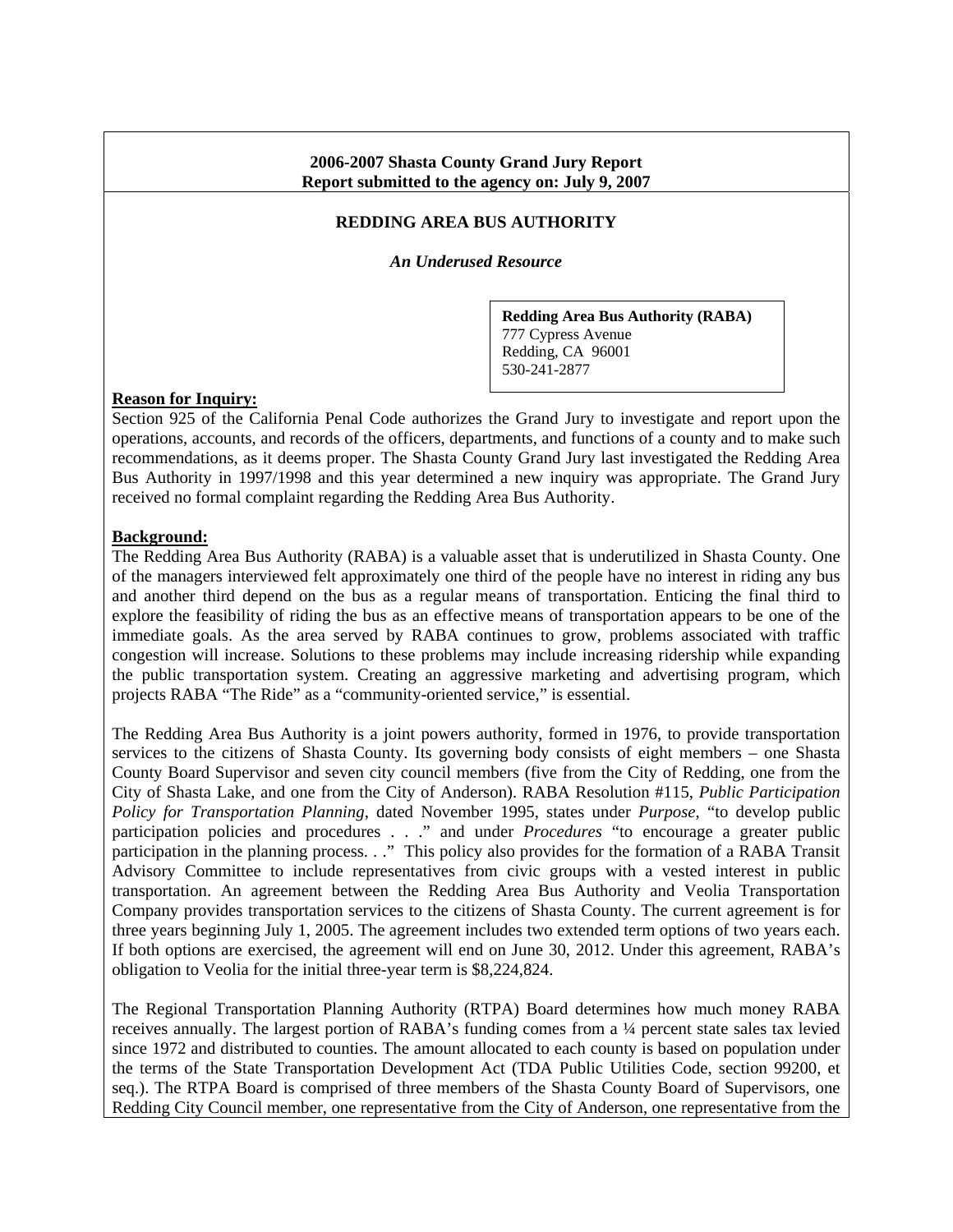City of Shasta Lake, and one representative from RABA. In Shasta County, the distribution of TDA funds is determined by the RTPA. These TDA funds make up 78 percent of the revenue utilized for operating RABA in 2006. The remaining source of funds is derived from a federal operating assistance grant, contract services, and passenger fares. Bus stops are paid for, built and maintained by Stott Advertising of Chico. They are built to RABA's specifications and add additional revenue to RABA of approximately \$50,000 per year. In counties with populations of less than 500,000, public transportation expenditures have priority for the TDA funds. Funds not used for transit may be used for other transportation needs such as road and street maintenance. In densely populated counties, the funding must be dedicated to mass transit, such as buses and light rail.

According to the City of Redding Municipal Utility Manager, in 2006, \$9.5 million was allocated by RTPA for transportation in Shasta County, \$8 million from state sources and \$1.5 million from federal sources. Of the total amount, RABA received only \$4.3 million. In order for RTPA to receive more funds from the state, RABA needs to increase the current fare box ratio of 13%. Fare box ratio is calculated by fares received divided by the overall operating costs i.e., Fare Box Ratio = Total Fares Collected  $\div$  Costs. Attempts to increase the fare box ratio may create a dilemma or "Catch 22" scenario in that, if RABA spends more money to increase the fare box ratio, i.e., by implementing an aggressive marketing strategy using advertising, promotions, billboards, television and radio spots, the results could initially be a further reduction of the fare box ratio. Increased ridership will be necessary to offset the additional costs of marketing.

An overview of the RABA operation reveals that its drivers are well trained. They receive 50 hours of classroom training with 20-30 hours behind the wheel with a trainer. This is followed by 40-50 hours of actual route training with paying riders and orientation with a trainer before drivers are allowed to work on their own. Operators are organized under the Teamsters' Union. Veolia, the contractor, is experiencing problems with retaining drivers. Contributing factors may include low operator wages. Thirty hours per week is considered full time with a health benefits package being offered. New hires are paid \$8.25 per hour with more senior drivers receiving \$12.74 per hour. From interviews, the Grand Jury learned that the contractor is experiencing a 10 percent driver turnover rate each year. Drivers are trained in Redding and leave the area to work at higher paying jobs in cities such as Sacramento. Per those interviewed, this exodus of trained personnel is turning Redding into a training facility for other higher paying entities. The return for the training dollar spent will continue to spiral downward if this issue is not addressed.

RABA provides Fixed Route bus service in three zones along 12 routes covering approximately 100 square miles from the City of Shasta Lake to Anderson and Shasta College to Buenaventura Blvd. at Placer Street. These routes operate on a 60-minute schedule, with stops approximately one-quarter mile apart. Service is provided Monday through Friday, 6:00 a.m. to 7:30 p.m. and Saturday, 9:30 a.m. to 7:30 p.m. The base one-way fare for ages 6-61 is \$1.50; for ages 62 and up the fare is 75 cents, children under six and attendants to the disabled ride free. Currently, there are no plans to raise fares. Transfers are free with a half hour time limit. Over the past five years, overall ridership has declined, and fluctuates from month to month.

The Demand Response service is curb-to-curb public transportation in vans for individuals who, because of a disability, are not able to use a regular fixed route bus. The service area boundary is within ¾ of a mile of a fixed route, as required by the Americans with Disabilities Act. To be eligible, a rider must apply and be accepted into the system; applications are available at Redding City Hall. At this time, the application does not require certification that an attendant is needed. To receive service, passengers call the office and give their origin, destination, and desired travel time. The van routings are arranged to serve as many passengers as possible on a single trip (shared rides). The service is available Monday through Friday, 6:30 a.m. to 7:30 p.m. and Saturday, 9:30 a.m. to 7:30 p.m. This service is approaching 7,000 riders per month, and is increasing. Customers pay a \$3.00 fare, but attendants ride free. According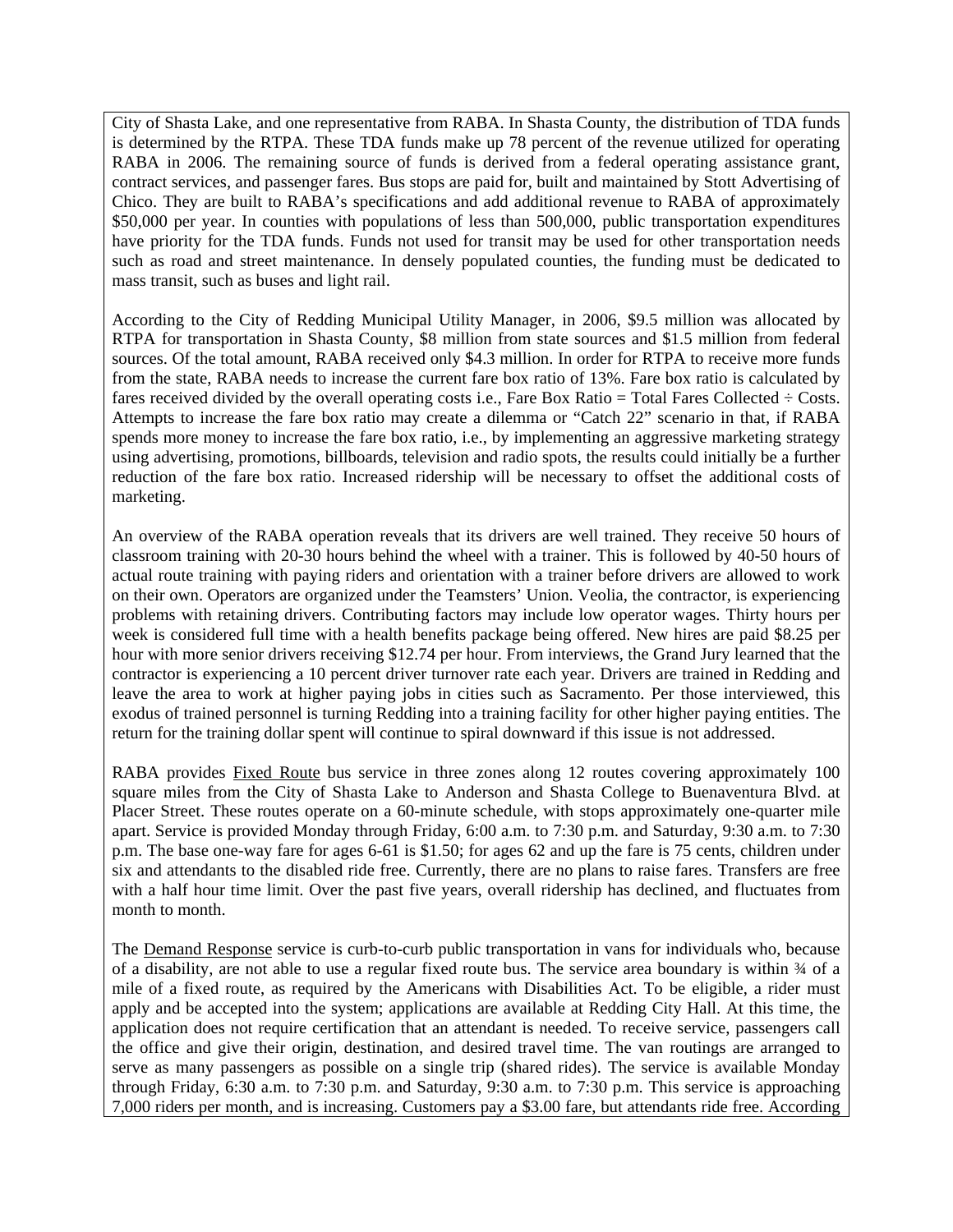to interviewees, the operating costs and the time and individual assistance required of drivers make this system expensive to operate.

There are two Express Route services. The Burney Express service originates in Burney and operates twice a day primarily to accommodate commuters, and provides direct, comfortable buses on long routes with fewer stops. The money for this route is provided by the County of Shasta and RABA provides the service. The bus leaves Burney Monday through Friday at 6:00 a.m. and noon, arriving at the Downtown Transit Center in Redding at 7:25 a.m. and 1:25 p.m., respectively. This schedule allows for easy transfer to other RABA routes. The return trips from Redding to Burney depart at 10:35 a.m. and 5:45 p.m. The one-way fare is currently \$3.00. The fare is expected to increase prior to publication of the Grand Jury report. The second Express route is the Anderson Express service. This route operates five times daily from the Downtown Transit Center in Redding to Anderson and back, Monday through Saturday, at a cost of \$1.50 each way.

There are no RABA services on New Year's Day, Memorial Day, Fourth of July, Labor Day, Thanksgiving Day or Christmas Day.

RABA has a fleet of 18 buses (35 ft. in length), 19 vans (23 ft. in length), one service vehicle, and two supervisor's vehicles. All buses are equipped to handle wheelchairs and can carry two bicycles.

RABA is currently experiencing a downward trend in ridership. In the last five years, total passengers riding on Fixed Routes and Express Service have gone from a high of 869,567 in 2001/02 down to 685,931 in 2005/06, a 21 percent reduction.

There are no shuttle routes during community events. The Redding Rodeo, the  $4<sup>th</sup>$  of July at the Convention Center, Fiddlers Fair at Shasta, and events at the Shasta District Fairgrounds are examples of events in which RABA could participate to increase ridership. There is a limited marketing plan in effect that projects the message or image of RABA as community-service oriented.

| <b>Findings and Recommendations</b>                                                                                                                                                           | <b>Agency Response</b><br>(Unedited)                                                                                                                                                                                                                                               |
|-----------------------------------------------------------------------------------------------------------------------------------------------------------------------------------------------|------------------------------------------------------------------------------------------------------------------------------------------------------------------------------------------------------------------------------------------------------------------------------------|
| Findings $#1$ :                                                                                                                                                                               | <b>Response from the Shasta County Board of</b>                                                                                                                                                                                                                                    |
| RABA ridership is declining. Multiple reasons<br>contribute to this decline:<br>The community served by RABA is spread<br>over a large area<br>It is often easier to drive than to take a bus | <b>Supervisors: (SC Board of Supervisors)</b><br>Documentation)<br>The Board of Supervisors concurs that ridership<br>is declining and we look forward to reviewing<br>RABA's new short-range transit plan which will<br>determine possible causes and recommended<br>resolutions. |
| Most commutes to shopping and work can be<br>made within 20 minutes                                                                                                                           | Response from the City Council of the City of<br><b>Redding: (City of Redding Documentation)</b><br>The City of Redding partially disagrees with this                                                                                                                              |
| There is ample free parking available in the<br>areas served by RABA                                                                                                                          | finding. The City agrees that ridership on the<br>RABA system has declined over the past five<br>years and that there are likely a number of                                                                                                                                       |
| A reduction in spending for marketing and<br>advertising (from \$78,000 in 2005 to \$47,655<br>in $2006$ )                                                                                    | causes. However, there is insufficient data<br>available to confirm that a reduction in the<br>marketing budget has contributed in any<br>significant way to this decline. The City of                                                                                             |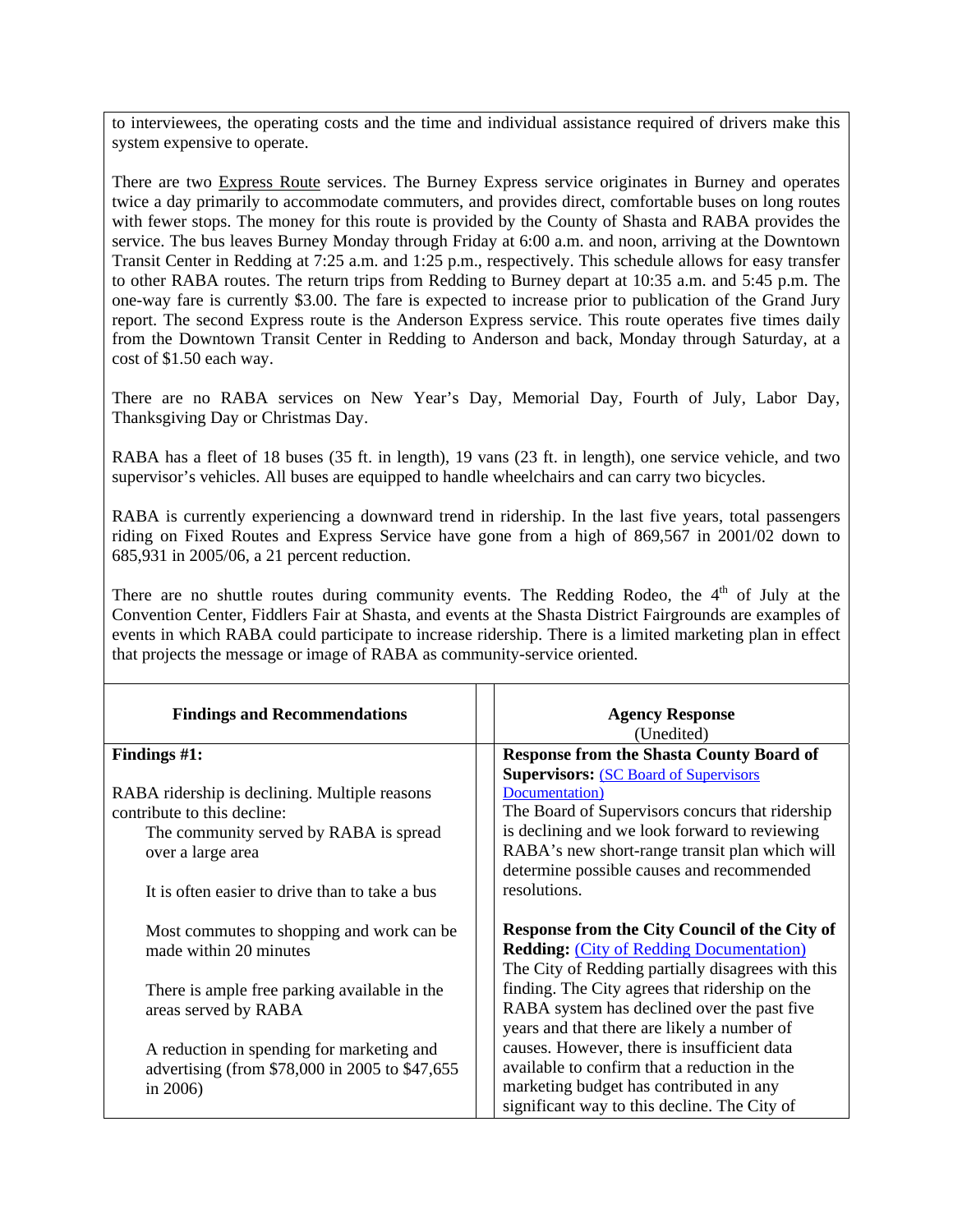|                                                                                                   | Redding would recommend that decisions<br>regarding marketing and advertising be<br>postponed until after decisions are made relative<br>to the current short-range transit plan.                                                                                                                                                                                                                                                                                                                                                                        |
|---------------------------------------------------------------------------------------------------|----------------------------------------------------------------------------------------------------------------------------------------------------------------------------------------------------------------------------------------------------------------------------------------------------------------------------------------------------------------------------------------------------------------------------------------------------------------------------------------------------------------------------------------------------------|
|                                                                                                   | <b>Response from the City Council of Shasta</b><br>Lake City: (City of Shasta Lake<br>Documentation)<br>The City of Shasta Lake recognizes that<br>ridership on the Redding Area Bus Authority<br>(RABA) system has experienced a 21 percent<br>reduction over the past five years and that there<br>may be a number of causes for this.                                                                                                                                                                                                                 |
|                                                                                                   | Response from the City Council of the City of<br><b>Anderson: (City of Anderson Documentation)</b><br>The City of Anderson is quite concerned about<br>the decline in ridership, particularly ridership in<br>the Anderson service area, and especially since<br>the City of Anderson's share of RABA transit<br>costs has grown nearly fourfold in just three<br>years. In 2004-2005, the City provided RABA<br>the sum of \$154,185 for transit services. In<br>2007-2008, the City of Anderson's budget for<br>RABA transit services is \$612,212.    |
| Finding #2:<br>Interviewees indicated there is some fare abuse by<br>attendants for the disabled. | <b>Response from the Shasta County Board of</b><br><b>Supervisors: (SC Board of Supervisors)</b><br>Documentation)<br>The Board of Supervisors finds that attendants<br>for disabled riders are not required to pay a fee.<br>Quote from RABA website: "If the rider does<br>require more assistance, an attendant may ride<br>free. Arrangements can be made on a case-by-<br>case basis for those persons requiring extra<br>assistance." We have no direct knowledge of any<br>specific instance or persons abusing this policy<br>and defer to RABA. |
|                                                                                                   | Response from the City Council of the City of<br><b>Redding: (City of Redding Documentation)</b><br>The report does not include sufficient<br>information, nor is the City of Redding aware of<br>the existence of such information, that would<br>allow an informed response to this item.                                                                                                                                                                                                                                                              |
|                                                                                                   | Supplemental response dated November 7,<br>2007<br>The City of Redding respectfully disagrees with<br>this finding. The Shasta County Grand Jury did<br>not provide sufficient information to support this                                                                                                                                                                                                                                                                                                                                               |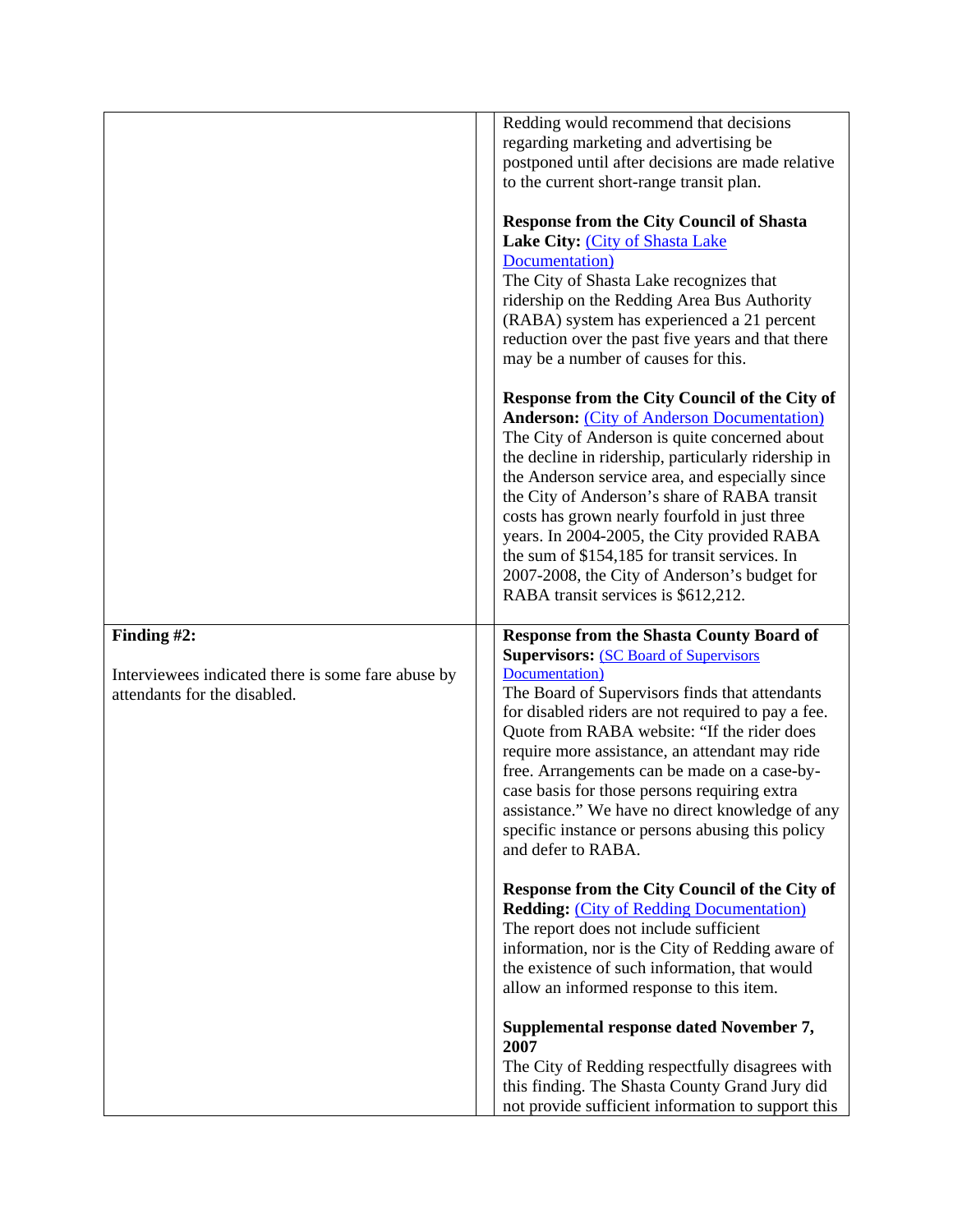|                                                                                                                                                                                                                             | finding, nor is the City of Redding aware of any<br>independent analysis that would confirm this<br>finding.                                                                                                                                                                                                                                                                                                                                                                                                                                |
|-----------------------------------------------------------------------------------------------------------------------------------------------------------------------------------------------------------------------------|---------------------------------------------------------------------------------------------------------------------------------------------------------------------------------------------------------------------------------------------------------------------------------------------------------------------------------------------------------------------------------------------------------------------------------------------------------------------------------------------------------------------------------------------|
|                                                                                                                                                                                                                             | <b>Response from the City Council of Shasta</b><br>Lake City: (City of Shasta Lake<br>Documentation)<br>The City of Shasta Lake is unaware of this<br>information and unable to comment on this<br>finding without further information.                                                                                                                                                                                                                                                                                                     |
|                                                                                                                                                                                                                             | Supplemental response dated December 11,<br>2007.<br>The City of Shasta Lake respectfully disagrees<br>with this finding. RABA does have a policy that<br>attendants ride free. The Grand Jury has not                                                                                                                                                                                                                                                                                                                                      |
|                                                                                                                                                                                                                             | provided, nor, has the City received any<br>information or reports that support this finding.                                                                                                                                                                                                                                                                                                                                                                                                                                               |
|                                                                                                                                                                                                                             | Response from the City Council of the City of<br><b>Anderson:</b> (City of Anderson Documentation)<br>The City of Anderson is unaware that the stated<br>problem is indeed a problem.                                                                                                                                                                                                                                                                                                                                                       |
|                                                                                                                                                                                                                             | Supplemental response dated January 3, 2008<br>The City of Anderson respectfully disagrees<br>with this finding. The 2006-2007 Grand Jury did<br>not provide sufficient information to support this<br>finding, nor is the City of Anderson aware of<br>any independent analysis that would confirm this<br>finding.                                                                                                                                                                                                                        |
| Finding #3:<br>Driver recruitment and retention need to improve.<br>RABA has become a training facility for other<br>transit agencies. Drivers receive their training and<br>then move on to other, higher paying entities. | <b>Response from the Shasta County Board of</b><br><b>Supervisors: (SC Board of Supervisors)</b><br>Documentation)<br>The Board of Supervisors concurs with the<br>findings that driver recruitment and retention<br>need to improve; however, the Board of<br>Supervisors maintains that RABA drivers are<br>paid higher than some other transit providers in<br>the area. The median income for Shasta County<br>is lower than the median income for Sacramento<br>or San Francisco. Shasta County encourages<br>longevity in employment. |
|                                                                                                                                                                                                                             | Response from the City Council of the City of<br><b>Redding: (City of Redding Documentation)</b><br>The City of Redding partially disagrees with this<br>finding. Based upon the stated 10 percent<br>turnover rate, the City does not find the turnover<br>to be excessive, when compared to other private                                                                                                                                                                                                                                 |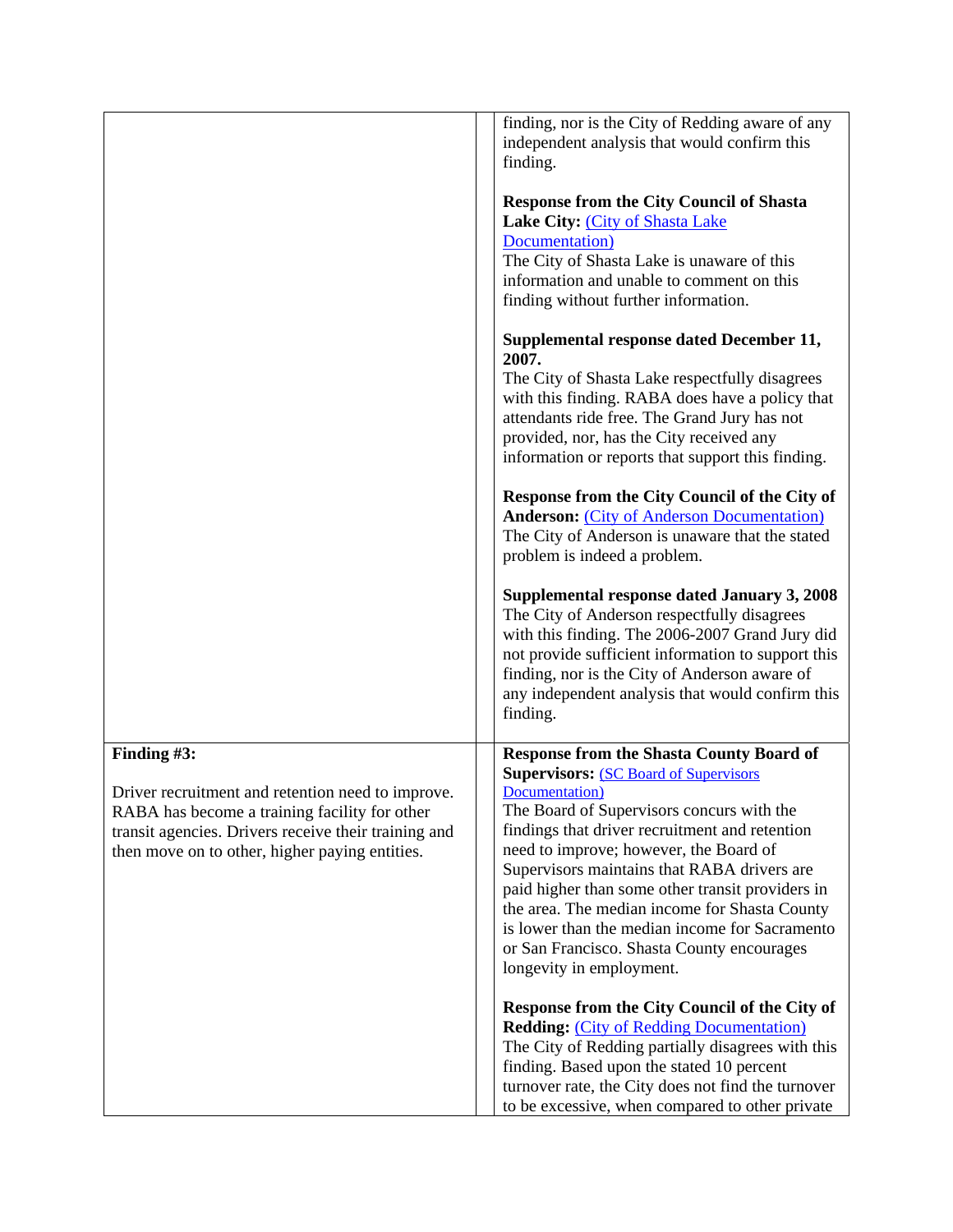|                                                                                                                                                                                                                                                                                                                         | employers. The City acknowledges that there<br>have been drivers who have left the employment<br>of the contract operator and moved on to other<br>entities where they may have taken high-paying<br>positions. The City of Redding agrees that it is<br>important to retain quality employees.                                                                                                                                                                                                                                                                         |
|-------------------------------------------------------------------------------------------------------------------------------------------------------------------------------------------------------------------------------------------------------------------------------------------------------------------------|-------------------------------------------------------------------------------------------------------------------------------------------------------------------------------------------------------------------------------------------------------------------------------------------------------------------------------------------------------------------------------------------------------------------------------------------------------------------------------------------------------------------------------------------------------------------------|
|                                                                                                                                                                                                                                                                                                                         | <b>Response from the City Council of Shasta</b><br>Lake City: (City of Shasta Lake<br>Documentation)<br>The City of Shasta Lake recognizes the training<br>that is received by the RABA drivers per this<br>report and appreciates the contractor's efforts to<br>ensure the health and safety of all riders. The<br>report does not provide a comparison of the<br>turnover rate of similar operations to make an<br>informed response on whether 10 percent is<br>excessive. The City of Shasta Lake agrees that it<br>is important to retain well trained employees. |
|                                                                                                                                                                                                                                                                                                                         | Response from the City Council of the City of<br><b>Anderson: (City of Anderson Documentation)</b><br>The City of Anderson is unaware that the stated<br>problem is indeed a problem.                                                                                                                                                                                                                                                                                                                                                                                   |
|                                                                                                                                                                                                                                                                                                                         | Supplemental response dated January 3, 2008<br>The City of Anderson partially disagrees with<br>this finding. While improved employee retention<br>should always be an organizational goal, the<br>stated ten percent annual turnover is not at all<br>unusual for private sector employees such as<br>RABA's contract operator.                                                                                                                                                                                                                                        |
| Finding #4:<br>A timely allocation of capital funding for the<br>expansion of the maintenance facility is essential.<br>The city-owned facility located at 3333 South<br>Market Street is too small. Future plans call for two<br>additional maintenance bays and parking areas for<br>employees and the transit fleet. | <b>Response from the Shasta County Board of</b><br><b>Supervisors: (SC Board of Supervisors)</b><br>Documentation)<br>The Board of Supervisors concurs with the<br>findings. The maintenance facility expansion is<br>currently in the design stage. The timely<br>allocation of funds is a determination to be made<br>by the RABA Board. Changes in operational<br>funding that may result from the transit plan, to<br>be released this summer and will need to be<br>considered in relation to funding the<br>maintenance facility.                                 |
|                                                                                                                                                                                                                                                                                                                         | Response from the City Council of the City of<br><b>Redding: (City of Redding Documentation)</b><br>The City of Redding partially disagrees with this<br>finding. Expansion of the existing RABA<br>maintenance facility (which is owned by RABA                                                                                                                                                                                                                                                                                                                        |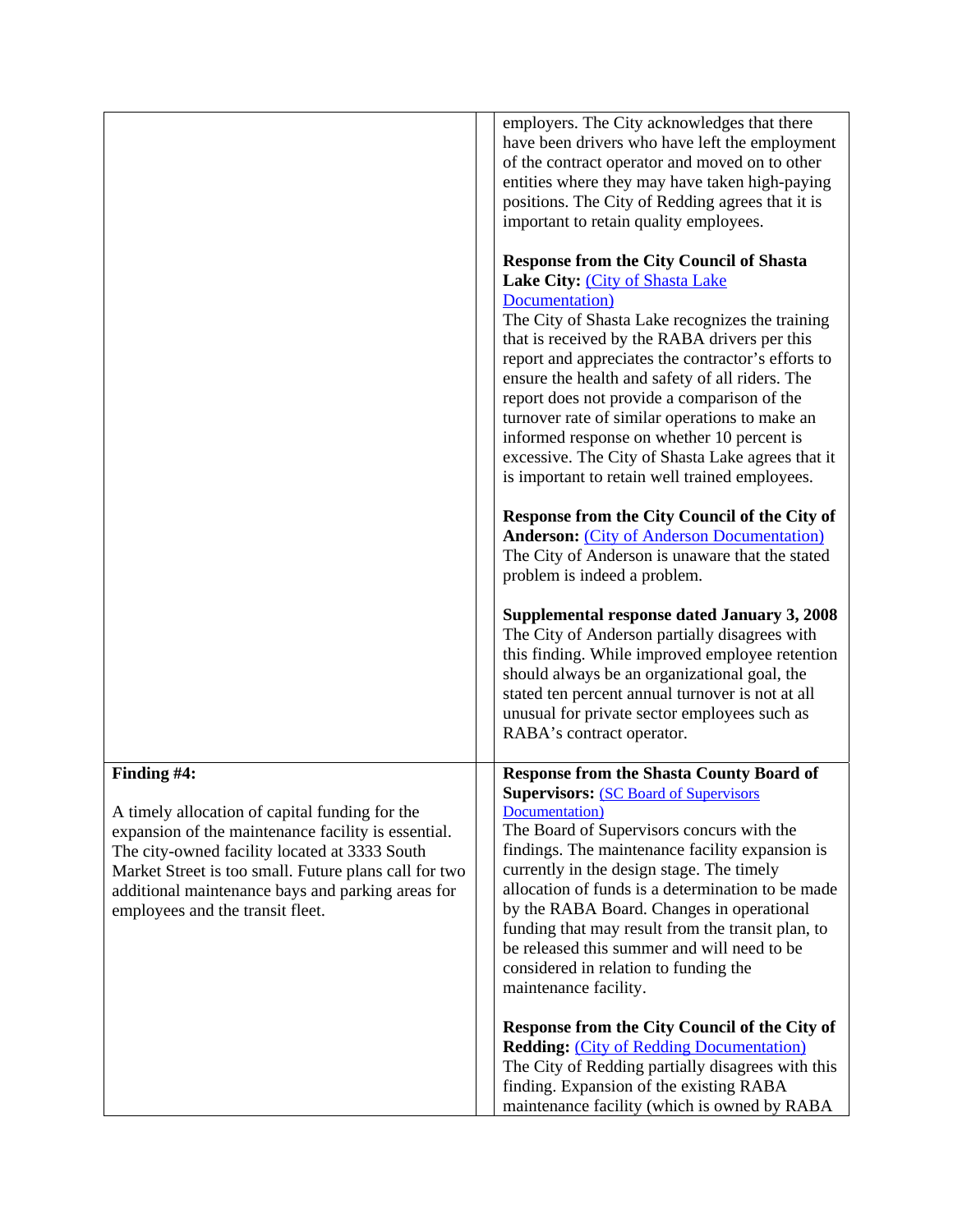and not the City of Redding) would provide a benefit and could increase some efficiencies in the overall operations. However, the City of Redding defers to the RABA Board as to the final decision regarding the funding and timing of the expansion of the facility. The City of Redding would recommend that those decisions be postponed until after decisions are made relative to the current short-range transit plan effort.

#### **Response from the City Council of Shasta Lake City:** [\(City of Shasta Lake](http://www.co.shasta.ca.us/html/Grand_Jury/docs/0607_Responses/shastalake_responses.pdf)  [Documentation\)](http://www.co.shasta.ca.us/html/Grand_Jury/docs/0607_Responses/shastalake_responses.pdf)

The City of Shasta Lake relies on the RABA Board for determining when capital funding for the expansion of the facility should occur. The RABA Board will be reviewing a "Short Range Transit Plan" Administrative Draft at an upcoming meeting. Included in this document is a "Capital and Financial Plan."

#### **Supplemental response dated December 11, 2007.**

The City of Shasta Lake cannot agree or disagree with this finding until discussions occur with the RABA Board. The Joint Powers Agreement for the Operation of RABA, which the City entered into on December 16, 1997, specifically states that "RABA shall have the following powers and duties…#9) To acquire, construct, manage, maintain, or operate any building, works, or improvement and to acquire rolling stock and other capital facilities." The RABA Board is tasked with determining when the expansion of the facility is appropriate. The City of Shasta Lake recognizes that expansion of the existing RABA maintenance facility could provide a benefit and might increase efficiency in operations.

**Response from the City Council of the City of Anderson:** [\(City of Anderson Documentation\)](http://www.co.shasta.ca.us/html/Grand_Jury/docs/0607_Responses/anderson_responses.pdf) The City of Anderson is unaware that the stated problem is indeed a problem.

**Supplemental response dated January 3, 2008** The City of Anderson respectfully disagrees with this finding. The City of Anderson believes that the near-term implementation of operational improvements, as proposed in the Short Range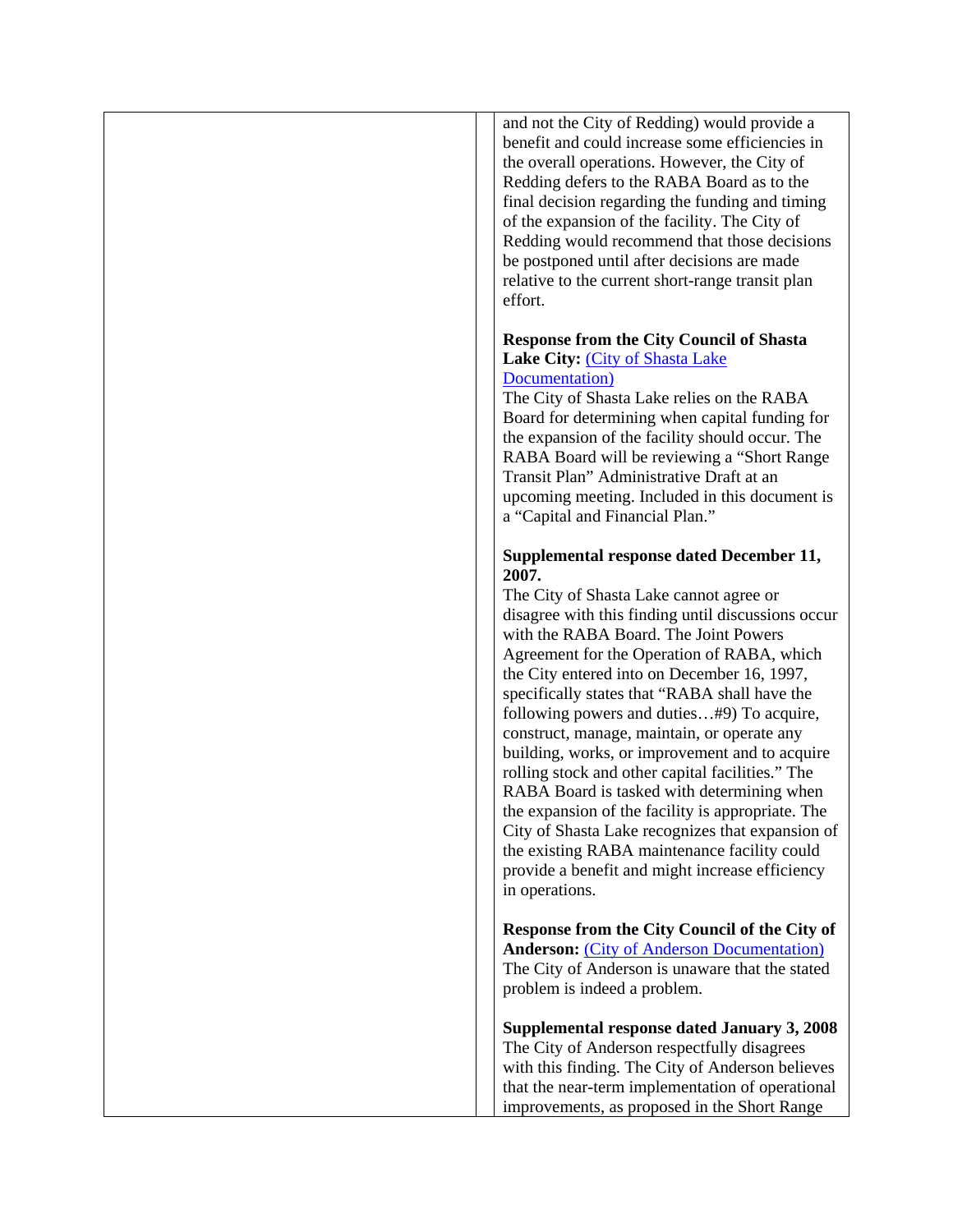|                                                     | Transit Plan Alternative A-1, should be a much                                                   |
|-----------------------------------------------------|--------------------------------------------------------------------------------------------------|
|                                                     | higher RABA priority than any capital funding                                                    |
|                                                     | for expansion of the RABA maintenance facility.                                                  |
| Finding #5:                                         | <b>Response from the Shasta County Board of</b><br><b>Supervisors: (SC Board of Supervisors)</b> |
| Existing service hours are a limiting factor in     | Documentation)                                                                                   |
| meeting the needs of the community. Routes do not   | The Board of Supervisors finds that the current                                                  |
| run late enough for many retail employees, students | RABA system is already falling below its                                                         |
| returning from night classes, evening entertainment | prescribed farebox requirements as established                                                   |
| sites, and there is no service on Sunday.           | by the State Transportation Development Act.                                                     |
|                                                     | Extended hours of service or Sunday service                                                      |
|                                                     | typically fare worse than mid-day, mid-week                                                      |
|                                                     | service. The extended hours of service could<br>further weaken the system. Any extended hours    |
|                                                     | would be subject to review.                                                                      |
|                                                     |                                                                                                  |
|                                                     | Response from the City Council of the City of<br><b>Redding: (City of Redding Documentation)</b> |
|                                                     | The City of Redding agrees with this finding.                                                    |
|                                                     | However, as noted in the Grand Jury report,                                                      |
|                                                     | efforts to increase ridership through marketing                                                  |
|                                                     | or by increasing service hours would result in<br>increased operating costs, as well. Those      |
|                                                     | additional costs could have a negative impact on                                                 |
|                                                     | achieving the Shasta County Regional                                                             |
|                                                     | Transportation Planning Agency (RTPA)-                                                           |
|                                                     | required fare-box ratio.                                                                         |
|                                                     | <b>Response from the City Council of Shasta</b>                                                  |
|                                                     | Lake City: (City of Shasta Lake                                                                  |
|                                                     | Documentation)                                                                                   |
|                                                     | The City of Shasta Lake relies on the RABA                                                       |
|                                                     | Board for determining the service hours. The<br>RABA Board will be reviewing a "Short Range"     |
|                                                     | Transit Plan" Administrative Draft at an                                                         |
|                                                     | upcoming meeting. Included in this document is                                                   |
|                                                     | an "Operations Plan."                                                                            |
|                                                     | Response from the City Council of the City of                                                    |
|                                                     | <b>Anderson: (City of Anderson Documentation)</b>                                                |
|                                                     | The City of Anderson believes that funding                                                       |
|                                                     | limitations will always drive service hour<br>decisions, with the highest demand times offered   |
|                                                     | first, and lower demand times being                                                              |
|                                                     | unaffordable.                                                                                    |
| Finding #6:                                         | <b>Response from the Shasta County Board of</b>                                                  |
|                                                     | <b>Supervisors: (SC Board of Supervisors)</b>                                                    |
| Positive community perception of RABA has           | Documentation)                                                                                   |
| diminished with the reduction of marketing and      | The Board of Supervisors will give serious                                                       |
| advertising and the elimination of bus services for | consideration to and look forward to reviewing                                                   |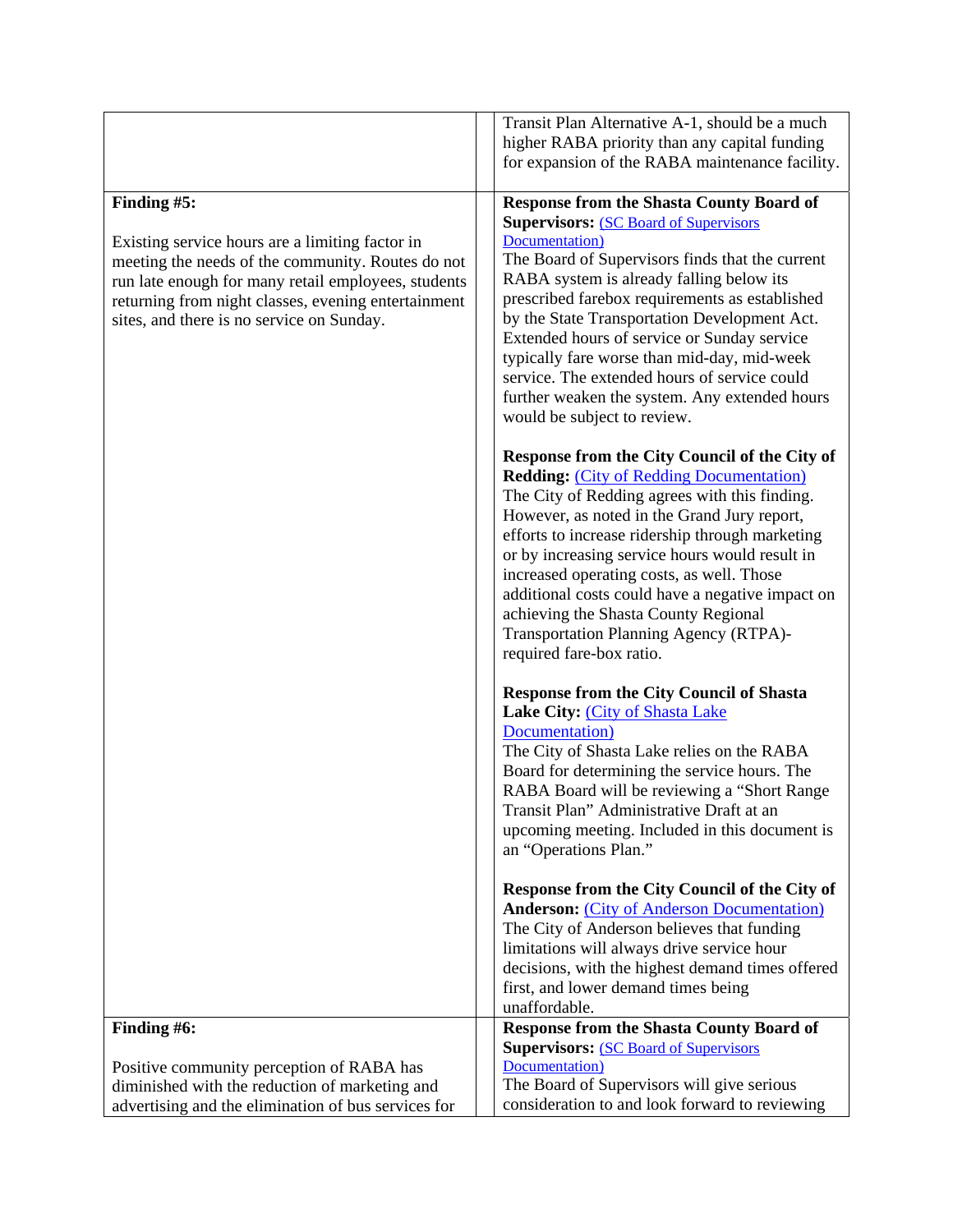| community events unless contracted by a private                                                | RABA's short-range transit plan which will                                                                                                                                                                                                                                                                                                                   |
|------------------------------------------------------------------------------------------------|--------------------------------------------------------------------------------------------------------------------------------------------------------------------------------------------------------------------------------------------------------------------------------------------------------------------------------------------------------------|
| entity, i.e. Kool April Nights.                                                                | address this issue.                                                                                                                                                                                                                                                                                                                                          |
|                                                                                                | Response from the City Council of the City of<br><b>Redding: (City of Redding Documentation)</b><br>The report does not include sufficient<br>information, nor is the City of Redding aware of<br>the existence of such information, that would<br>allow an informed response to this item.                                                                  |
|                                                                                                | Supplemental response dated November 7,<br>2007<br>The City of Redding respectfully disagrees with<br>this finding. The Shasta County Grand Jury did<br>not provide sufficient information to support this<br>finding, nor is the City of Redding aware of any<br>independent analysis that would confirm this<br>finding.                                   |
|                                                                                                | <b>Response from the City Council of Shasta</b><br>Lake City: (City of Shasta Lake<br>Documentation)<br>This report does not provide information that<br>would allow the City of Shasta Lake to make an<br>informed comment on this item. This is an item<br>for discussion with the "Short Range Transit"<br>Plan."                                         |
|                                                                                                | Supplemental response dated December 11,<br>2007.<br>The City of Shasta Lake disagrees with this<br>finding. Information provided by the Shasta<br>County Grand Jury does not support this<br>statement. The City is not aware of any<br>document that supports this claim, and sufficient<br>information was not provided that can confirm<br>this finding. |
|                                                                                                | Response from the City Council of the City of<br><b>Anderson:</b> (City of Anderson Documentation)<br>The City of Anderson believes that problematic<br>fixed route changes made in 2005 may also be<br>contributing to whatever diminishing community<br>perceptions there may be of RABA.                                                                  |
|                                                                                                | Supplemental response dated January 3, 2008                                                                                                                                                                                                                                                                                                                  |
|                                                                                                | The City of Anderson agrees with this finding.                                                                                                                                                                                                                                                                                                               |
| Finding #7:                                                                                    | <b>Response from the Shasta County Board of</b><br><b>Supervisors: (SC Board of Supervisors)</b>                                                                                                                                                                                                                                                             |
| In years past, RABA had a nine member citizens'<br>advisory committee which provided community | Documentation)<br>The Board of Supervisors concurs with the                                                                                                                                                                                                                                                                                                  |
|                                                                                                |                                                                                                                                                                                                                                                                                                                                                              |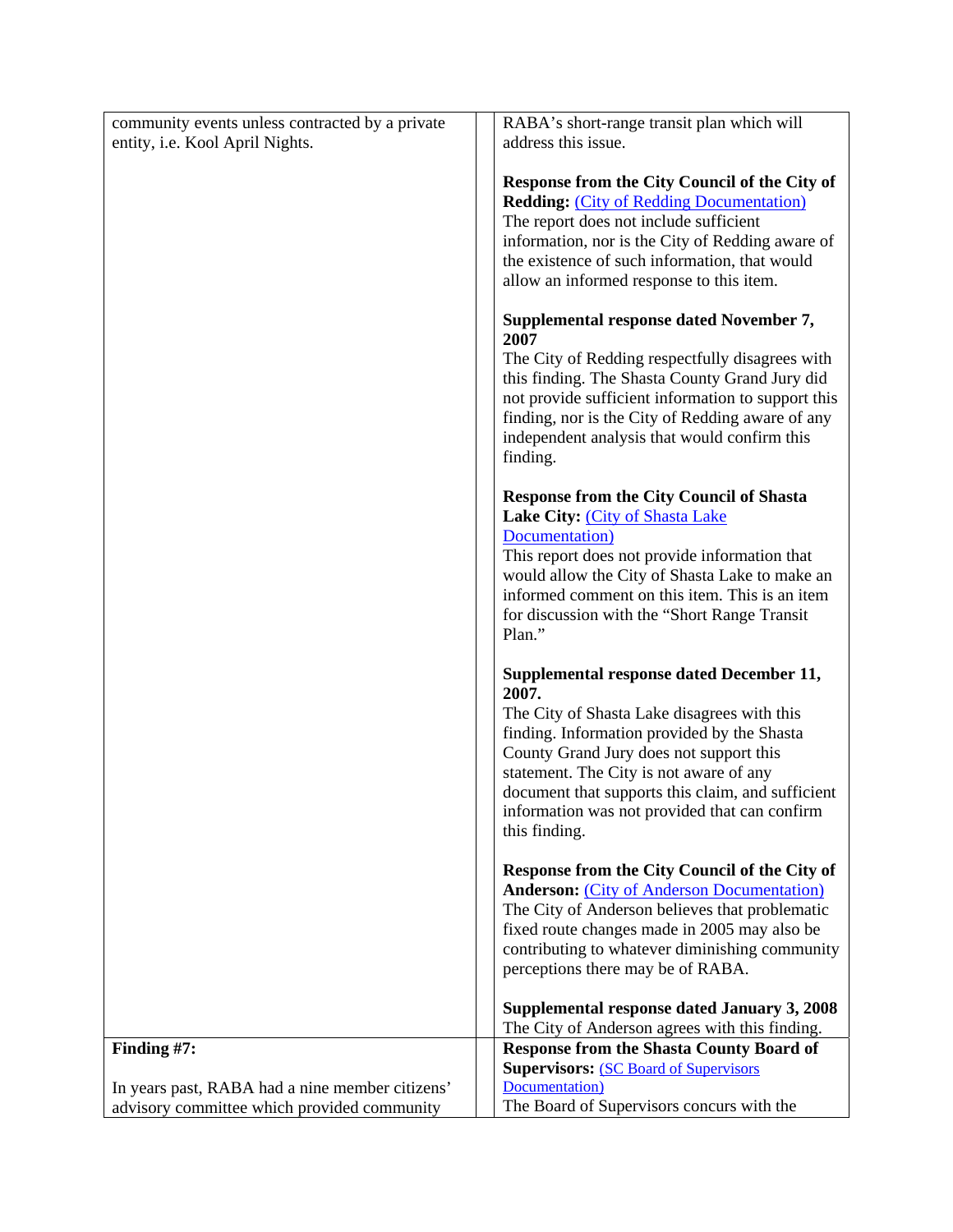| input. At the present time, as mandated by the                                                                                                                        | findings and understands that RABA intends to                                                                                                                                                                                                                                                                                                                                                                                                                                                                                    |
|-----------------------------------------------------------------------------------------------------------------------------------------------------------------------|----------------------------------------------------------------------------------------------------------------------------------------------------------------------------------------------------------------------------------------------------------------------------------------------------------------------------------------------------------------------------------------------------------------------------------------------------------------------------------------------------------------------------------|
| Public Utilities Code, RABA is structuring a new<br>advisory committee whose members are required to                                                                  | use the Social Services Transportation Advisory<br>Council, an existing committee mandated by the                                                                                                                                                                                                                                                                                                                                                                                                                                |
| represent various groups of under-served transit                                                                                                                      | Transportation Development Act.                                                                                                                                                                                                                                                                                                                                                                                                                                                                                                  |
| users.                                                                                                                                                                |                                                                                                                                                                                                                                                                                                                                                                                                                                                                                                                                  |
|                                                                                                                                                                       | Response from the City Council of the City of<br><b>Redding: (City of Redding Documentation)</b><br>The City of Redding agrees with this finding.<br>The Social Services Technical Advisory<br>Committee of the RTPA currently operates as<br>the advisory committee for RABA.<br><b>Response from the City Council of Shasta</b><br>Lake City: (City of Shasta Lake<br>Documentation)<br>Currently, the City of Shasta Lake is aware that<br>the Social Services Technical Advisory<br>Committee of the Regional Transportation |
|                                                                                                                                                                       | Planning Agency operates as the advisory<br>committee for RABA. As indicated above,<br>RABA is structuring a new advisory committee                                                                                                                                                                                                                                                                                                                                                                                              |
|                                                                                                                                                                       | as mandated by the Public Utilities Code.                                                                                                                                                                                                                                                                                                                                                                                                                                                                                        |
|                                                                                                                                                                       | Response from the City Council of the City of<br><b>Anderson:</b> (City of Anderson Documentation)<br>The City of Anderson believes that RABA will<br>meet the citizen participation requirements of the<br>Public Utilities Code.                                                                                                                                                                                                                                                                                               |
| <b>Recommendation #1:</b>                                                                                                                                             | <b>Response from the Shasta County Board of</b>                                                                                                                                                                                                                                                                                                                                                                                                                                                                                  |
|                                                                                                                                                                       | <b>Supervisors: (SC Board of Supervisors)</b>                                                                                                                                                                                                                                                                                                                                                                                                                                                                                    |
| The Grand Jury recommends that RABA complete<br>and implement a needs assessment study to explore<br>the feasibility of expanding or modifying routes                 | Documentation)<br>The Board of Supervisors concurs with the<br>findings. RABA's short-range transit plan is                                                                                                                                                                                                                                                                                                                                                                                                                      |
| and schedules to improve transit service. To<br>increase ridership, routes must be adjusted, hours<br>of operation increased, and a student fare rate<br>implemented. | expected to be completed and approved by Fall<br>2007. Goals of the plan include improving<br>transit service, increasing ridership, creating<br>reliable service, and alternatives to improve the<br>efficiency of the transit system. This<br>recommendation includes only options that<br>increase costs with an assumption that such<br>investments will substantially boost ridership.<br>This is speculative and counter intuitive.<br>Operational costs need to be reduced.                                               |
|                                                                                                                                                                       | Response from the City Council of the City of<br><b>Redding: (City of Redding Documentation)</b><br>The City of Redding, as a member agency of<br>RABA, plans to implement this recommendation<br>by completing the short-range transit plan<br>currently being prepared by Moore and                                                                                                                                                                                                                                            |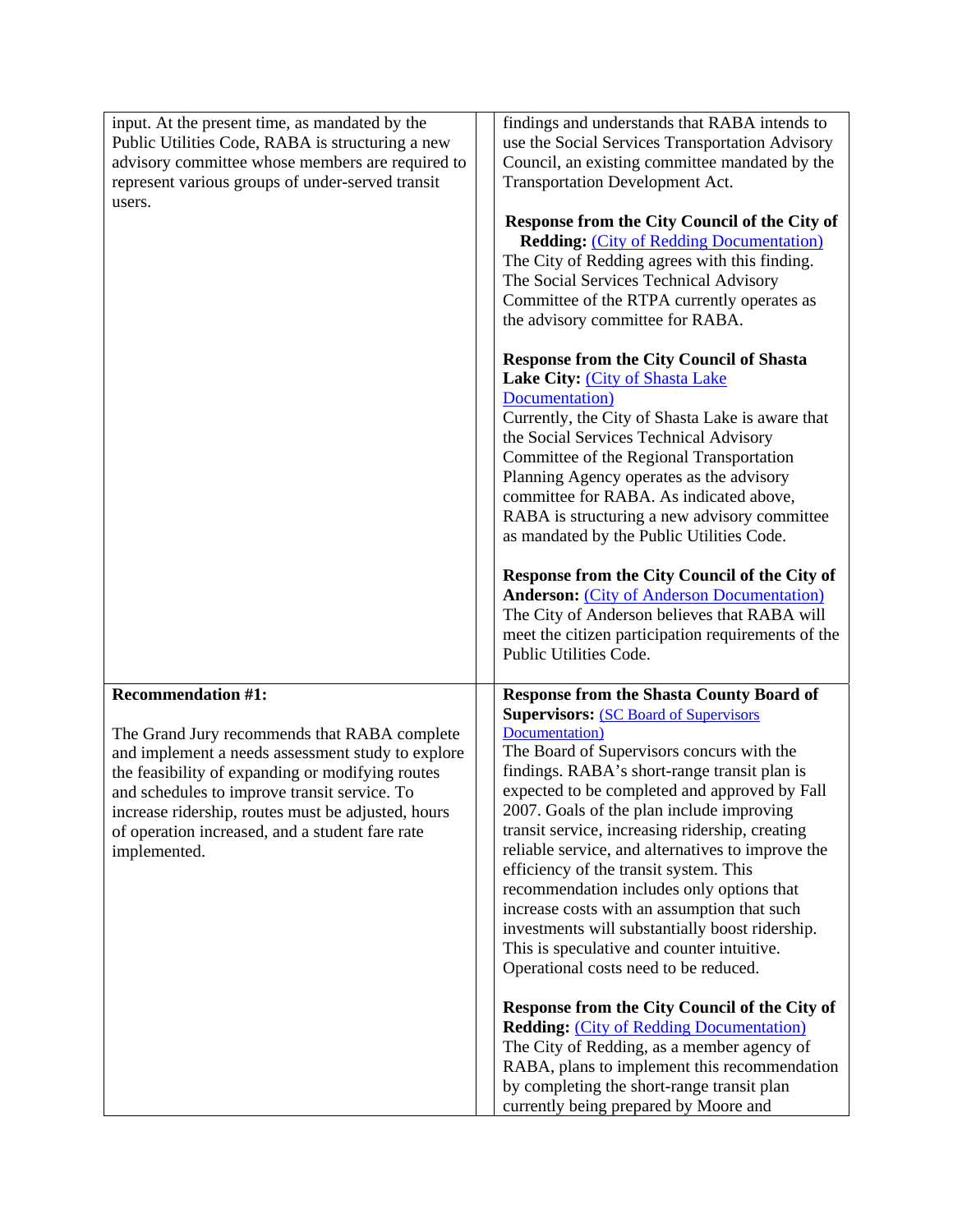|                                                                                                                                                   | Associates. It is anticipated that the plan will be<br>formally presented to the RABA Board in<br>August 2007. The study will examine a variety<br>of ways to increase ridership and make the<br>system more efficient, including the items<br>recommended by the Grand Jury. It is premature<br>to speculate as to what changes will be made by<br>the RABA Board.                                                                                                                                                                    |
|---------------------------------------------------------------------------------------------------------------------------------------------------|----------------------------------------------------------------------------------------------------------------------------------------------------------------------------------------------------------------------------------------------------------------------------------------------------------------------------------------------------------------------------------------------------------------------------------------------------------------------------------------------------------------------------------------|
|                                                                                                                                                   | <b>Response from the City Council of Shasta</b><br>Lake City: (City of Shasta Lake<br>Documentation)<br>The City of Shasta Lake, as a member agency of<br>RABA, plans to implement this recommendation<br>by completing the short-range transit plan<br>prepared by Moore and Associates scheduled to<br>be reviewed by the RABA Board in August<br>2007.                                                                                                                                                                              |
|                                                                                                                                                   | Response from the City Council of the City of<br><b>Anderson: (City of Anderson Documentation)</b><br>The City of Anderson has provided RABA with<br>a route-specific recommendation for improving<br>the Anderson area service at a lower cost and has<br>asked the RABA Board to approve it.                                                                                                                                                                                                                                         |
| <b>Recommendation #2:</b><br>The Grand Jury recommends that an I.D. card be<br>issued by RABA to any disabled rider who requires<br>an attendant. | <b>Response from the Shasta County Board of</b><br><b>Supervisors: (SC Board of Supervisors)</b><br>Documentation)<br>The Board of Supervisors concurs with the<br>findings. The mobility impaired are required to<br>fill out an application, with a physician's<br>verification, in order to obtain an identification<br>card. The card is to be in the immediate<br>possession of the rider, as the rider may be<br>required to show proof of enrollment in the<br>service as well as ID Cards should be required of<br>attendants. |
|                                                                                                                                                   | Response from the City Council of the City of<br><b>Redding: (City of Redding Documentation)</b><br>The City of Redding believes this item needs<br>additional analysis and study. The issuance of ID<br>cards for attendants would need to be studied in<br>terms of its cost compared to benefits.                                                                                                                                                                                                                                   |
|                                                                                                                                                   | Supplemental response dated November 7,<br>2007<br>The City Council does not intend to implement<br>this recommendation. The City Council does not                                                                                                                                                                                                                                                                                                                                                                                     |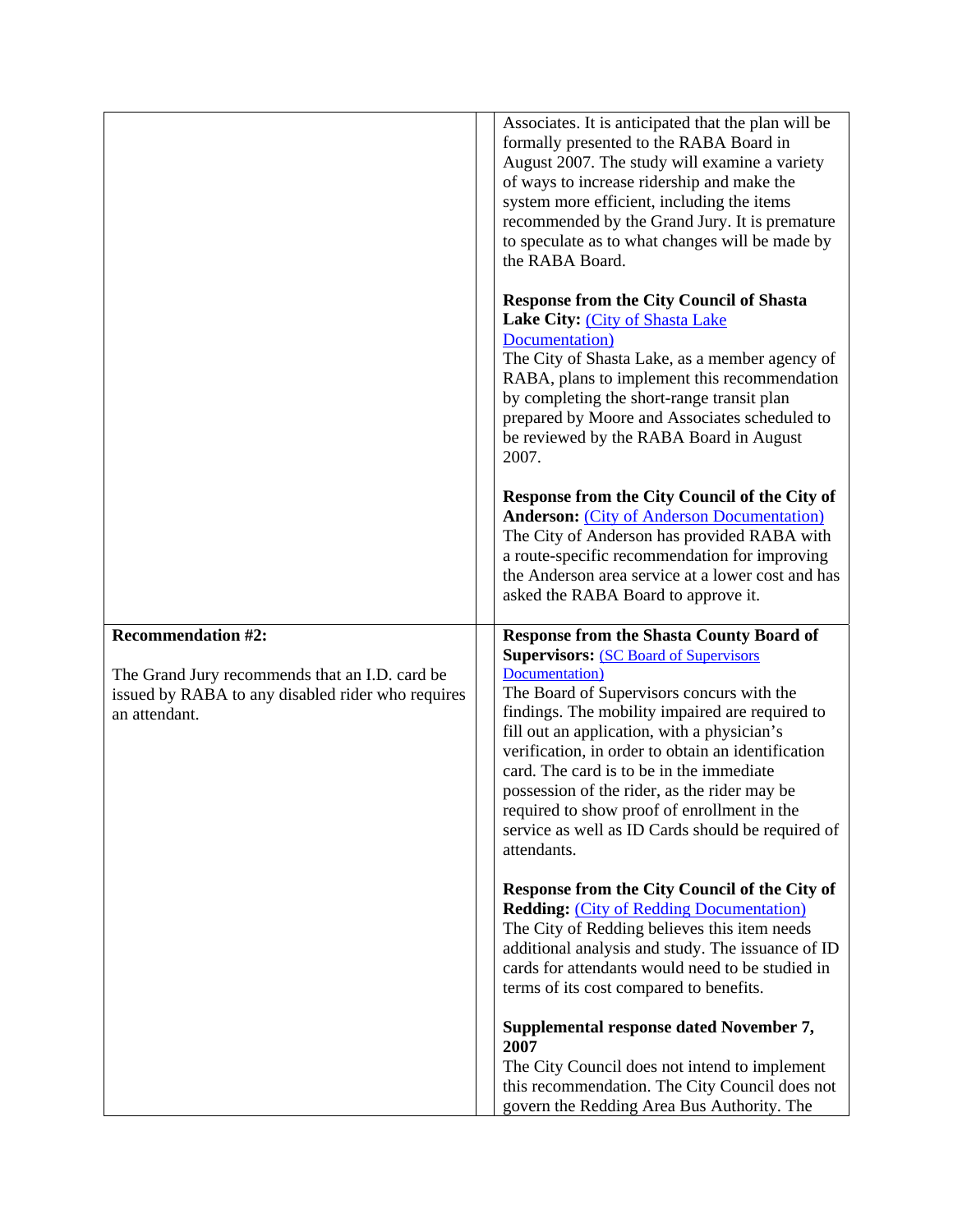|                                                                                                                                                                                                                                                                                  | Board of Directors of the Redding Area Bus<br>Authority is the only entity that can implement<br>this recommendation.<br><b>Response from the City Council of Shasta</b><br>Lake City: (City of Shasta Lake<br>Documentation)<br>The City of Shasta Lake, as a member agency of<br>RABA, would need additional information about<br>the costs and benefits of this recommendation.<br>Supplemental response dated December 11,<br>2007.<br>The City of Shasta Lake disagrees with this<br>recommendation, as it is not under the purview<br>of the City. The Joint Powers Agreement for the<br>Operation of RABA, which the City entered into<br>on December 16, 1997, specifically states that<br>"Operation details and level of service decisions<br>shall require the affirmative vote of a majority of<br>the RABA Board members from each affected<br>participating agency." This recommendation<br>must be implemented by the RABA Board.<br>Response from the City Council of the City of<br><b>Anderson: (City of Anderson Documentation)</b><br>The City of Anderson would need to understand<br>the extent of the stated problem and the cost-<br>effectiveness of the proposed Grand Jury<br>solution prior to forming an opinion on this<br>recommendation.<br>Supplemental response dated January 3, 2008<br>The City of Anderson respectfully disagrees<br>with this finding. The stated problem appears to<br>be fairly isolated, and the proposed solution<br>appears cost-ineffective |
|----------------------------------------------------------------------------------------------------------------------------------------------------------------------------------------------------------------------------------------------------------------------------------|---------------------------------------------------------------------------------------------------------------------------------------------------------------------------------------------------------------------------------------------------------------------------------------------------------------------------------------------------------------------------------------------------------------------------------------------------------------------------------------------------------------------------------------------------------------------------------------------------------------------------------------------------------------------------------------------------------------------------------------------------------------------------------------------------------------------------------------------------------------------------------------------------------------------------------------------------------------------------------------------------------------------------------------------------------------------------------------------------------------------------------------------------------------------------------------------------------------------------------------------------------------------------------------------------------------------------------------------------------------------------------------------------------------------------------------------------------------------------------------------------------|
| <b>Recommendation #3:</b><br>The Grand Jury recommends that in future<br>negotiations between RABA and the service<br>provider provisions be included requiring<br>compensation for the drivers to be comparable to<br>other transit companies to encourage driver<br>retention. | <b>Response from the Shasta County Board of</b><br><b>Supervisors: (SC Board of Supervisors)</b><br>Documentation)<br>The Board of Supervisors finds that RABA<br>driver's compensation is higher than some other<br>transit providers in the area. RABA drivers are<br>represented by the Teamsters Union. Such a<br>requirement does not exist for other government<br>employees or contactors. The RABA board, not<br>the Board of Supervisors sets the compensation<br>for the RABA drivers. The Board of Supervisors<br>encourages RABA to consider all information in<br>determining the compensation for RABA                                                                                                                                                                                                                                                                                                                                                                                                                                                                                                                                                                                                                                                                                                                                                                                                                                                                                    |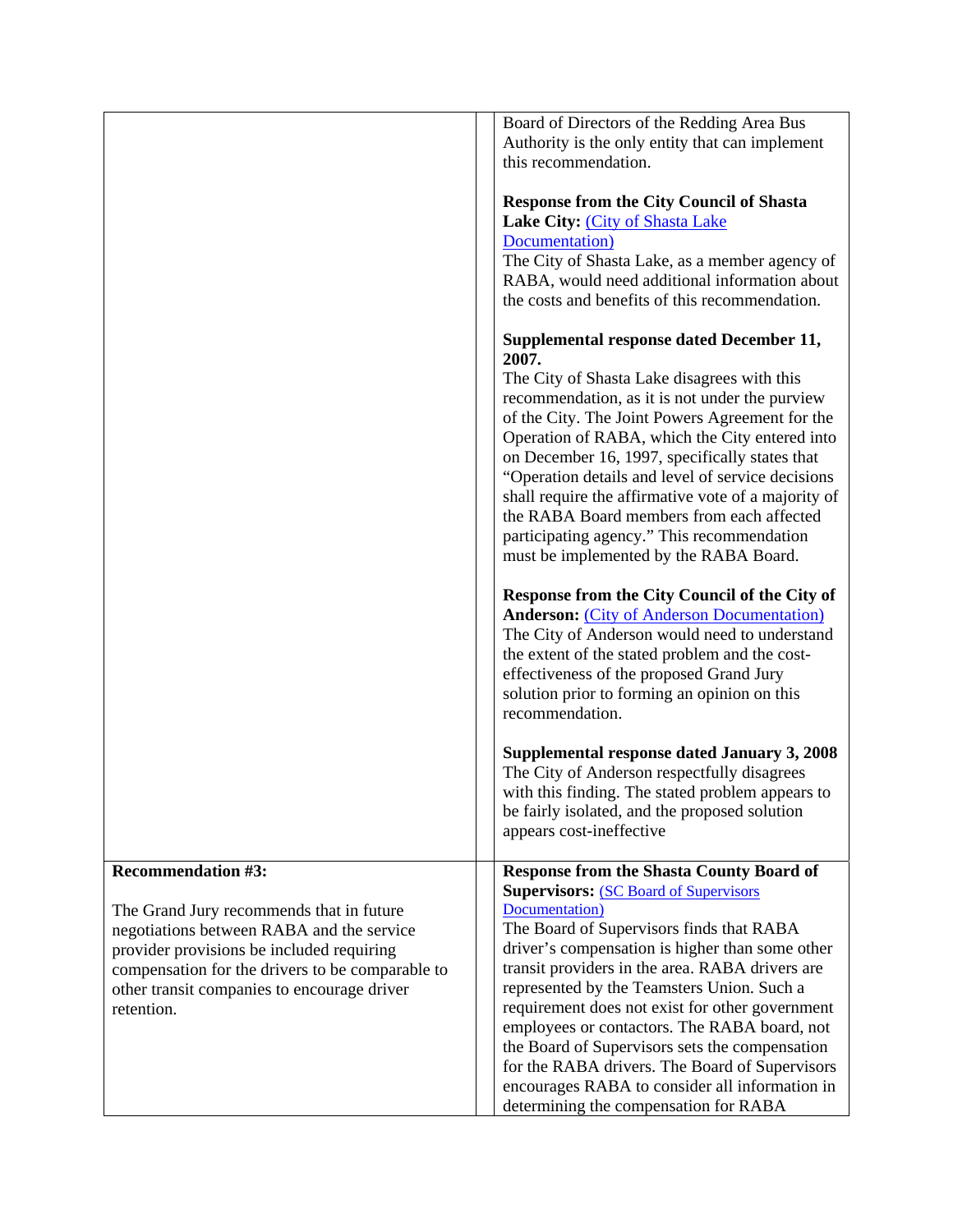|                                                                                                                                                                          | drivers.                                                                                                                                                                                                                                                                                                                                                                                                                                                                                                                                                                                                                                                                                                                                                                                                                                                                                                                                                                                                                                                                                    |
|--------------------------------------------------------------------------------------------------------------------------------------------------------------------------|---------------------------------------------------------------------------------------------------------------------------------------------------------------------------------------------------------------------------------------------------------------------------------------------------------------------------------------------------------------------------------------------------------------------------------------------------------------------------------------------------------------------------------------------------------------------------------------------------------------------------------------------------------------------------------------------------------------------------------------------------------------------------------------------------------------------------------------------------------------------------------------------------------------------------------------------------------------------------------------------------------------------------------------------------------------------------------------------|
|                                                                                                                                                                          | Response from the City Council of the City of<br><b>Redding: (City of Redding Documentation)</b><br>The City of Redding, as a member agency of<br>RABA, does not plan to implement this<br>recommendation. The matter of driver<br>compensation is best determined through the<br>agreements between the contract operator and its<br>employees' union.<br><b>Response from the City Council of Shasta</b><br>Lake City: (City of Shasta Lake<br>Documentation)<br>The City of Shasta Lake, as a member agency of<br>RABA, does not plan to implement this<br>recommendation. Driver compensation is a topic<br>of discussions between the operator and its<br>employee's union.<br>Response from the City Council of the City of<br><b>Anderson: (City of Anderson Documentation)</b><br>The City of Anderson disagrees with this<br>recommendation. The local labor market for<br>drivers is not comparable to the labor markets<br>for drivers in urban areas of the state, and local<br>cost containment and required farebox ratios are<br>already difficult enough to achieve already |
|                                                                                                                                                                          | without adding unnecessary additional labor<br>costs to the mix.                                                                                                                                                                                                                                                                                                                                                                                                                                                                                                                                                                                                                                                                                                                                                                                                                                                                                                                                                                                                                            |
| <b>Recommendation #4</b>                                                                                                                                                 |                                                                                                                                                                                                                                                                                                                                                                                                                                                                                                                                                                                                                                                                                                                                                                                                                                                                                                                                                                                                                                                                                             |
| The Grand Jury recommends that monies currently<br>budgeted by the City of Redding for the<br>maintenance facility expansion be allocated and<br>construction completed. | <b>Response from the Shasta County Board of</b><br><b>Supervisors: (SC Board of Supervisors)</b><br>Documentation)<br>The Board of Supervisors finds that the timing<br>of the maintenance facility expansion will<br>depend on changes in operational costs resulting<br>from the short-range transit plan. The RABA<br>board should review these items concurrently.                                                                                                                                                                                                                                                                                                                                                                                                                                                                                                                                                                                                                                                                                                                      |
|                                                                                                                                                                          | Response from the City Council of the City of<br><b>Redding: (City of Redding Documentation)</b><br>The City of Redding, as a member agency of<br>RABA, believes that this item needs additional<br>analysis and study. It should be noted that the<br>City of Redding does not have any monies<br>currently budgeted for maintenance facility<br>expansion as this is a RABA facility. RABA<br>currently has funds budgeted for this purpose,<br>but the City of Redding would recommend that<br>the RABA Board defer any decision on                                                                                                                                                                                                                                                                                                                                                                                                                                                                                                                                                      |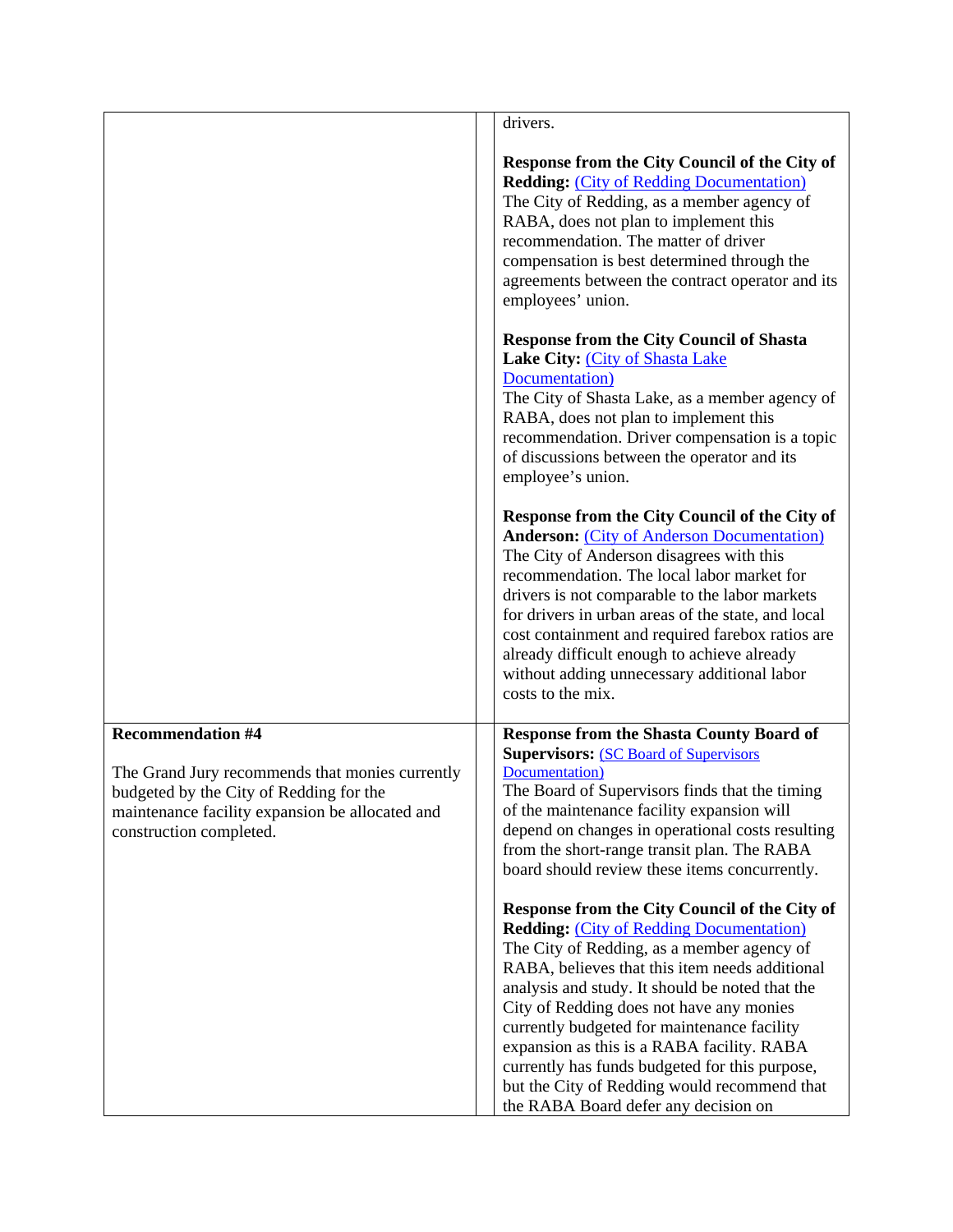|                                                     | maintenance facility expansion until after action                                                   |
|-----------------------------------------------------|-----------------------------------------------------------------------------------------------------|
|                                                     | is taken on the short-range transit plan.                                                           |
|                                                     |                                                                                                     |
|                                                     | Supplemental response dated December 31,<br>2007                                                    |
|                                                     | The City of Redding is not able to implement                                                        |
|                                                     | this recommendation. The City Council does not                                                      |
|                                                     | govern the Redding Area Bus Authority                                                               |
|                                                     | (RABA). The Board of Directors (Board) of                                                           |
|                                                     | RABA is the only entity that can implement this                                                     |
|                                                     |                                                                                                     |
|                                                     | recommendation. As previously stated, the City                                                      |
|                                                     | of Redding does not have any monies budgeted                                                        |
|                                                     | for expansion of RABA's maintenance facility                                                        |
|                                                     | (facility). The Board has authorized a request for                                                  |
|                                                     | Proposition 1B funding to be used to expand the<br>facility. The design of the facility is complete |
|                                                     | and a building permit can be issued at any time.                                                    |
|                                                     | It is expected that the Board will consider                                                         |
|                                                     | whether or not to advertise the project for                                                         |
|                                                     | construction in the spring of 2008.                                                                 |
|                                                     |                                                                                                     |
|                                                     | <b>Response from the City Council of Shasta</b>                                                     |
|                                                     | Lake City: (City of Shasta Lake                                                                     |
|                                                     | Documentation)                                                                                      |
|                                                     | The City of Shasta Lake recognizes funds                                                            |
|                                                     | budgeted by the City of Redding are under the                                                       |
|                                                     | direction and discretion of the City of Redding.                                                    |
|                                                     |                                                                                                     |
|                                                     | Response from the City Council of the City of                                                       |
|                                                     | <b>Anderson: (City of Anderson Documentation)</b>                                                   |
|                                                     | The City of Anderson would need to understand                                                       |
|                                                     | the extent of the implied need, the cost-                                                           |
|                                                     | effectiveness of the proposed construction, and                                                     |
|                                                     | the opportunity cost of the proposal prior to                                                       |
|                                                     | forming an opinion on this recommendation.                                                          |
|                                                     |                                                                                                     |
|                                                     | Supplemental response dated January 3, 2008                                                         |
|                                                     | The City of Anderson would need to understand                                                       |
|                                                     | the extent of the implied need, the cost-                                                           |
|                                                     | effectiveness of the proposed construction, and                                                     |
|                                                     | the opportunity cost of the proposal prior to                                                       |
| <b>Recommendation #5:</b>                           | forming an opinion on this recommendation.                                                          |
|                                                     | <b>Response from the Shasta County Board of</b><br><b>Supervisors: (SC Board of Supervisors)</b>    |
| The Grand Jury recommends the RABA board            | Documentation)                                                                                      |
| restore the level of funding for marketing. More    | The Board of Supervisors concurs with the                                                           |
| billboards, newspaper ads, TV and radio             | findings. Marketing funding should be                                                               |
| advertising to emphasize the benefits of riding the | considered as part of the review and approval of                                                    |
| bus may increase ridership and improve the fare     | the short-range transit plan by the RABA board.                                                     |
| box ratio.                                          |                                                                                                     |
|                                                     | Response from the City Council of the City of                                                       |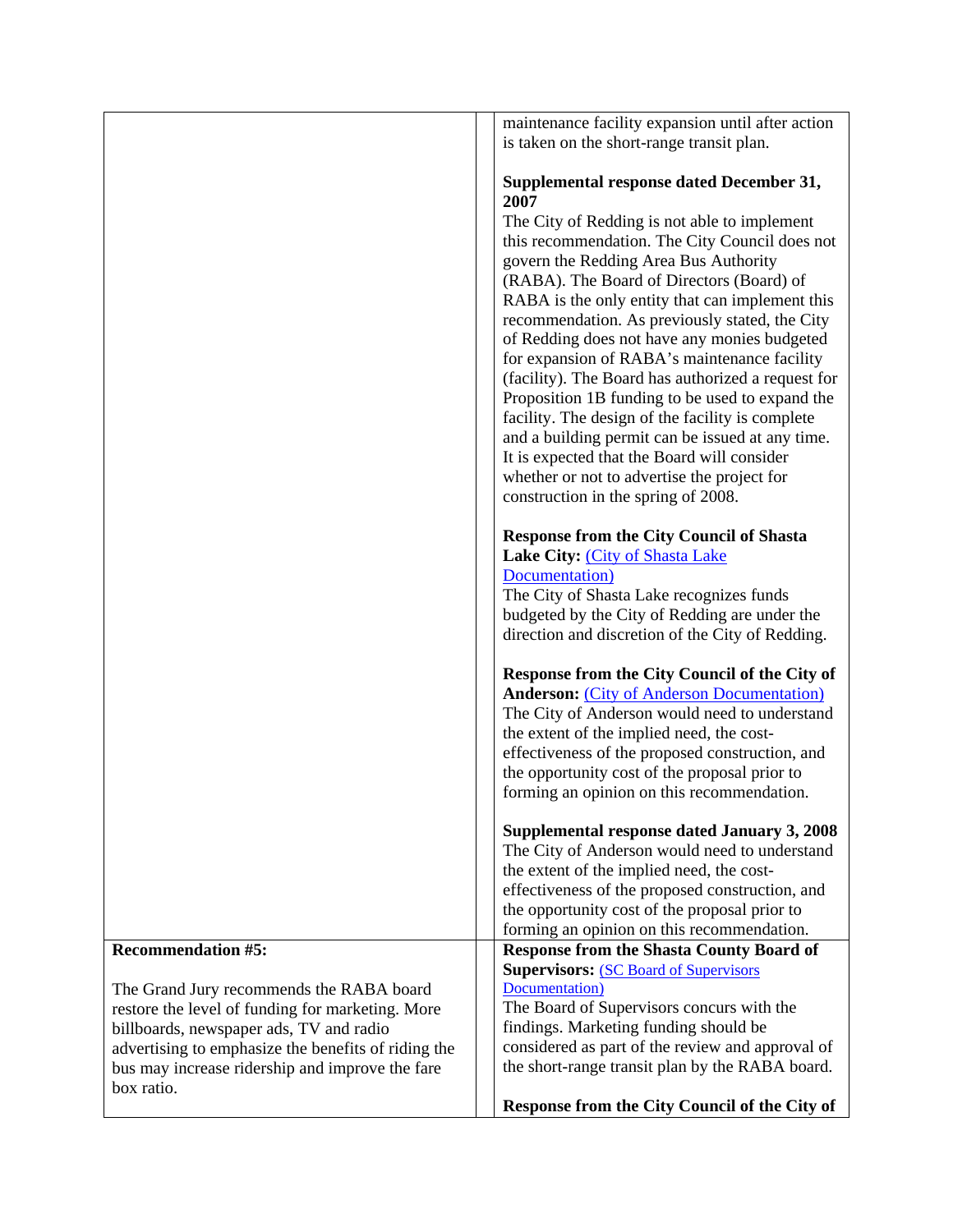# **Redding:** [\(City of Redding Documentation\)](http://www.co.shasta.ca.us/html/Grand_Jury/docs/0607_Responses/redding_responses.pdf) The City of Redding, as a member agency of RABA, believes that this item needs additional analysis and study. The short-range transit plan currently under development will provide recommendations for marketing expenditures. **Supplemental response dated November 7, 2007** The City Council does not intend to implement this recommendation. The City Council does not govern the Redding Area Bus Authority. The Board of Directors of the Redding Area Bus Authority is the only entity that can implement this recommendation. **Response from the City Council of Shasta Lake City:** [\(City of Shasta Lake](http://www.co.shasta.ca.us/html/Grand_Jury/docs/0607_Responses/shastalake_responses.pdf)  [Documentation\)](http://www.co.shasta.ca.us/html/Grand_Jury/docs/0607_Responses/shastalake_responses.pdf) The City of Shasta Lake, as a member agency of RABA, will be reviewing the "Short-Range Transit Plan" shortly. In conclusion, in accordance with Section 933.5 of the California Penal Code, the City of Shasta Lake appreciates the opportunity to respond to the respective portions of the Shasta County Grand Jury Report for 2006-07. **Supplemental response dated December 11, 2007.**

The City of Shasta Lake disagrees with this recommendation. The Joint Powers Agreement for the Operation of RABA, which the City entered into on December 16, 1997, specifically states that "Operation detail and level of service decisions shall require the affirmative vote of a majority of the RABA Board members from each affected participating agency." This recommendation must be implemented by the RABA Board.

**Response from the City Council of the City of Anderson:** [\(City of Anderson Documentation\)](http://www.co.shasta.ca.us/html/Grand_Jury/docs/0607_Responses/anderson_responses.pdf) The City of Anderson understands that the RABA transit consultant also believes that additional marketing efforts would help increase ridership and improve fare box ratios. The City of Anderson also understands that on time performance is a critical component of improved ridership and fare box performance, and urges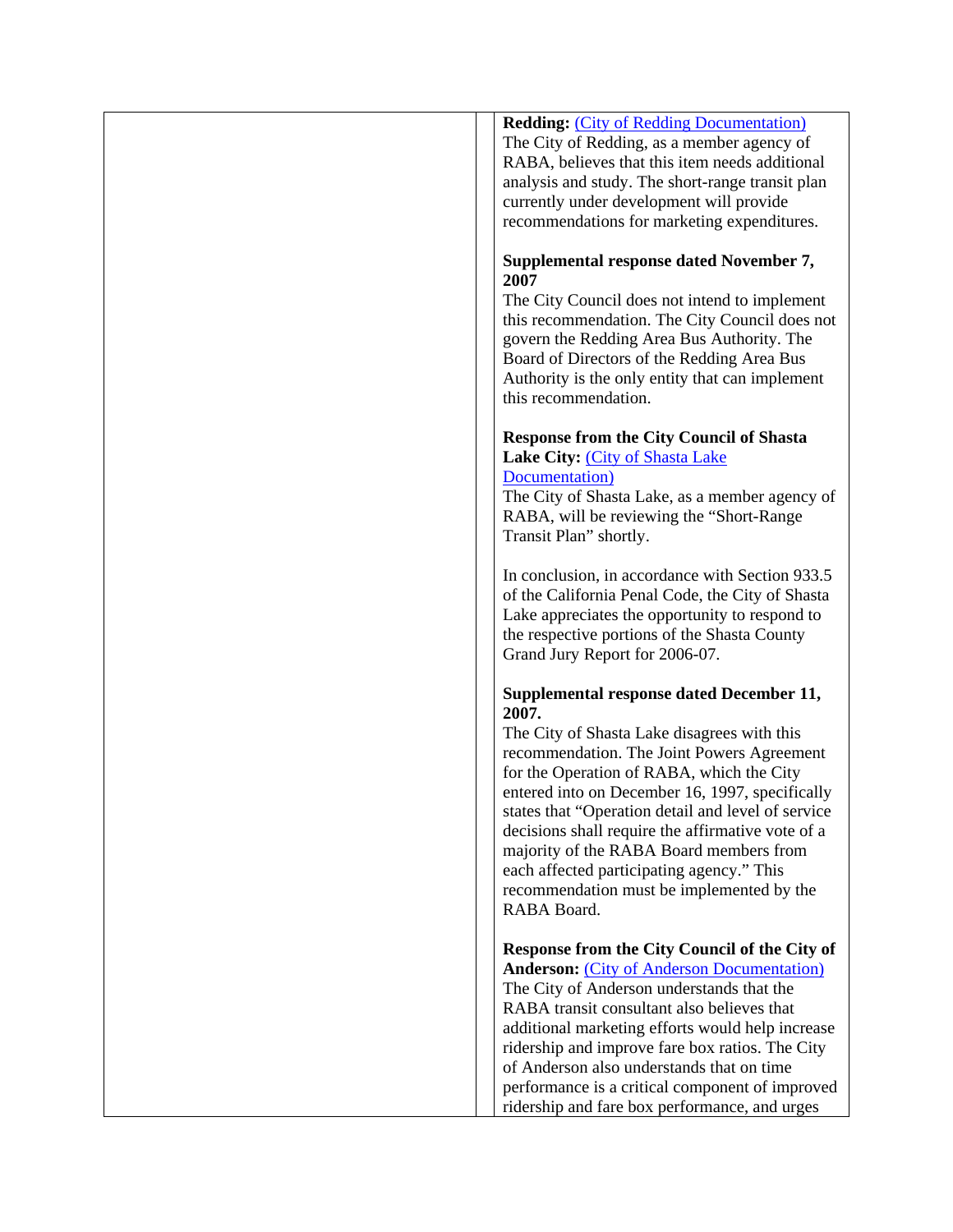| RABA to seek to improve its on time                                             |
|---------------------------------------------------------------------------------|
| performance.                                                                    |
|                                                                                 |
| In conclusion, in accordance with Section 933.5                                 |
| of the California Penal Code, the City of                                       |
| Anderson appreciates this opportunity to respond                                |
| to relevant portions of the 2006-2007 Shasta                                    |
| County Grand Jury Final Report. We think the                                    |
| Grand Jury system helps strengthen the                                          |
| provision of local government service in                                        |
| California, and we are pleased to provide our                                   |
| comments.                                                                       |
|                                                                                 |
|                                                                                 |
| Supplemental response dated January 3,                                          |
| 2008.                                                                           |
| The City of Anderson agrees with the<br>recommendation for RABA to increase its |
| marketing efforts. An increase in funding for                                   |
| marketing is part of the near-term                                              |
| implementation of operational improvements, as                                  |
| proposed in the Short Range Transit Plan                                        |
| Alternative A-1, which will be considered by the                                |
| RABA Board later this month. The City of                                        |
| Anderson supports Short Range Transit Plan<br>Alternative A-1.                  |

### **Responses Required:**

Shasta County Board of Supervisors, City Councils of Redding, Shasta Lake, and Anderson as to Findings  $1 - 7$  and Recommendations  $1 - 5$ .

### **Method of Inquiry:**

The Grand Jury interviewed:

- City of Redding, Assistant City Manager
- Two City of Redding Council members
- City of Redding, Director of Engineering and Transportation
- City of Redding, RABA Municipal Utilities Manager
- Manager of Veolia Transportation Company
- Two RABA Drivers

The Grand Jury reviewed the following documents:

- Redding Area Bus Authority Board Policy, dated 11/20/95
- RABA System Map and Route Guide, dated October 2005
- RABA website: [www.ci.redding.ca.us/raba/rabahome.htm](http://www.ci.redding.ca.us/raba/rabahome.htm)
- RABA Redding Area Bus Authority website:<http://ci.redding.ca.us/raba/transcenter.htm>
- RABA Proposed Procurement Policies and Procedures Manual, October 2006
- RABA Short- and Long-Range Transit Plan Study, Final Report, dated July 24, 2001
- Application for RABA Demand Response Transportation for the Mobility Impaired
- RABA Comprehensive Annual Financial Report for Fiscal Year Ended June 20, 2006
- Shasta County Regional Transportation Planning Agency, Unmet Transit Needs Assessment 2007/2008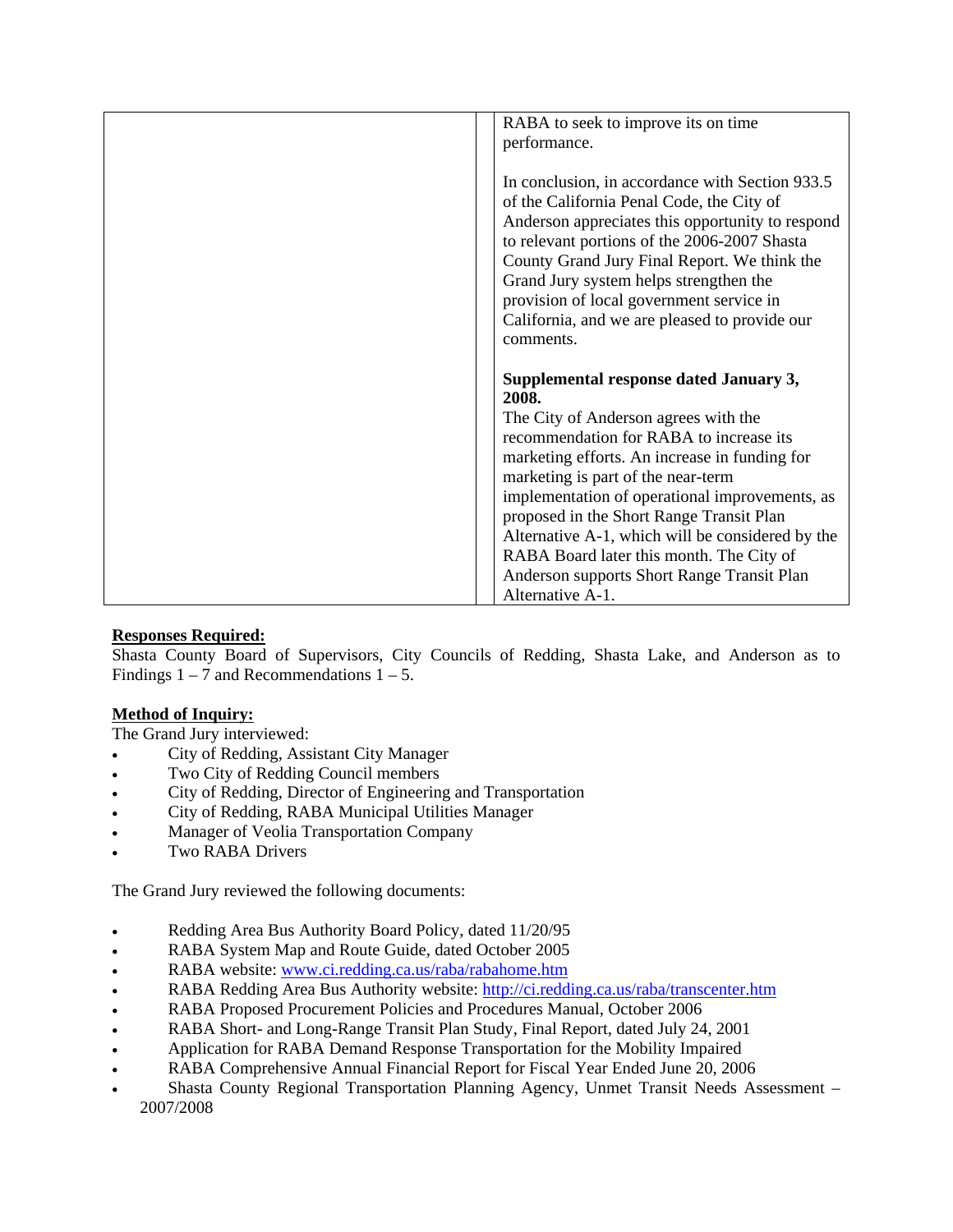- Background and Present Situation Paper obtained from the RTPA website
- Shasta County RTPA Public Transit paper obtained from the RTPA website
- Agreement between RABA and Veolia Transportation, dated February 28, 2005.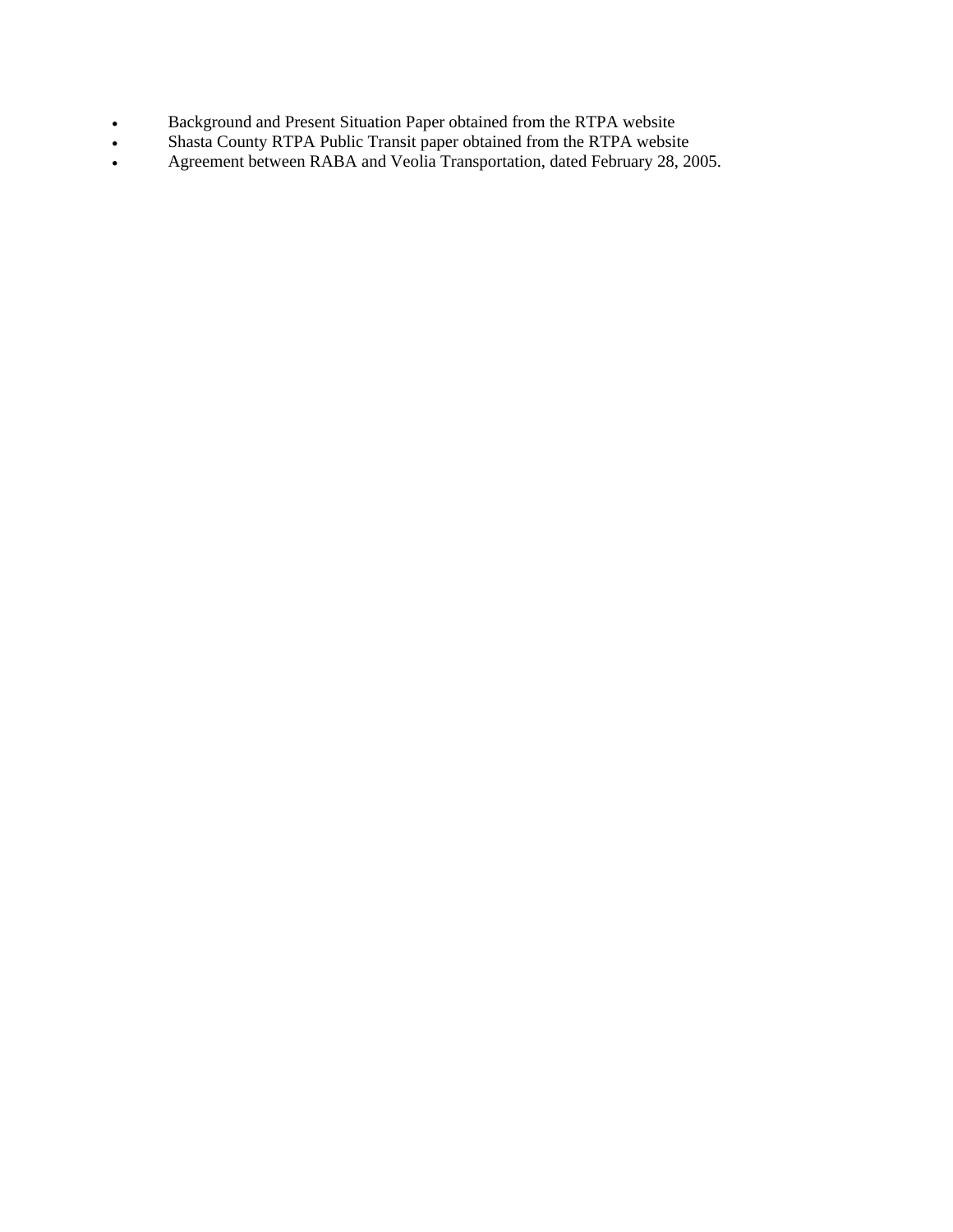### **2006-2007 Shasta County Grand Jury Report Interim Report submitted to the agency on: July 9, 2007**

# **SHASTA COUNTY SCHOOLS**

*Earn High Marks on School Safety* 

Superintendent of Schools Shasta County Office of Education 1644 Magnolia Avenue Redding, CA 96001 530-225-0200

#### **Reason for inquiry:**

Section 933.5 of the California Penal Code provides that the Grand Jury may investigate and report on the operations of any special-purpose assessing or taxing district located wholly or partly within the county. No formal complaints were received by the Grand Jury about the level of safety and preparedness of Shasta County schools. However, the Grand Jury sought to better understand and inform the public on this topic.

#### **Background:**

In the recent past, a significant number of tragic incidents have occurred on school campuses across the country. Consequently, school safety and security in Shasta County has become a greater concern to its citizens. This has resulted in a more proactive role by educators, law enforcement, fire, and emergency personnel.

After the September 11, 2001 attack, Shasta Area Safety Communications Agency (SHASCOM) began obtaining street maps and the floor plans of each school in Shasta County in order to increase the speed and effectiveness of responses to criminal incidents on school property. SHASCOM designated one individual to coordinate this project. After several months, it was discovered that the Shasta County Sheriff's Office was also obtaining school site plans. As a result, the projects were merged into a coordinated effort. The California Highway Patrol also helped in the process by providing aircraft for the aerial photography of school sites.

In 2002, the Shasta County Office of Education became a participant in the effort. During 2002 and 2003, several meetings were hosted by the Shasta County Office of Education, involving school principals, district superintendents, a representative from SHASCOM, and representatives from law enforcement and fire agencies in Shasta County. What evolved was an *Emergency Response Plan* (ERP) for each school in Shasta County.

By 2004, the first phase of the ERPs was completed, which consisted of individual school response plans, road maps, on-site school maps, and aerial photographs. This data was placed on the computer hard drive of each Shasta County Sheriff's patrol vehicle. The data was also given to the Redding and Anderson Police Departments. In addition, each school principal was given a CD copy of his or her school's emergency response plan. School staff was trained to access the plan on their desktop computers.

The Redding Police Department used the data and modified it to fit the particular needs for the schools within the City of Redding. Once the Anderson Police department completed its portion of the emergency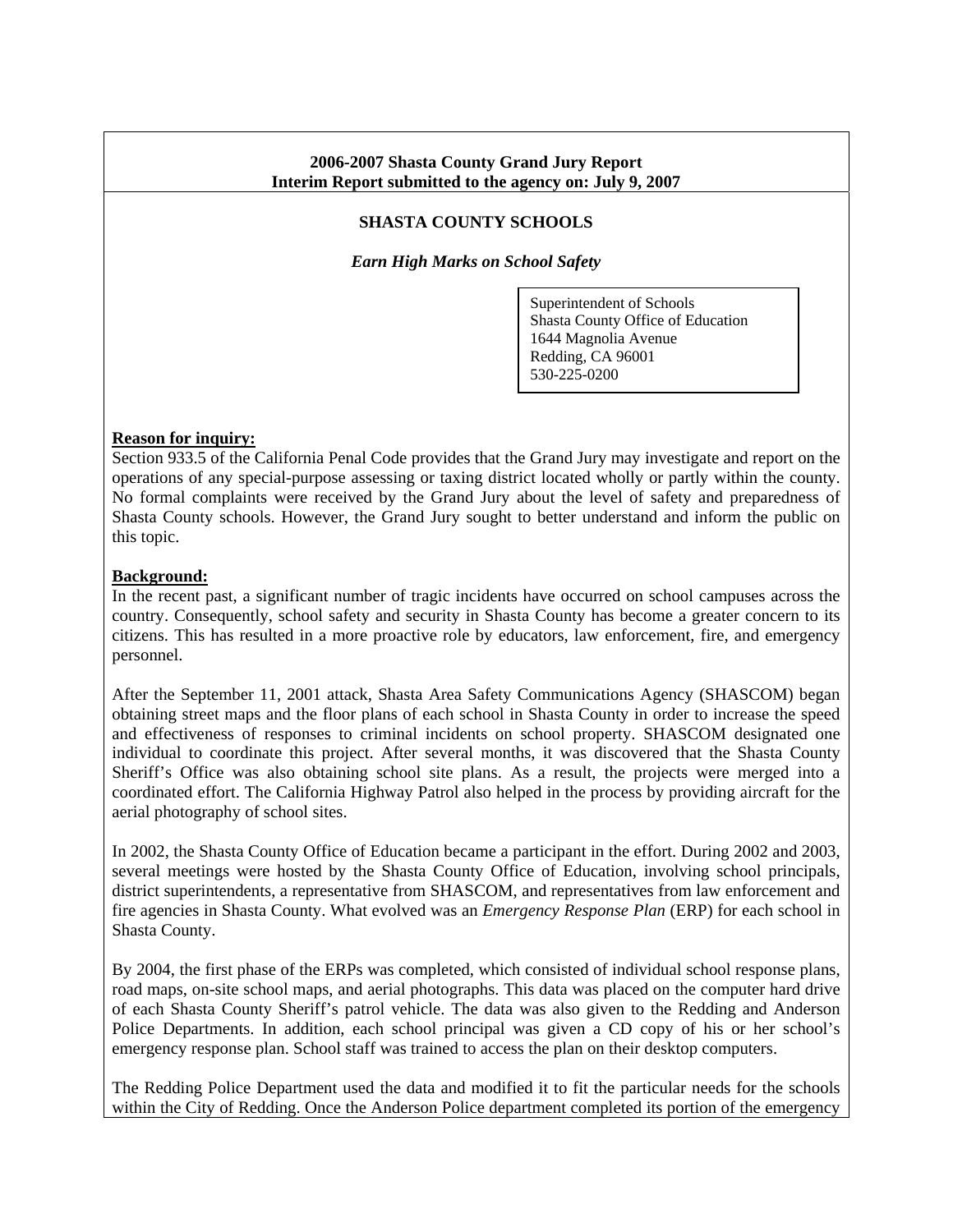response plan, it was added to the database. The plans and maps allow responders to make a coordinated and rapid response to an incident.

The second phase of the ERP process involves updating them, at least annually. The updates will note new school personnel, changed responsibilities, new telephone numbers, and new construction at the school sites. As part of the second phase, digital photography of the interior portions of each school will be included and will provide a visual display for responding emergency personnel.

Preventing illegal drugs, gangs, and bullying on school campuses is another aspect of providing a safe learning environment. The school officials interviewed by the Grand Jury stated that their respective schools have policies in place to prevent these undesirable activities. In general, those policies include discipline, counseling, involvement of local law enforcement, peer conflict resolution, staff training, parental awareness, and zero tolerance toward such activities. Violations can lead to expulsion and enrollment in a learning facility designed to handle this type of student. These programs are not just limited to high school campuses but are included in the administrative policies at the elementary and middle school levels as well.

| <b>Findings and Recommendations</b>                                                                                                                                                                                                                                                                                                                                                                                   | <b>Agency Response</b><br>(SC Schools Documentation) |
|-----------------------------------------------------------------------------------------------------------------------------------------------------------------------------------------------------------------------------------------------------------------------------------------------------------------------------------------------------------------------------------------------------------------------|------------------------------------------------------|
| Findings #1:<br>Most of the public schools and at least four private<br>schools in Shasta County have developed<br>emergency response plans in coordination with<br>local law enforcement. The information in these<br>plans is updated annually.                                                                                                                                                                     | None Required.                                       |
| Finding $#2$ :<br>Schools in Shasta County must comply with basic<br>state safety laws and maintain an accessible "safety<br>box" that contains prescribed information and other<br>items that may be needed in the event of an<br>emergency.                                                                                                                                                                         | None required.                                       |
| Finding $#3$ :<br>Shasta County schools, to varying degrees,<br>maintain emergency procedure reference guides in<br>each classroom, and conduct periodic drills.<br>However, the codes, alarms, and procedures<br>described in the emergency procedure reference<br>guides are not consistent from school to school.<br>This poses a problem for substitute teachers and<br>personnel who work at multiple locations. | None required.                                       |
| Finding #4:<br>Some school officials stated that the use of radios<br>and surveillance cameras is a valuable safety tool.<br>Others commented that they did not have up-to-<br>date radios and surveillance cameras, and the                                                                                                                                                                                          | None required.                                       |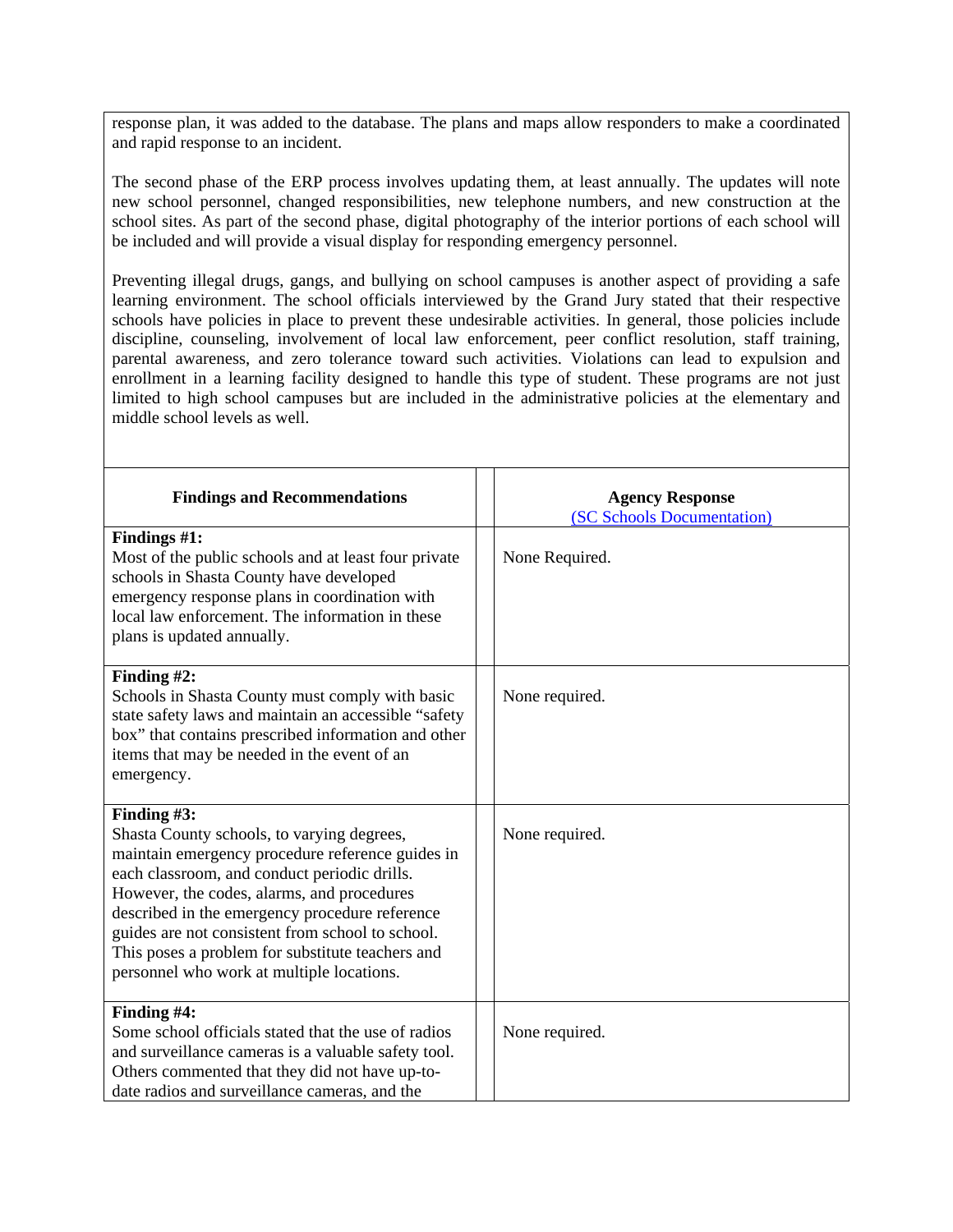| addition of these items would be beneficial; the law<br>enforcement officials the Grand Jury spoke to<br>agreed.                                                                                                                                                                                                                    |                                                                                                                                                                                                    |
|-------------------------------------------------------------------------------------------------------------------------------------------------------------------------------------------------------------------------------------------------------------------------------------------------------------------------------------|----------------------------------------------------------------------------------------------------------------------------------------------------------------------------------------------------|
| Finding #5:<br>Some schools use law enforcement personnel,<br>known as School Resource Officers, to aid in<br>campus security. These positions are generally<br>funded by school districts and law enforcement<br>agencies                                                                                                          | None required.                                                                                                                                                                                     |
| Finding #6:<br>Some schools in Shasta County have a<br>communicator system to quickly advise parents of<br>an emergency situation by automated telephone<br>contact.                                                                                                                                                                | None required.                                                                                                                                                                                     |
| Finding #7:<br>The use of schools as polling places allows the<br>general public access to student areas during school<br>hours. This reduces the control schools have over<br>campus security on election days. For the 2006<br>general election, 21 out of the 95 polling sites in<br>the county were located on school campuses. | None required.                                                                                                                                                                                     |
| Finding #8:<br>The Shasta County Sheriff's Office, Anderson<br>Police Department, and Redding Police Department<br>have emergency response plans for each school in<br>their respective jurisdictions, on the computer hard<br>drives in each of their patrol vehicles.                                                             | None required                                                                                                                                                                                      |
| Finding #9:<br>Each law enforcement agency's emergency<br>response plan is designed to adapt to various types<br>of emergencies, including but not limited to, an<br>intruder on campus or and earthquake, flood, or<br>fire.                                                                                                       | None required                                                                                                                                                                                      |
| Finding #10:<br>Schools in Shasta County and law enforcement<br>agencies are significantly better prepared today to<br>handle emergency situations on campuses than<br>prior to September 11, 2001.                                                                                                                                 | None required                                                                                                                                                                                      |
| <b>Recommendation #1:</b><br>The Shasta County Office of Education should<br>spearhead a program to establish a uniform format<br>for the emergency procedures reference guide in<br>each classroom, at both public and private schools,                                                                                            | The Shasta County Office of Education worked<br>collaboratively with law enforcement and school<br>representatives during the 2006-07 school year<br>to help spearhead an effort to develop common |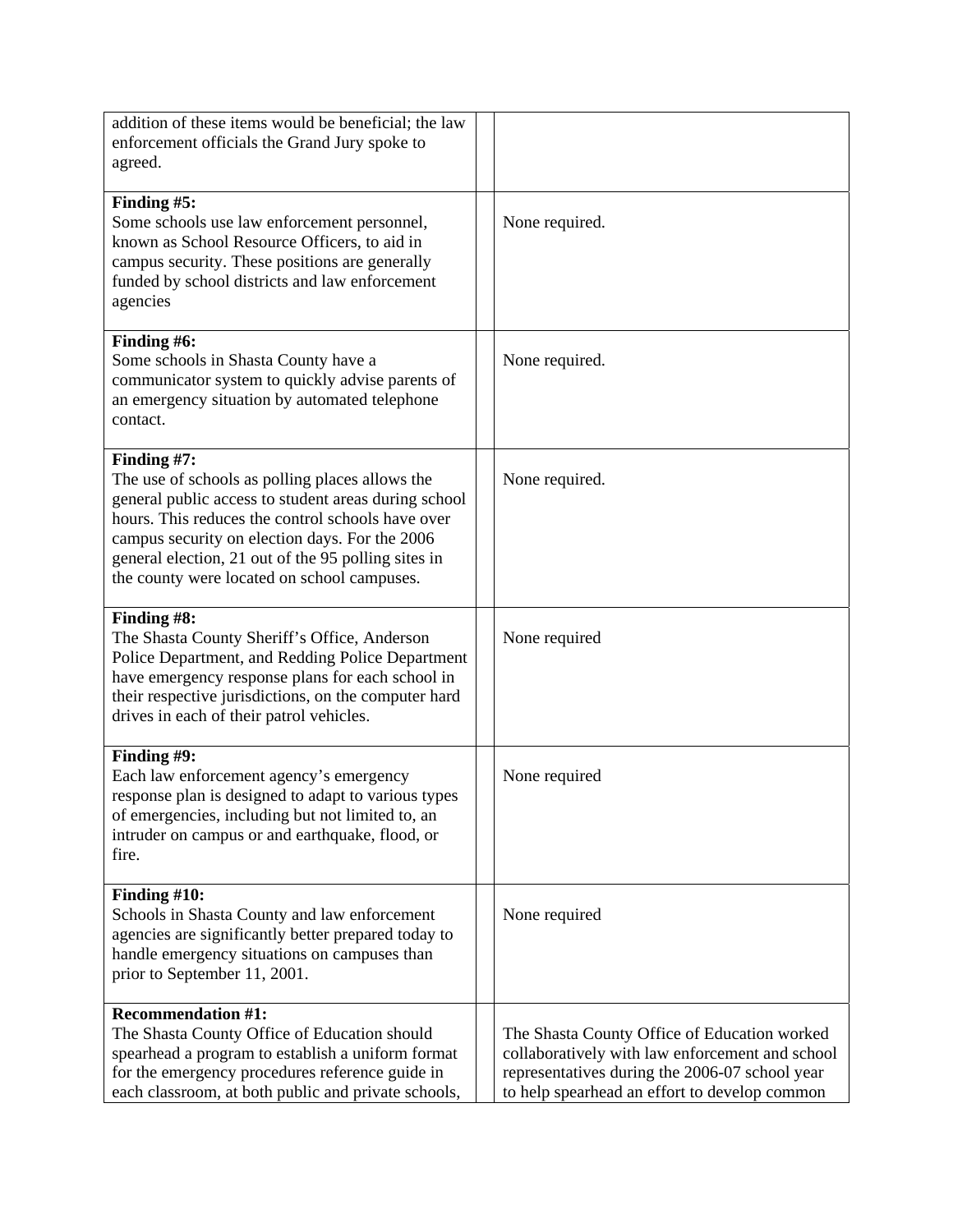| to eliminate differences in code words and phrases,<br>alarms, and color-coding that may cause confusion<br>during interaction of various agencies. | response plans for all schools<br>In addition to public school representatives,<br>private school representatives were contacted<br>and a few private school representatives attended                                                                                                                                                                                                                                                                                                                                                                                                                                                                                                                                  |
|-----------------------------------------------------------------------------------------------------------------------------------------------------|------------------------------------------------------------------------------------------------------------------------------------------------------------------------------------------------------------------------------------------------------------------------------------------------------------------------------------------------------------------------------------------------------------------------------------------------------------------------------------------------------------------------------------------------------------------------------------------------------------------------------------------------------------------------------------------------------------------------|
|                                                                                                                                                     | to help in these efforts. Beyond notification and<br>efforts to collaborate, the Shasta County Office<br>of Education does not have jurisdiction over<br>private schools. We will continue to work with<br>them to collaborate on the behalf of the children<br>in Shasta County.                                                                                                                                                                                                                                                                                                                                                                                                                                      |
|                                                                                                                                                     | As a result of meetings held with these<br>representatives, agreement was reached on<br>common code words, evaluation plans and<br>classroom procedures. Three School Crisis<br>Response trainings for the new plan were<br>conducted by the Shasta County Office of<br>Education in August 2007 and three more<br>trainings will be conducted in November 2007.<br>Local school superintendents have agreed to<br>have a principal from every public school in<br>Shasta County attend one of the trainings.<br>Private schools will also be invited and<br>encouraged to attend.                                                                                                                                     |
| <b>Recommendation #2:</b><br>Schools should update and expand the use of two-<br>way radios and surveillance cameras.                               | The purchase of two way radios has been<br>suggested as part of the School Crisis Response<br>training. In addition, the Shasta County Office of<br>Education hosted an event, similar to the one<br>that will be offered for surveillance cameras,<br>where school district representatives were<br>invited to attend presentations by vendors who<br>offer automatic dialer phone systems that are<br>able to relay a recorded message to all families<br>in a matter of minutes. From this presentation,<br>one vendor was selected and a discounted rate<br>was provided to schools that purchased the<br>system. This was very successful and we are<br>excited to have been able to facilitate this<br>endeavor. |

# **Responses required:**

Shasta County Superintendent of Schools as to Recommendations 1 and 2.

**Method of inquiry:** The Grand Jury interviewed the following:

- Shasta County Administrative Officer
- Redding City Manager
- Shasta County Sheriff
- Anderson Chief of Police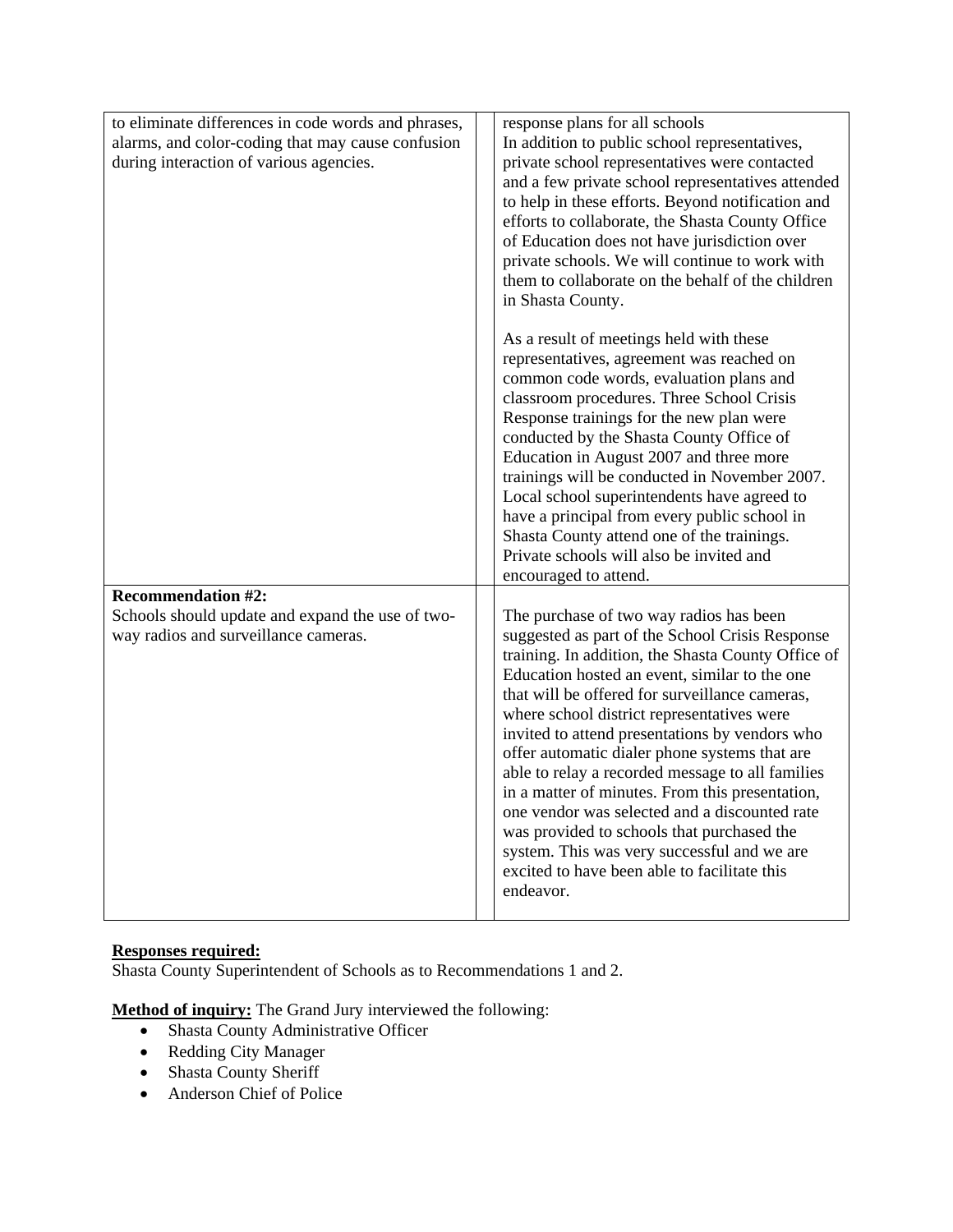- Redding Chief of Police
- Redding Assistant Manager
- Three vice principals of public schools in Shasta County
- Two administrators of private schools in Shasta County
- Commander of SINTF
- Superintendent of the Shasta County Office of Education
- A captain in the Shasta County Sheriff's Office
- A staff member of SHASCOM
- Shasta County Clerk/Registrar of Voters

The Grand Jury reviewed the following documents:

*Safe School Initiative* of the Shasta County Sheriff's Office

*School Safety Assessment Protocol* of the Shasta County Office of Education and the Shasta County Sheriff's Office

- *Emergency Procedures Reference Guide* from Enterprise High School
- *Emergency Procedures Reference Guide* from Shasta Lake School
- Critical Incident Information Inventory, Shasta Lake School
- Incident Command System Organizational Chart, Shasta Lake School
- School Crisis Response Staff Assignments, Meadow Lane Elementary School
- School Incident Command Structure, Meadow Lane Elementary School
- School Incident Command Logistic Team, Meadow Lane Elementary School
- School Incident Command Planning, Meadow Lane Elementary School
- Meadow Lane Elementary School, Safe School Questionnaire Shasta County Office of Education Memorandum, "Crisis Plan Response" dated October 30, 2006

# **Commendations:**

The Grand Jury is impressed with the character, integrity, and dedication of the SHASCOM employee interviewed in preparation of this report regarding the development and implementation of the Emergency Response Plan project.

The Grand Jury commends the Shasta County Sheriff's Office and the Shasta County Office of Education for their diligence in overseeing the implementation of the Safe Schools Initiative.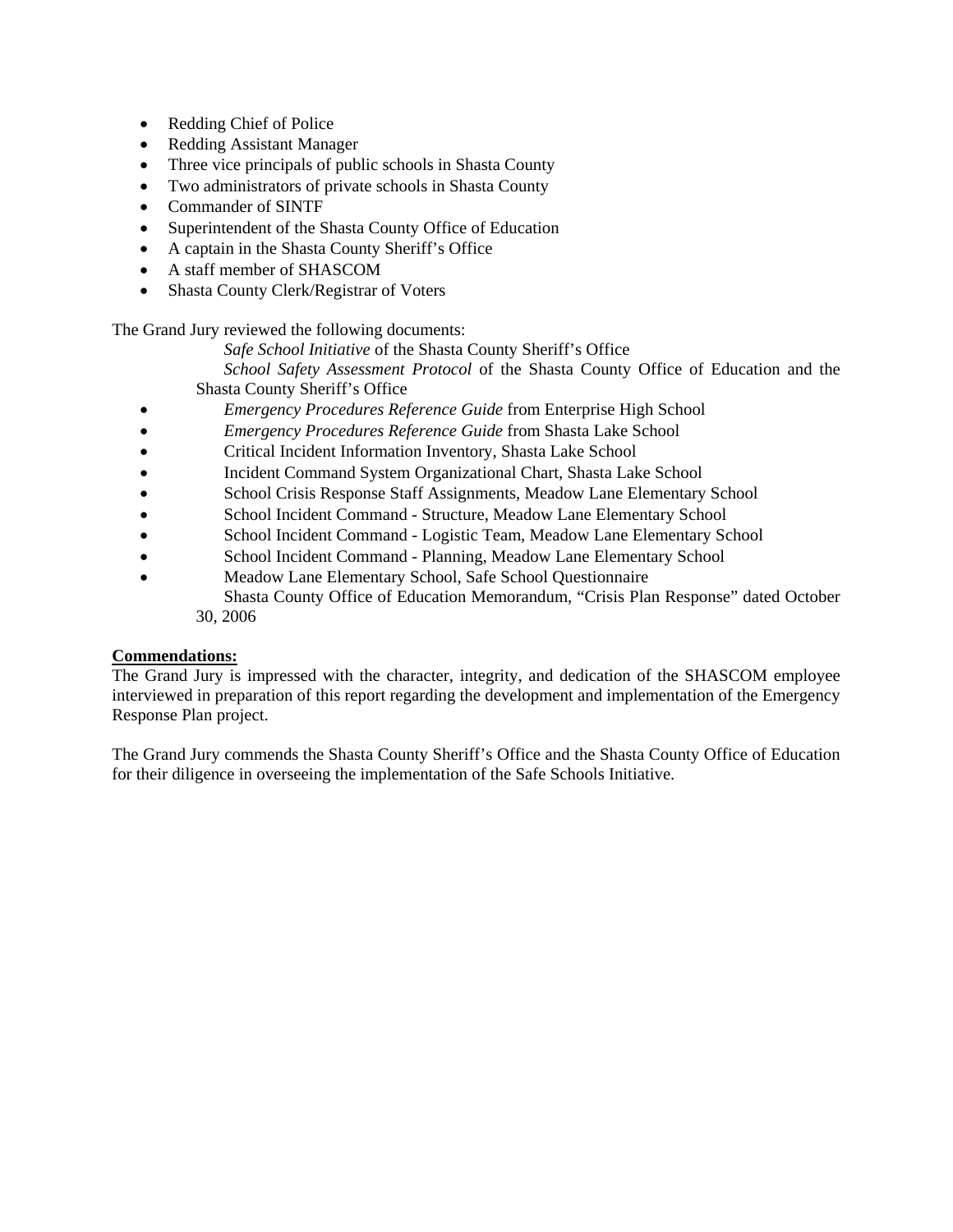## **2006-2007 Shasta County Grand Jury Report Report submitted to the agency on: July 9, 2007**

### **COUNTY SERVICE AREAS**

*How They Work and Why!* 

Shasta County - Department of Public Works 1855 Placer Street Redding, CA 96001 530-225-5661

### **Reason for Inquiry:**

Section 925 of the California Penal Code authorizes the Grand Jury to investigate and report upon the operations, accounts, and records of the officers, departments, and functions of a county. The Shasta County Department of Public Works manages and provides certain services such as water, sewer, street lighting, and storm water drainage in select unincorporated areas of the County called County Service Areas (CSAs). The Shasta County Grand Jury received no formal complaint regarding the CSAs or the Department of Public Works.

#### **Background:**

A CSA is an administrative unit of the County established to provide a governmental service to a selected area. Currently, the services provided by Shasta County within its CSAs include fire protection, water, sewer, street lighting, parks, and storm water drainage. When a particular area of the county has a need for one or more of these services, the Board of Supervisors decides whether or not to establish a CSA, or annex an area into an existing CSA, after completing an evaluation of cost and need. The evaluation takes into consideration potential threats to public health and safety, economics, efficiency, consolidation and quality of services, and existing service boundaries. The Local Agency Formation Commission (LAFCO) must approve the establishment of a CSA or annexation into an existing CSA.

When the citizens of a particular area of the county turn over the responsibility for their service to Shasta County, a Community Advisory Board (CAB) is formed in order to maintain communications between the citizens in the CSA, the Public Works Department, and the County Board of Supervisors. Each CAB consists of five or seven property owners within that CSA. They are appointed for a two-year term by the Shasta County Board of Supervisors after an informal election in the community. Not all CSAs have a CAB due to a lack of public interest.

Current CSAs, their location, utility service(s), and approximate number of connections are:

- CSA #2, Sugarloaf, provides water service to 82 customers
- CSA #3, Castella, provides water service to 111 customers
- CSA #6, Jones Valley, provides water service to 380 customers
- CSA #7, Burney, maintains storm drainage systems
- CSA #8, Palo Cedro, provides water and sewer service to 191 customers
- CSA #11, French Gulch, provides water service to 123 customers
- CSA #13, Alpine Meadows, (Shingletown) provides water and sewer service to 55 customers
- CSA #14, Belmont Storm Drain, maintains a drainage pond in the Burney area
- CSA #17, Cottonwood, provides sewer service to 1,137 customers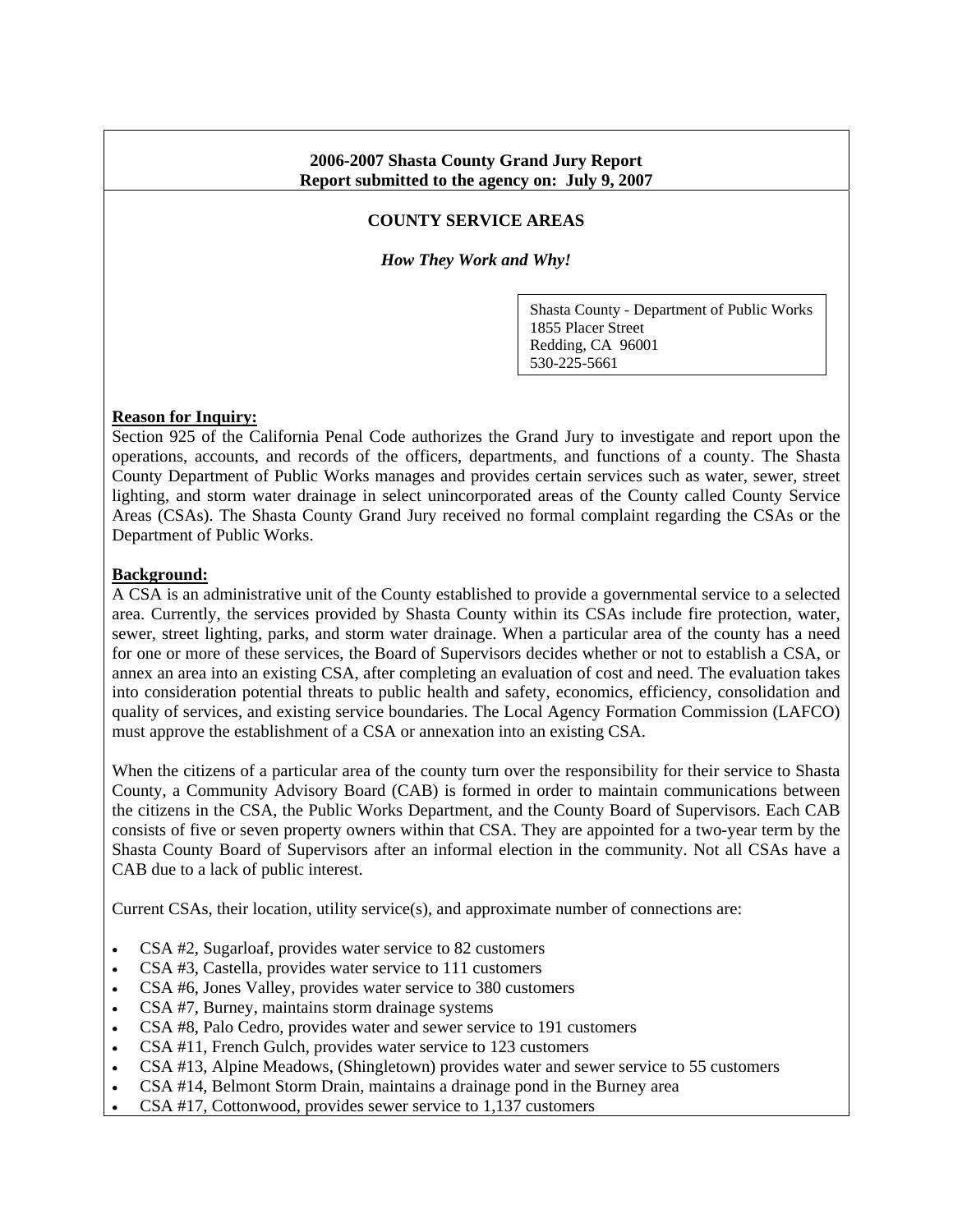• CSA #23, Crag View, provides water service to 73 customers

• CSA #25, Keswick, provides water service to 193 customers

Note: CSA #1 provides countywide fire protection through the Shasta County Fire Department; CSA #15 provides street lighting, which is maintained by the Public Works Roads Division.

Most CSAs began as utility districts with residents gathering together and starting a public service for the good of that community. As the demand for the service increased, so did the complexity and expense of managing services. The County responded by establishing CSAs. The Department of Public Works, CSA Division, is responsible for maintaining, upgrading or replacing equipment. They also manage budgets, suggest rates for services, and assure compliance with all laws relating to quality, health and safety.

Water rates vary among CSAs, depending on individual water rights, water sources, quality, treatment technology, pumping costs, system configuration and condition, and the number of connections. Shasta County assures high quality water to their CSA customers at rates, which are competitive with the larger districts that typically have a much larger customer base that can divide the operational expenses among more users.

The Department of Public Works, CSA Division, manages funds for capital improvement projects, bond assessments, and debt service of the CSAs. The billing of CSA customers is performed by the Department of Public Works, Administration Division.

The Department of Public Works, CSA Division, manages 11 CSAs with five full- time field staff and five part-time operators in training (OIT) for approximately 2,350 water and sewer customers. All water and sewage systems are monitored daily.

The full-time field staff manages, maintains, repairs, upgrades, and monitors the pumping, storage, filtration, distribution, and water quality of those CSAs, which provide water service. The part-time employee typically resides in or near the CSA and reads water meters, and monitors and maintains some systems located in the far reaches of the County.

The full-time field staff members manage, monitor, maintain, repair, and upgrade the sewer systems and the associated equipment, sewer lines and ponds. Other jobs performed by the full-time staff include maintenance of storm drainage ditches and ponds, and the monitoring of county landfills and septic ponds.

| <b>Findings and Recommendations</b>                                                                                                                                                                                  | <b>Agency Response</b><br>(Unedited) |
|----------------------------------------------------------------------------------------------------------------------------------------------------------------------------------------------------------------------|--------------------------------------|
| Findings $#1$ :<br>The expertise of the CSA field staff in managing<br>and monitoring the 11 CSAs helps to ensure<br>efficient and uniform compliance with complex<br>state laws and regulations.                    | No response required.                |
| Finding $#2$ :<br>New equipment, technology, and chemical<br>processes are very expensive for small CSAs. Each<br>CSA is responsible for its own equipment costs. In<br>addition, the daily needs for monitoring and | No response required.                |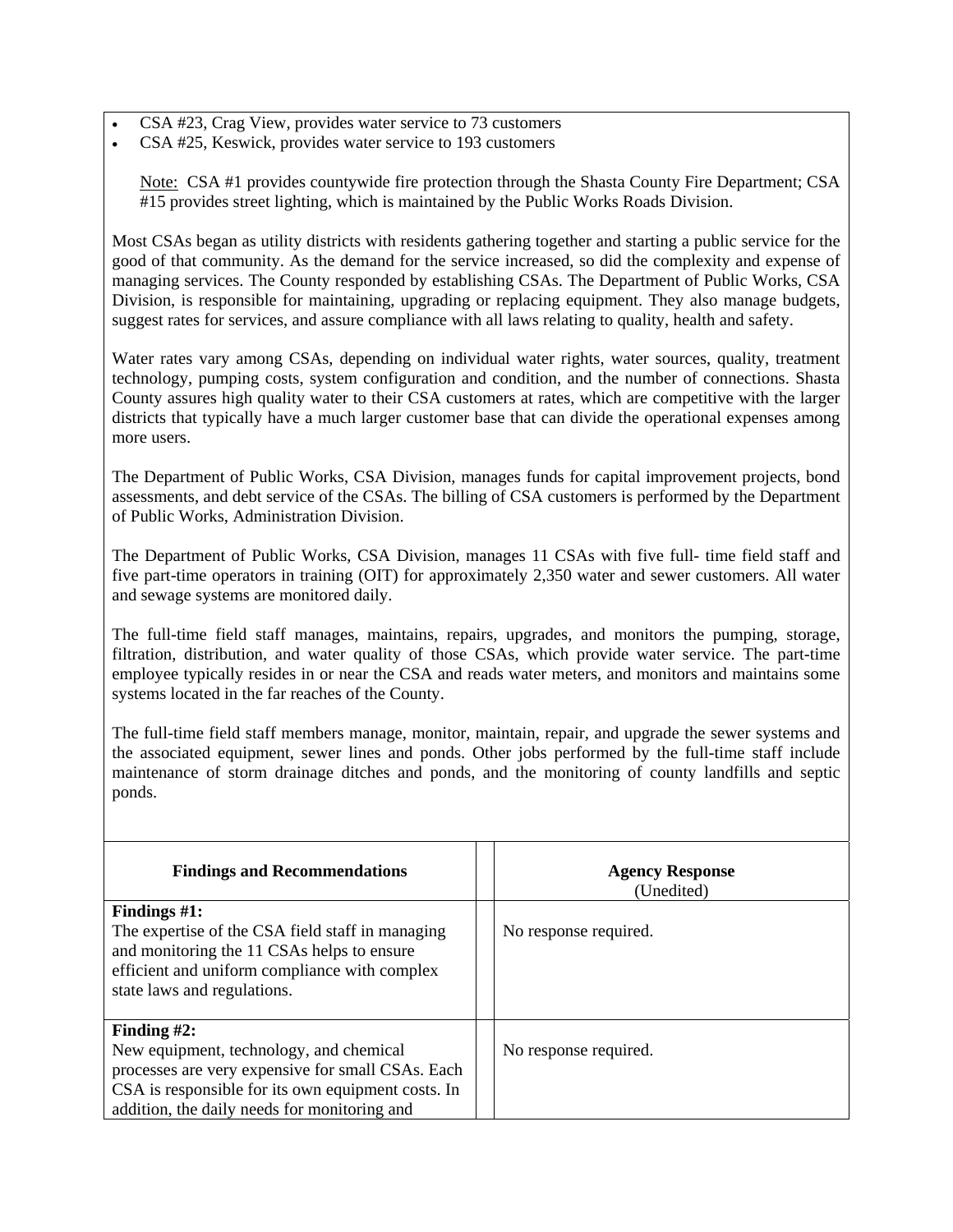| maintenance of water and sewer systems may cause<br>operational budgets to significantly increase.                                                                                                                                                                                                                                                                                                                                                                                                                                           |                       |
|----------------------------------------------------------------------------------------------------------------------------------------------------------------------------------------------------------------------------------------------------------------------------------------------------------------------------------------------------------------------------------------------------------------------------------------------------------------------------------------------------------------------------------------------|-----------------------|
| Finding #3:<br>Due to efficient management of the CSA field staff,<br>the quality of water service has improved with<br>faster response times when system breakdowns or<br>malfunctions occur. This reduces the time a system<br>is down and results in less customer inconvenience.<br>There is staff available on-call at all times for CSA<br>emergencies.                                                                                                                                                                                | No response required. |
| Finding #4:<br>Currently, the CSA Division staffing has not kept<br>up with the growing number of CSAs. Since 1989,<br>five CSAs have been added with the addition of<br>only two part-time (non-certified) positions. State<br>certification is required for sewer and water<br>operations, making it difficult to find qualified field<br>staff. Typically new employees will have one<br>certificate but not both; therefore, they start at the<br>lower pay level until they obtain the proper<br>certification to work on both systems. | No response required. |
| Finding #5:<br>The wide range of water rates is determined by the<br>age of the system, the size of the customer base,<br>and water allotment costs.                                                                                                                                                                                                                                                                                                                                                                                         | No response required. |
| Finding #6:<br>Most of the CSAs do not have a backup electrical<br>source. Water systems, even those that operate on a<br>gravity flow basis, need backup power. Systems<br>with gravity flow will have water available for its<br>customers until the storage is depleted, but some<br>systems require power for distribution and<br>filtration.                                                                                                                                                                                            | No response required. |
| Finding #7:<br>Bypassing filtration increases the flow of water to<br>the storage tanks. Fire suppression efforts require<br>500 gallons per minute from a hydrant to<br>effectively fight a structure fire; this quickly<br>depletes water storage.                                                                                                                                                                                                                                                                                         | No response required. |
| Finding #8:<br>Residents in the County who have private water<br>sources yielding poor quality or quantity, who<br>would like to be annexed into a CSA, may<br>experience difficulty obtaining water allotments.                                                                                                                                                                                                                                                                                                                             | No response required. |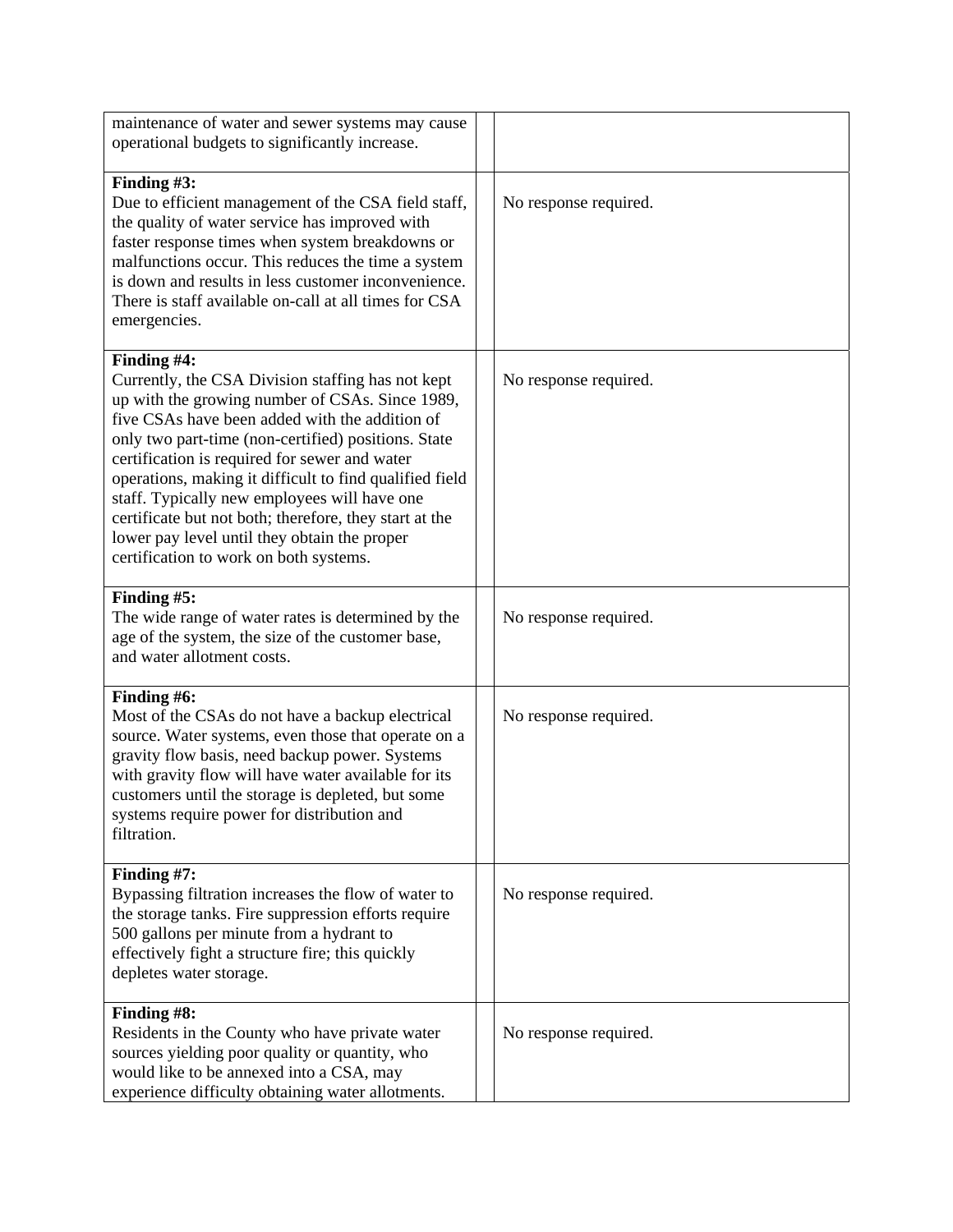| New CSA customers often experience high costs<br>for extending and upgrading existing main water<br>lines, and increasing pumping and storage needs.<br>These costs tend to slow the connection process.<br>For example, the Elk Trail Expansion Project in the<br>Jones Valley area, a homeowners' group that<br>desires annexation to a CSA at this time, will<br>experience very high connection fees.                                                                                                                      |                                                                                                                                                                                                                                                                                                                                                                                                                                                                                                                                                                                                                                                                                                                                                                                                                                                                                                                                         |
|--------------------------------------------------------------------------------------------------------------------------------------------------------------------------------------------------------------------------------------------------------------------------------------------------------------------------------------------------------------------------------------------------------------------------------------------------------------------------------------------------------------------------------|-----------------------------------------------------------------------------------------------------------------------------------------------------------------------------------------------------------------------------------------------------------------------------------------------------------------------------------------------------------------------------------------------------------------------------------------------------------------------------------------------------------------------------------------------------------------------------------------------------------------------------------------------------------------------------------------------------------------------------------------------------------------------------------------------------------------------------------------------------------------------------------------------------------------------------------------|
| Finding #9:<br>CSAs experience occasional unlawful removal of<br>water from fire hydrants for various private and<br>public road and construction projects. To legally<br>obtain CSA water from a hydrant, the Shasta<br>County Department of Public Works must be<br>contacted to obtain a "receipt of deposit" or a<br>"receipt of purchase" depending on the availability<br>of a meter for that hydrant. If this is not done, the<br>water use is recorded as a loss and all water<br>customers of that CSA bear the cost. | No response required.                                                                                                                                                                                                                                                                                                                                                                                                                                                                                                                                                                                                                                                                                                                                                                                                                                                                                                                   |
| <b>Recommendation #1:</b><br>It is recommended that Shasta County purchase, or<br>negotiates a contractual agreement to rent, at least<br>two mobile backup generators to provide<br>emergency electrical power for the CSA water<br>systems.                                                                                                                                                                                                                                                                                  | <b>Response from the Shasta County Board of</b><br><b>Supervisors: (SC Board of Supervisors)</b><br>Documentation)<br>The Board of Supervisors finds that the County<br>has existing purchasing agreements in place with<br>local vendors that provide emergency electrical<br>power for the CSA.                                                                                                                                                                                                                                                                                                                                                                                                                                                                                                                                                                                                                                       |
| <b>Recommendation #2:</b><br>The current water system configurations in the<br>CSAs should have an emergency method to bypass<br>the filtration system to increase water availability<br>for fire suppression. A reverse 911 can warn<br>residents of the need to boil water until filtration is<br>restored.                                                                                                                                                                                                                  | <b>Response from the Shasta County Board of</b><br><b>Supervisors: (SC Board of Supervisors)</b><br>Documentation)<br>The Board of Supervisors finds that in most of<br>the CSA's, bypassing the filtration system would<br>not increase the amount of water available for<br>fire suppression. There are other limitations that<br>would constrain water flows. These limitations<br>include distribution lines that are too small to<br>carry the increased flow and insufficient pump<br>capacity. Bypassing the filtration system in<br>CSA-6 may increase the amount of water<br>available for fire suppression. The County will<br>explore the viability of constructing a filtration<br>bypass system for fire suppression in Jones<br>Valley, in conjunction with the proposed Elk<br>Trail annexation. It should be noted that the<br>water production capacity of the existing system<br>exceeds the amount required by code. |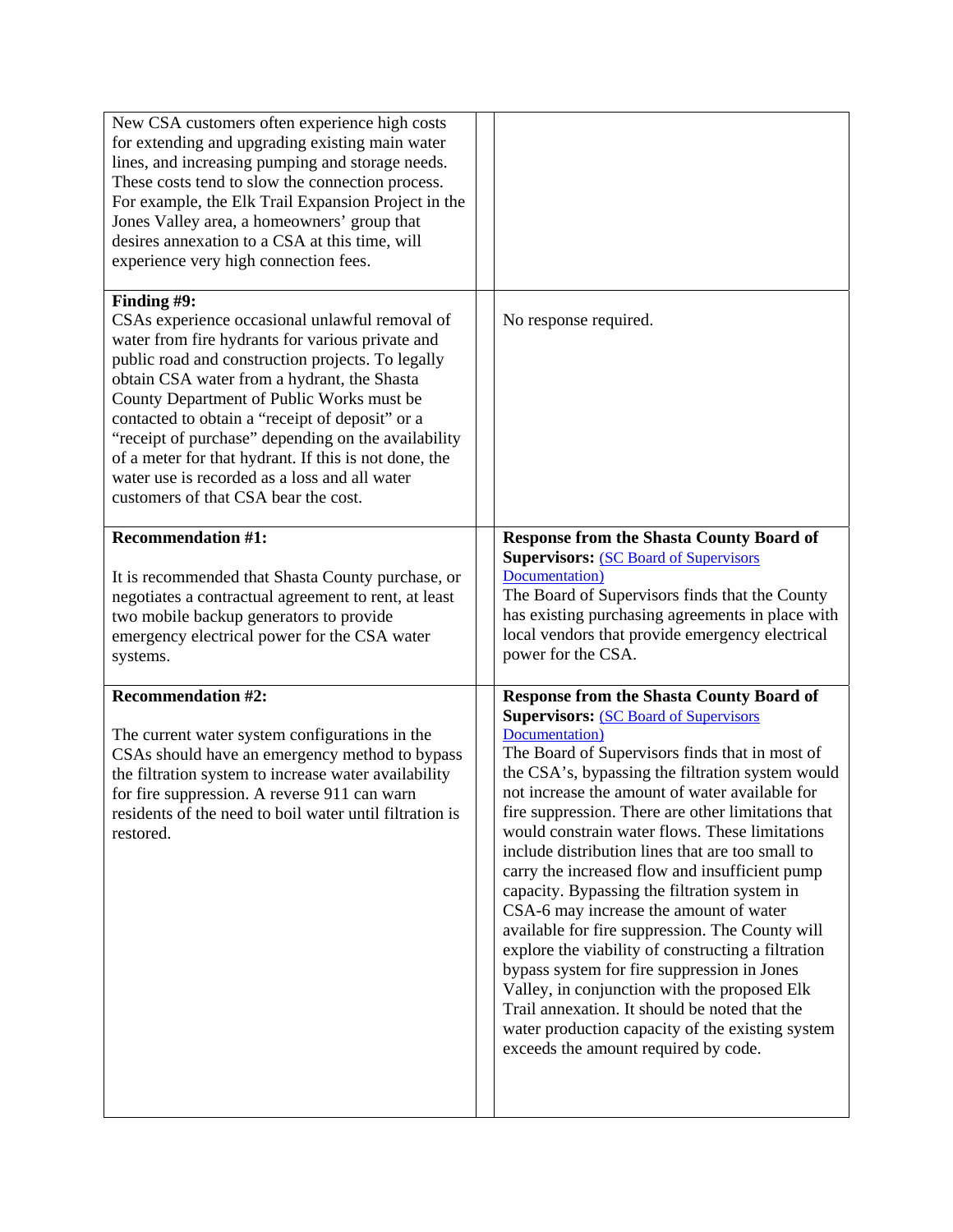| <b>Recommendation #3:</b>                                                                                                                                                                               | <b>Response from the Shasta County Board of</b>                                                                                                                                                                                                                                                                                                                                                                                                                                                                                                                                                                                                        |
|---------------------------------------------------------------------------------------------------------------------------------------------------------------------------------------------------------|--------------------------------------------------------------------------------------------------------------------------------------------------------------------------------------------------------------------------------------------------------------------------------------------------------------------------------------------------------------------------------------------------------------------------------------------------------------------------------------------------------------------------------------------------------------------------------------------------------------------------------------------------------|
| The Department of Public Works, with the aid of<br>the CSA division, should establish a procedure to<br>identify and recommend prosecution of people who<br>unlawfully remove water from fire hydrants. | <b>Supervisors: (SC Board of Supervisors)</b><br>Documentation)<br>The Board of Supervisors finds that the County<br>has an established water purchase procedure,<br>with mechanisms to minimize theft. Water<br>purchasers are issued a portable hydrant meter.<br>Each CSA has a specific hydrant that is designed<br>for such purposes. Thus, if anybody is seen<br>drafting water from another hydrant, they are<br>obviously stealing water. The members of the<br>Community Advisory Boards, Public Works<br>employees, as well as many of the customers are<br>on the lookout for such theft, and individuals<br>identified will be prosecuted. |

# **Responses Required:**

Shasta County Board of Supervisors as to Recommendations 1- 3.

## **Commendations:**

The Grand Jury is impressed with the ability of those employees of the Department of Public Works who are assigned to the operation of CSAs. They maximize time and resources to successfully operate and maintain water and sewer systems 24 hours a day, seven days a week.

The Grand Jury found the CSA system to be a valuable asset to our citizens in rural areas.

### **Method of Inquiry:**

The Grand Jury interviewed:

- Shasta County Director of Public Works
- Department of Public Works, CSA Division Superintendent
- Six CAB members representing five CABs
- Department of Public Works, Development Services Division, Supervising Engineer

The Grand Jury reviewed the following documents:

- Water rate tables, budget and staffing information, FY 2006, (provided by the Department of Public Works)
- Department of Public Works organizational chart, dated 9/21/06
- LAFCO Municipal Services Review, May 2003
- CSA Water Production/Sales, Calendar Year 2006

The Grand Jury attended one CAB meeting.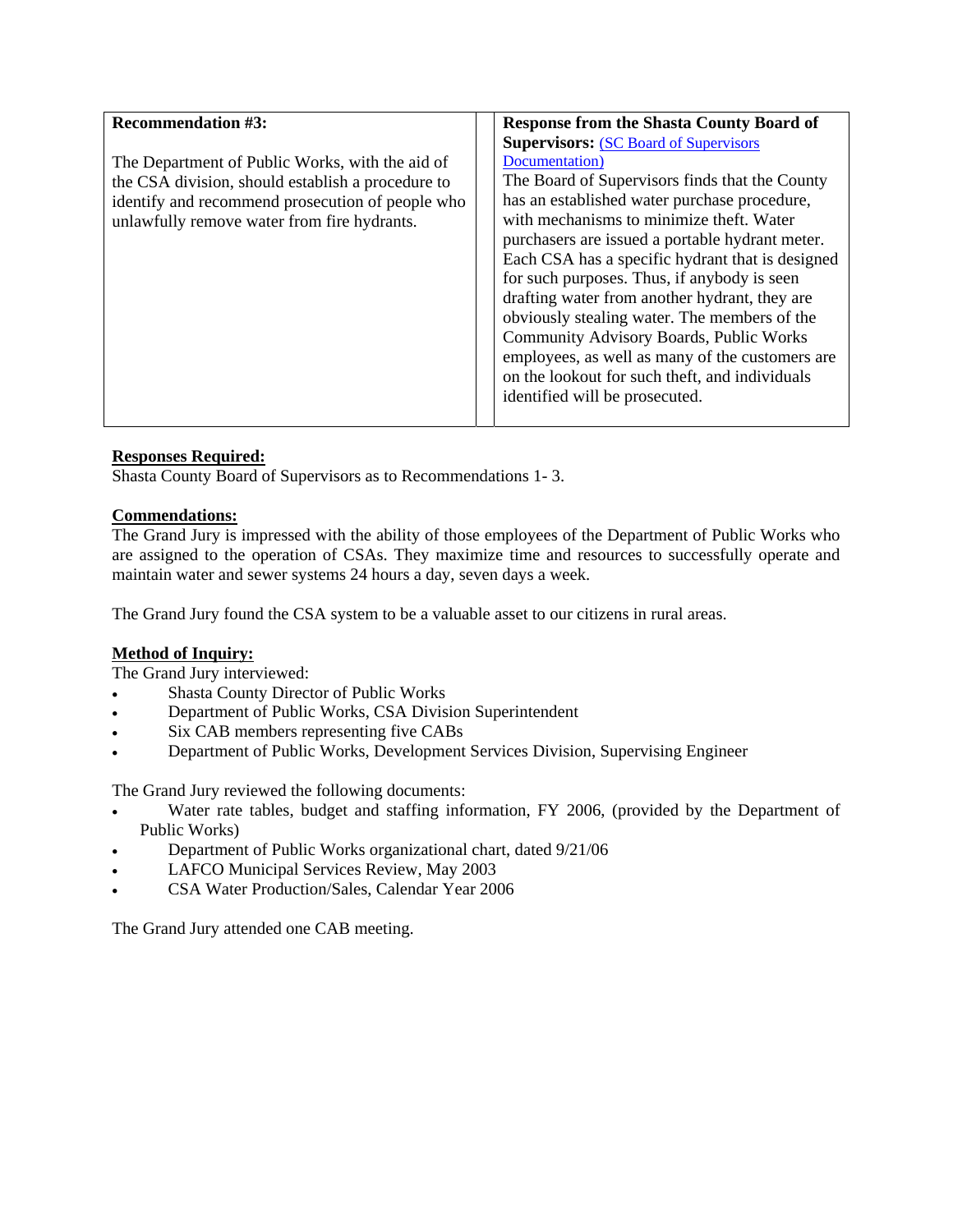## **2006-2007 Shasta County Grand Jury Report Report submitted to the agency on: July 9, 2007**

# **SHASTA COMMUNITY SERVICES DISTRICT**

*Problems in a Small District, Again*

Shasta Community Services District 10711 French Alley Shasta, CA 96087 530-241-6264

### **Reason for Inquiry:**

Section 933.5 of the California Penal Code provides that the Grand Jury may investigate and report on the operations of any special-purpose assessing or taxing district located wholly or partly within the county.

The 2006/2007 Grand Jury received six citizen complaints regarding the Shasta Community Services District (SCSD). Central to the complaints was a proposed water rate increase of approximately 50 percent, possible Brown Act alleged violations, perceived conflicts of interest, and alleged violations of Proposition 218.

This is the sixth Grand Jury investigation of this district since 1990 and the third within the past four years.

### **Background:**

Tucked away among the western Shasta County hills is the small community of Shasta, known in its early years for stormy battles, hangings, and contentious decisions regarding property and water disputes. Gold, hard work and hard living brought strong-minded people to this small community, which became the first county seat. Though times have changed and many governmental decisions are made elsewhere, in the area around Shasta the sons and daughters of those earlier residents still argue over the rights and wrongs of the community.

The SCSD was formed in 1959 for the purpose of "supplying the inhabitants with water for domestic use, irrigation, sanitation, industrial use, fire protection and recreation." A community service district is an independent special district which is authorized to provide more than one type of service. It is subject to the Community Service District Law (beginning at section 61000 of the California Government Code).

The SCSD purchases the majority of its water from the United States Bureau of Reclamation with supplemental amounts from the Anderson/Cottonwood Irrigation District (ACID). The SCSD serves approximately 708 active and 50 inactive water connections in "Old Shasta", an area of about 7,360 acres. The District is governed by a five member elected board.

In 2006, the District Board of Directors chose to apply for a low-interest (2.39 percent), 20-year loan from the California Department of Health Services (DHS), Safe Drinking Water State Revolving Fund, in order to comply with rules of the United States Environmental Protection Agency (EPA). According to the District's loan application, basic water rates would increase from the current \$24 base rate to \$38 base rate per month in order to repay the loan. The average projected residential water bill would rise from \$38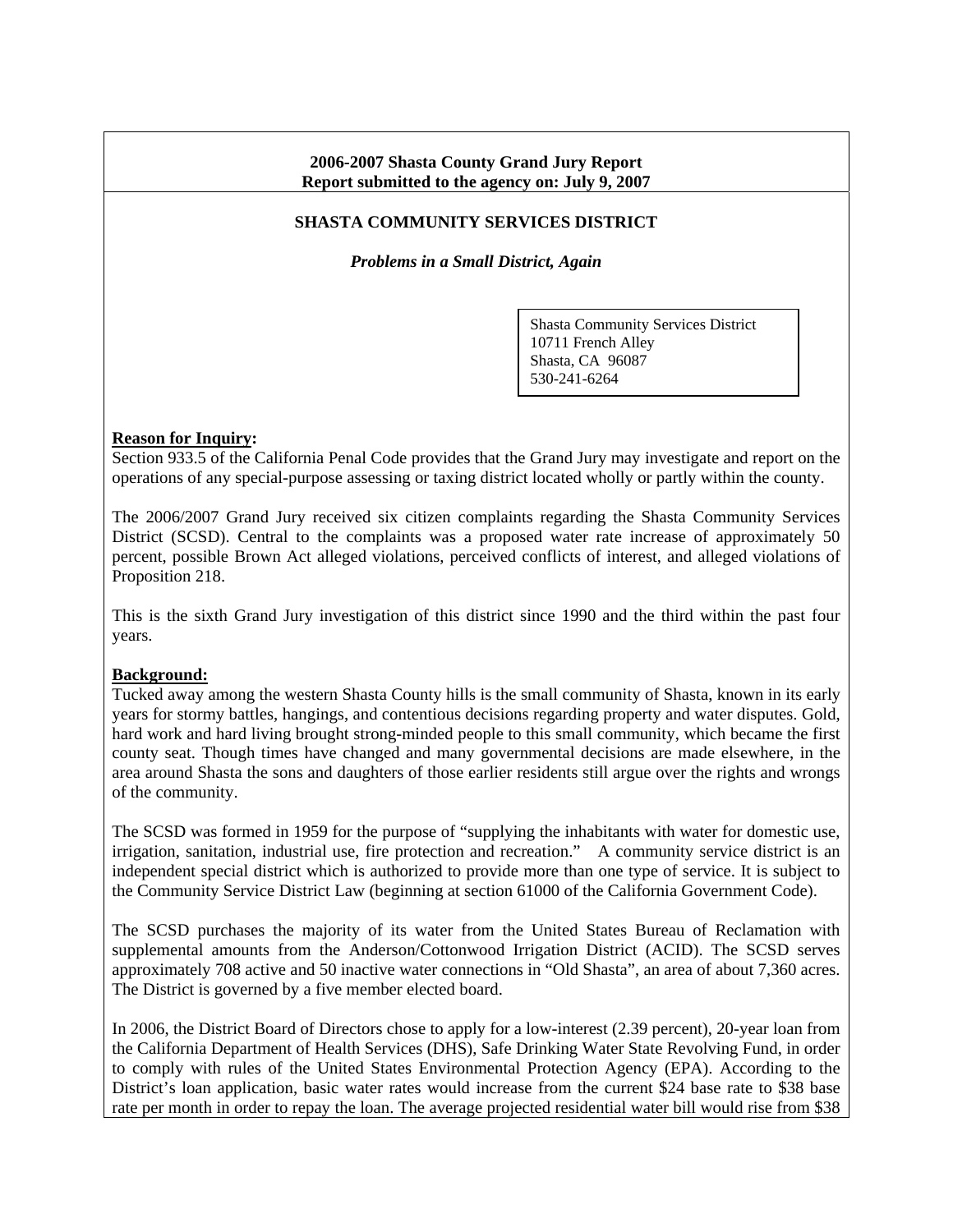to \$52 per month. The SCSD user water rates have not been increased for at least 10 years.

Originally, the project described in the loan application was to encompass the following improvements to the water system:

- 1. Construction of a pre-chlorination facility
- 2. Installation of automated controls for the filtration system
- 3. Improvements to the backwash pond
- 4. Installation of an intertie with the City of Redding water system and a new booster pump station

The first three improvements were mandated by the State Department of Health Services. The nonmandated intertie and booster pump station would allow the District to tie into the City of Redding water system in case of emergency. The need for a booster pump station was presented to the community by the District as an emergency fire suppression aid. Some community members expressed their belief at public meetings of the Board and to the Grand Jury during interviews that the pump station was included primarily to provide water delivery for the benefit of the future real estate developers, but would be paid for by all current rate payers. The four item project cost was to be approximately \$2.4 million.

On January 31, 2007, a public hearing was held to present the proposed plan to the public before enacting the rate increase. At that meeting, a modified plan was presented by the District Board to include only the three mandated projects and excluded the controversial intertie and pump station. The new plan decreased the overall cost from \$2.4 million to \$2.061 million. The posted agenda for that meeting, however, did not reflect that the modified plan would be presented; therefore, members of the public did not have adequate time to prepare an informed response to the new proposal.

Some complaints centered around alleged violations of the requirements of Proposition 218 which was an initiative measure approved by California voters on November 5, 1996. This proposition added language to the state constitution designed to restrict the ability of local governments, including special districts such as SCSD, to raise or add "property-related" assessments and fees. In July 2006, the California State Supreme Court (*Bighorn-Desert View Water agency v. Beringon*), ruled that metered charges for water are regulated by Proposition 218. Fees for water cannot be increased without a 45 day notice to all property owners and a public hearing. If, during the required 45 day period, a majority of property owners submit a protest of the proposed fee increase, the measure is subject to a community vote.

The Grand Jury received a complaint that some real estate developers are being improperly exempted from a requirement to secure new water allotments (from ACID or U.S. Bureau of Reclamation, for example), as required in SCSD Ordinance 1-05, adopted August 9, 2005. Once a developer locates an available allotment of water, the District negotiates a contract with the water source provider for that allotment. This ordinance exempts any development to which a "Will Serve" letter was issued by the District prior to enactment of the ordinance. A "Will Serve" letter is authorized and issued by the board of directors which obligates the District to provide water to one or more parcels located within the District.

SCSD retains a local firm as its consulting engineer, and this same engineering firm also represents at least two real estate developers with projects in the District. SCSD recognizes that this is a conflict of interest and requires the engineering firm to maintain an internal "ethical wall" to preclude any impropriety. The "ethical wall" is designed to prevent direct, substantive communication within the engineering firm between the individual working for SCSD and the engineers working with the developers on projects within the District.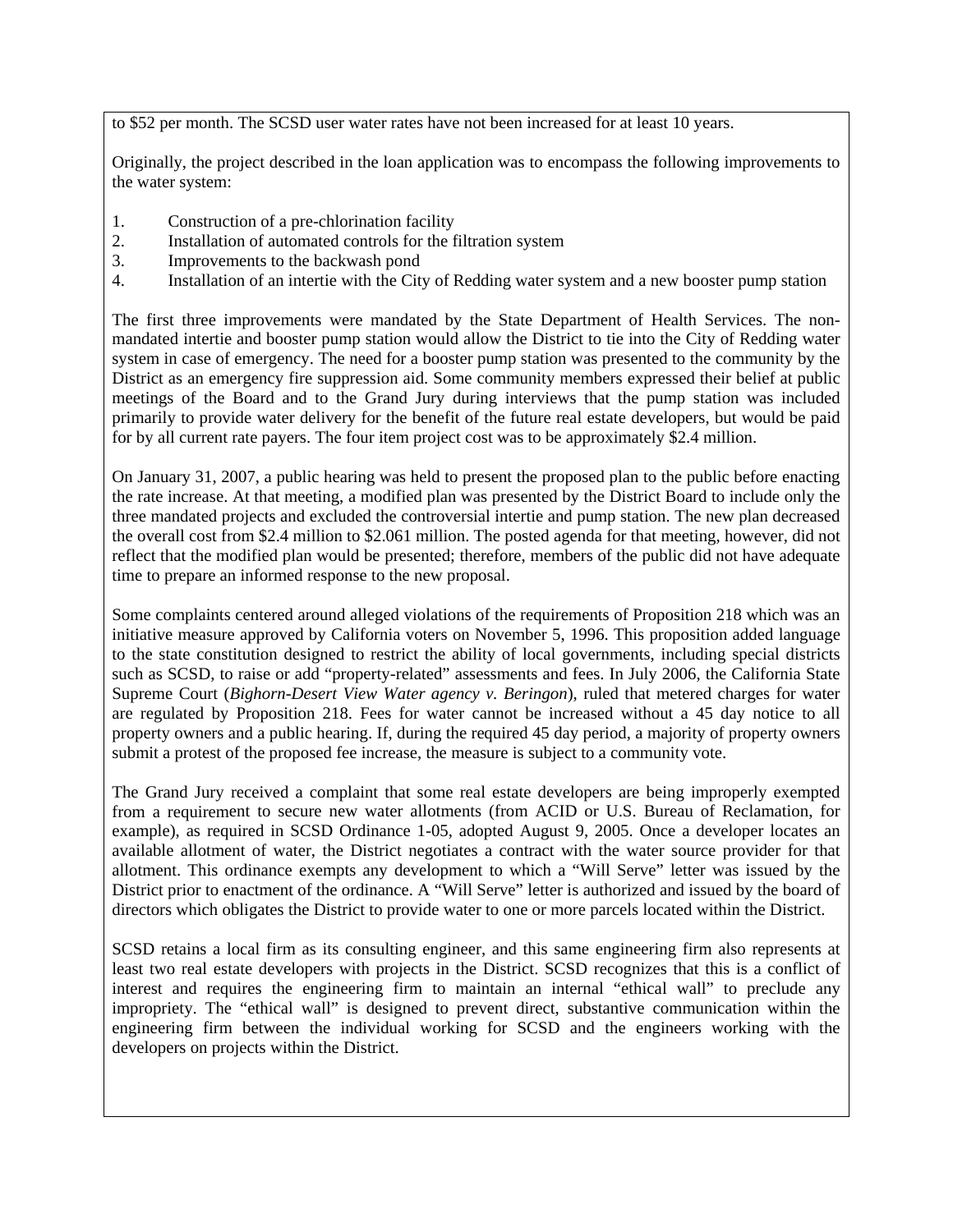| <b>Findings and Recommendations</b>                                                                                                                                                                                                                                                                                                                                                                 | Response required from the SCSD Board of<br><b>Directors</b><br>(SCSD Board Documentation)                                                                                                                                                                                                                                                                                                                                                                                                                                                                                                                                                                                                                                                                                                                                                                                                                                                                                                                                                                                                                                                                                                                                                                                      |
|-----------------------------------------------------------------------------------------------------------------------------------------------------------------------------------------------------------------------------------------------------------------------------------------------------------------------------------------------------------------------------------------------------|---------------------------------------------------------------------------------------------------------------------------------------------------------------------------------------------------------------------------------------------------------------------------------------------------------------------------------------------------------------------------------------------------------------------------------------------------------------------------------------------------------------------------------------------------------------------------------------------------------------------------------------------------------------------------------------------------------------------------------------------------------------------------------------------------------------------------------------------------------------------------------------------------------------------------------------------------------------------------------------------------------------------------------------------------------------------------------------------------------------------------------------------------------------------------------------------------------------------------------------------------------------------------------|
| Findings #1:<br>The Grand Jury found that the four-item project<br>was changed prior to the public hearing on January<br>31, 2007 to include only the three mandated items.<br>Therefore, the agenda description was inaccurate.<br>Adequate time was not given prior to the public<br>hearing for citizens to become aware of the changes<br>and prepare an informed response.                     | The Board acknowledges the four-item project<br>was reduced to a three-item project subsequent<br>to the agenda being posted, and therefore, the<br>agenda description was inaccurate in that regard.<br>The main decision under discussion, however,<br>was whether to raise rates to fund the<br>improvement project; this is what the Board<br>voted on, not the specific project items. The<br>project had undergone continuous refinement<br>(and continues to be refined) through its open<br>review and discussion with the public and the<br>District's engineer. Between the time of the<br>agenda's publication, and the public hearing, the<br>one non-mandated project item was eliminated,<br>due to public concern for the item's cost and<br>necessity. A minority of Board members<br>believes the inaccuracy of the agenda amounts to<br>"harmless error," as the public was informed that<br>four project items were subject to discussion.<br>The announcement at the hearing's outset that<br>the non-mandated item was being eliminated<br>from the project did not hinder informed<br>discussion on the three remaining project items,<br>nor hinder informed discussion on the reasons<br>for, and ramifications or, removing the forth<br>project item. |
| Finding #2:<br>The Grand Jury found that a citizen of the<br>community developed a second plan which was<br>presented at the Board meeting of April 19, 2007<br>requesting a Peer Review/Value Added<br>Engineering Plan for the original design of the<br>improvement project. The Board agreed to spend<br>the additional funds to have this plan reviewed by<br>an independent engineering firm. | The Board agrees with finding. The citizen's<br>alternative plan was openly reviewed and<br>discussed with the public and the Director's<br>engineer. Elements of the citizen's plan have<br>been incorporated into District's plan, and with<br>the understanding of the citizen who advanced<br>the alternative plan, the "peer review" funds<br>have now been directed toward the refined<br>project.                                                                                                                                                                                                                                                                                                                                                                                                                                                                                                                                                                                                                                                                                                                                                                                                                                                                        |
| Finding #3:<br>This Grand Jury found no improprieties in the<br>application of Ordinance 1-05, as some real estate<br>developers received "Will Serve" letters from the<br>District prior to the enactment of the ordinance. It<br>should be noted that all developments occurring<br>after the enactment of Ordinance 1-05 are required<br>to secure water allotments.                             | The Board agrees with the finding.                                                                                                                                                                                                                                                                                                                                                                                                                                                                                                                                                                                                                                                                                                                                                                                                                                                                                                                                                                                                                                                                                                                                                                                                                                              |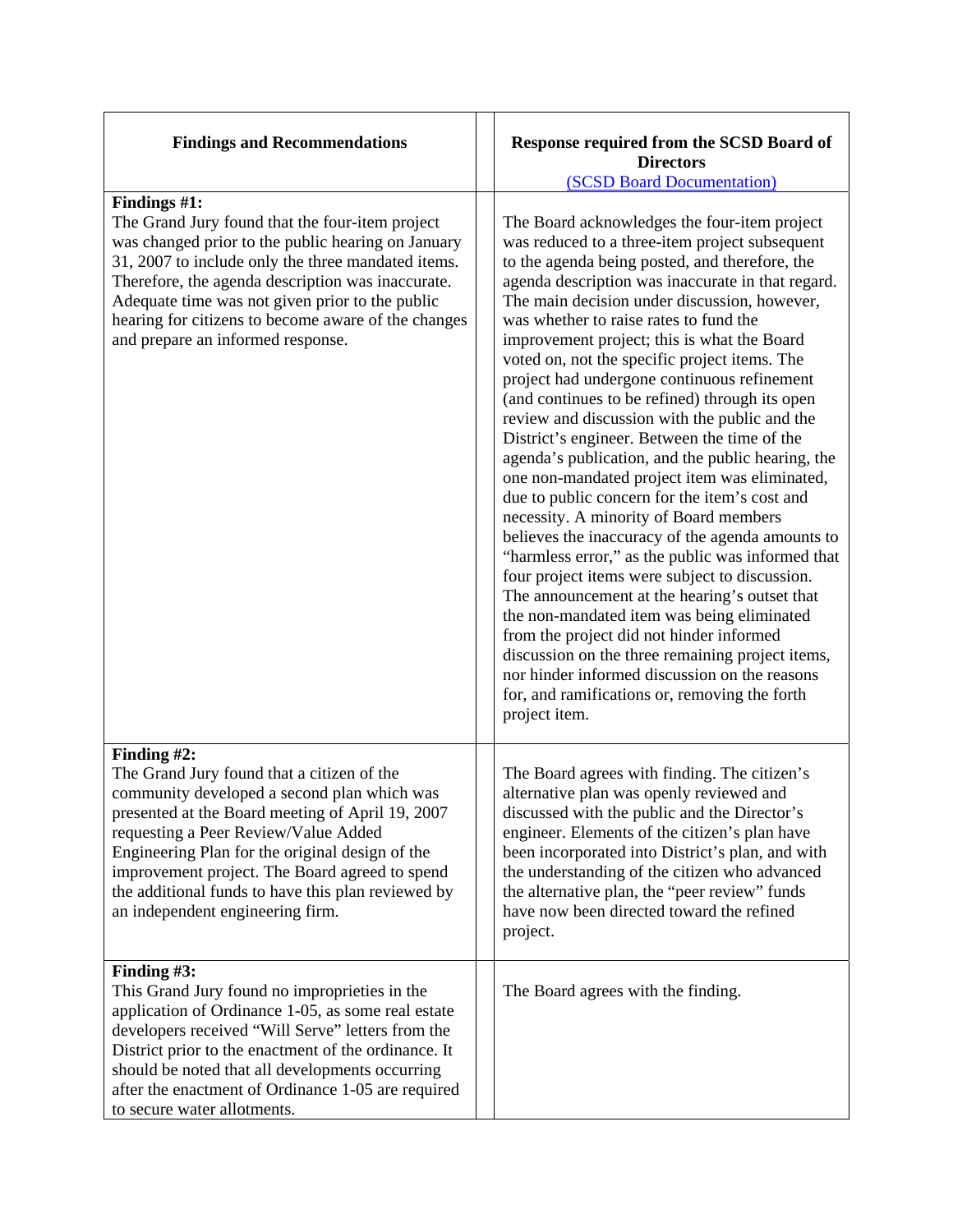| Finding #4:                                                                                                                                                                                                                                                                                                                                                                                                                                            |                                                                                                                                                                                                                                                                                                                                                                                                                                                                                                                                                                                                                                                                                                                                                                                                                                                                                                                                                                                                                                                                                                                                                                                                                                     |
|--------------------------------------------------------------------------------------------------------------------------------------------------------------------------------------------------------------------------------------------------------------------------------------------------------------------------------------------------------------------------------------------------------------------------------------------------------|-------------------------------------------------------------------------------------------------------------------------------------------------------------------------------------------------------------------------------------------------------------------------------------------------------------------------------------------------------------------------------------------------------------------------------------------------------------------------------------------------------------------------------------------------------------------------------------------------------------------------------------------------------------------------------------------------------------------------------------------------------------------------------------------------------------------------------------------------------------------------------------------------------------------------------------------------------------------------------------------------------------------------------------------------------------------------------------------------------------------------------------------------------------------------------------------------------------------------------------|
| The Grand Jury found that there is an appearance<br>of impropriety regarding the SCSD using the same<br>engineering firm as some of the new developers.<br>An "ethical wall" does not eliminate the<br>appearance of impropriety.                                                                                                                                                                                                                      | The Board is aware and concerned that an<br>appearance of impropriety exists on the<br>occasions the engineering firm PACE Civil is<br>retained by a developer with a matter before the<br>Board, as Tom Warnock, a principal engineer<br>with PACE, is District's engineering consultant.<br>On these occasions, the District has required that<br>a PACEE engineer other than Tom Warnock be<br>the engineer of record for the developer. There<br>are a limited number of engineering firms in the<br>area that qualify to perform the District's work,<br>and do not cause a conflict of interest with a<br>sitting board member. PACE has done fine work<br>for the District, which cannot prevent a<br>developer from retaining the same engineering<br>firm. PACE has advised the Board that both<br>California State Law and the American Society<br>of Civil Engineers Code of Ethics allow<br>engineers to provide professional services to two<br>or more clients on a project, or related projects,<br>as long as the engineer discloses the relationship<br>in writing to all parties, and all parties consent.<br>Such disclosure and consent occurs between<br>PACE, the Board, and the developer(s) as<br>required. |
| Finding #5:<br>The State of California has mandated Ethics and<br>Public Service Law and Principles (AB 1234)<br>training. The training is required of, among other<br>public officials, all members of special district<br>boards and must have been completed before<br>January 1, 2007. The Grand Jury found that there is<br>incomplete documentation showing that the<br>training was attended by all board members.                              | The Board agrees with this finding.                                                                                                                                                                                                                                                                                                                                                                                                                                                                                                                                                                                                                                                                                                                                                                                                                                                                                                                                                                                                                                                                                                                                                                                                 |
| Finding #6:<br>The Grand Jury found a significant lack of<br>communication and distrust existing between the<br>SCSD Board and its customers regarding the rate<br>increase and the state loan. For example, the Board<br>did not make a clear distinction between the state-<br>mandated improvements and non-mandated<br>improvements listed in the loan application, and did<br>not clearly distinguish the commercial versus<br>residential rates. | The Board disagrees with this finding. The<br>improvement project, state loan, and rate<br>increases were fully disclosed and discussed at<br>many (lightly attended) monthly Board<br>meetings. An informational mailing of<br>"Questions and Answers" describing the project<br>and its funding was sent to all customers before<br>the public hearing. Further, a public<br>informational meeting was held with<br>representatives of the Department of Health<br>Services, Regional Water Quality Control Board,<br>and the District's engineer, at which time the<br>nature of the improvements and funding were                                                                                                                                                                                                                                                                                                                                                                                                                                                                                                                                                                                                               |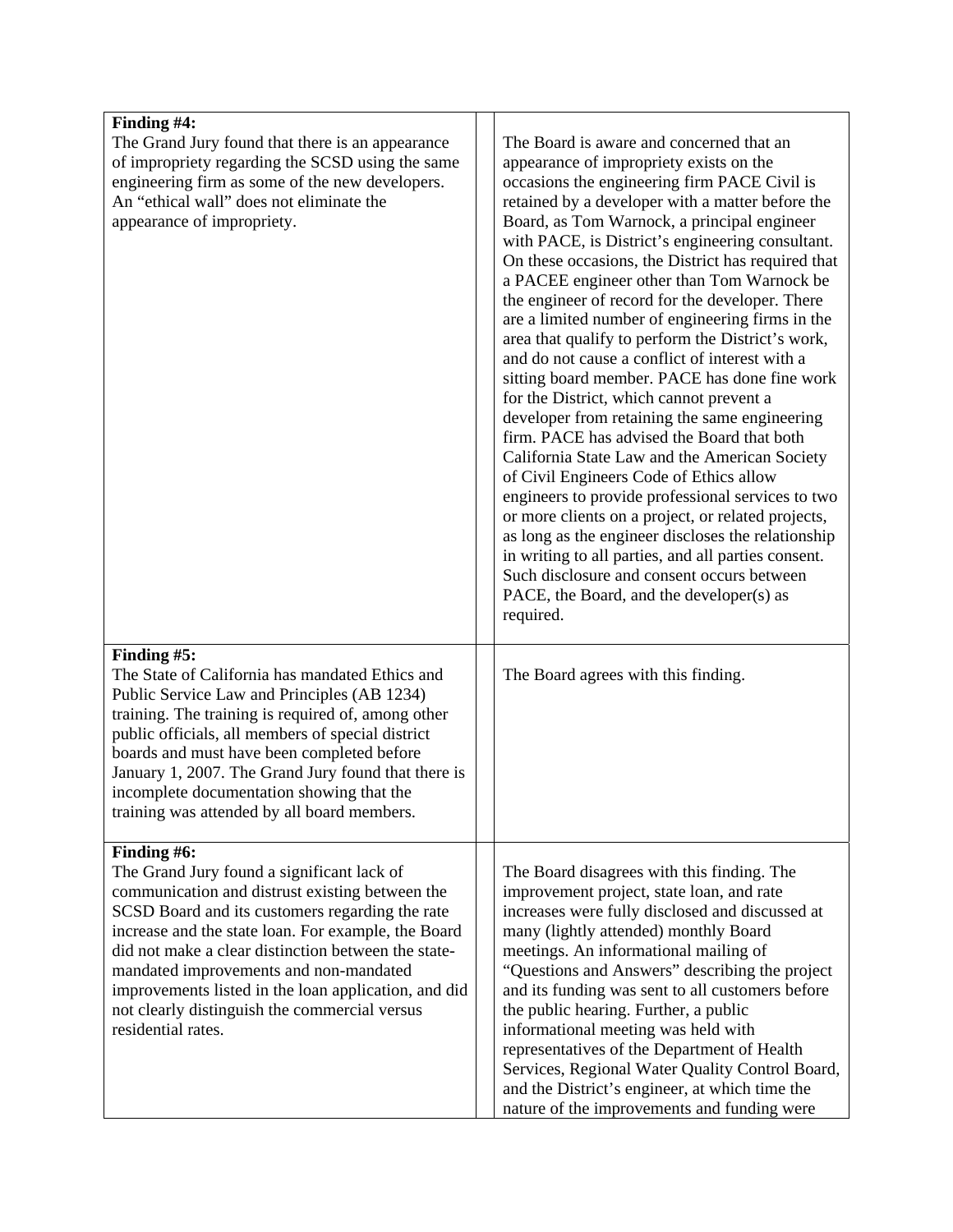|                                                                                                                                                                                                                                                                                                                                                                                                                                                                                                                                                                                                                                                                                                                                                                                                                                                                                                                                                                                                                                                                                                                                                                                                                                                                                                                                                                                                                                                                                                                                                                                                                                                                                                                                                                     | explained, and questions from the public<br>answered. The state-mandated and non-<br>mandated improvements were made clear to the<br>public, whose disapproval of the non-mandated<br>item led, in part, to its removal from the project.<br>The Board openly discussed the need for<br>differentiation between commercial and<br>residential rate increases, which is still under<br>review. The distrust of the Board appears to be<br>harbored by a few vocal customers, who have<br>affected others through activities including the<br>dissemination of flyers and petitions containing<br>misleading and inaccurate information.                                                                                                                                                                                                                                                                                                                                                                                                                                                                                                                                               |
|---------------------------------------------------------------------------------------------------------------------------------------------------------------------------------------------------------------------------------------------------------------------------------------------------------------------------------------------------------------------------------------------------------------------------------------------------------------------------------------------------------------------------------------------------------------------------------------------------------------------------------------------------------------------------------------------------------------------------------------------------------------------------------------------------------------------------------------------------------------------------------------------------------------------------------------------------------------------------------------------------------------------------------------------------------------------------------------------------------------------------------------------------------------------------------------------------------------------------------------------------------------------------------------------------------------------------------------------------------------------------------------------------------------------------------------------------------------------------------------------------------------------------------------------------------------------------------------------------------------------------------------------------------------------------------------------------------------------------------------------------------------------|--------------------------------------------------------------------------------------------------------------------------------------------------------------------------------------------------------------------------------------------------------------------------------------------------------------------------------------------------------------------------------------------------------------------------------------------------------------------------------------------------------------------------------------------------------------------------------------------------------------------------------------------------------------------------------------------------------------------------------------------------------------------------------------------------------------------------------------------------------------------------------------------------------------------------------------------------------------------------------------------------------------------------------------------------------------------------------------------------------------------------------------------------------------------------------------|
| Finding #7:<br>The Grand Jury compared audio tapes of past<br>Board meetings to the draft and final minutes of<br>those same Board meetings and found significant<br>differences. It was discovered that on several<br>occasions, draft minutes prepared by the<br>administrative assistant were presented to one or<br>more of the Board members prior to the next Board<br>meeting for "edit." The "edits" were submitted<br>back to the assistant, some by e-mail, and new draft<br>minutes were prepared for the next meeting. At the<br>next Board meeting, minutes were formally voted<br>on by the Board. The Grand Jury concluded that the<br>prior "edits" were not fully disclosed or discussed<br>by all Board members for an informed review and<br>vote at the next meeting. The "edits" significantly<br>changed the substance of what was actually<br>discussed at the meeting and some items were<br>added that were not on the tapes.<br>For example, on May 18, 2006, in the public<br>discussion portion of the Board meeting, the<br>Board members were asked if they were aware<br>that the water rates cannot be raised for future<br>development according to Proposition 218. The<br>answer from the Board was, "Yes, the<br>developers, when they come in, pay<br>development costs." The draft minutes, after<br>having been edited by e-mail, showed the<br>response to that question as: "Director<br>stated that it was the Board's understanding<br>that monthly rates could be raised under<br>Proposition 218, to provide funds for system<br>improvements, as long as a public hearing was<br>conducted and a vote-by-mail ballot was<br>circulated." The edited draft minutes were<br>approved at the June 15, 2006 Board meeting | The Board acknowledges there may occasionally<br>have been significant differences between the<br>words recorded at the Board meetings, the draft<br>minutes, and the final minutes. The Board<br>meetings usually last at least three hours and<br>yield extremely lengthy verbiage, which is then<br>transcribed into a summary by a District<br>employee, and then reviewed by Board members<br>a month after the words were spoken. This<br>process provides fertile ground for<br>misinterpretation and inaccuracy by the<br>transcriber, as well as revisionism by the speaker<br>based on subjective recall. In an effort to<br>streamline the laborious process of summarizing,<br>reviewing and ratifying the verbatim minutes,<br>the Board experimented its s members<br>previewing the minutes via e-mail. To the extent<br>Board members made substantive deletions,<br>additions, or changes to their spoken words<br>during the process of reviewing the minutes,<br>such actions were inappropriate. The District and<br>Board are currently exploring more streamlined<br>and transparent methods for recording,<br>transcribing, editing and adopting the minutes. |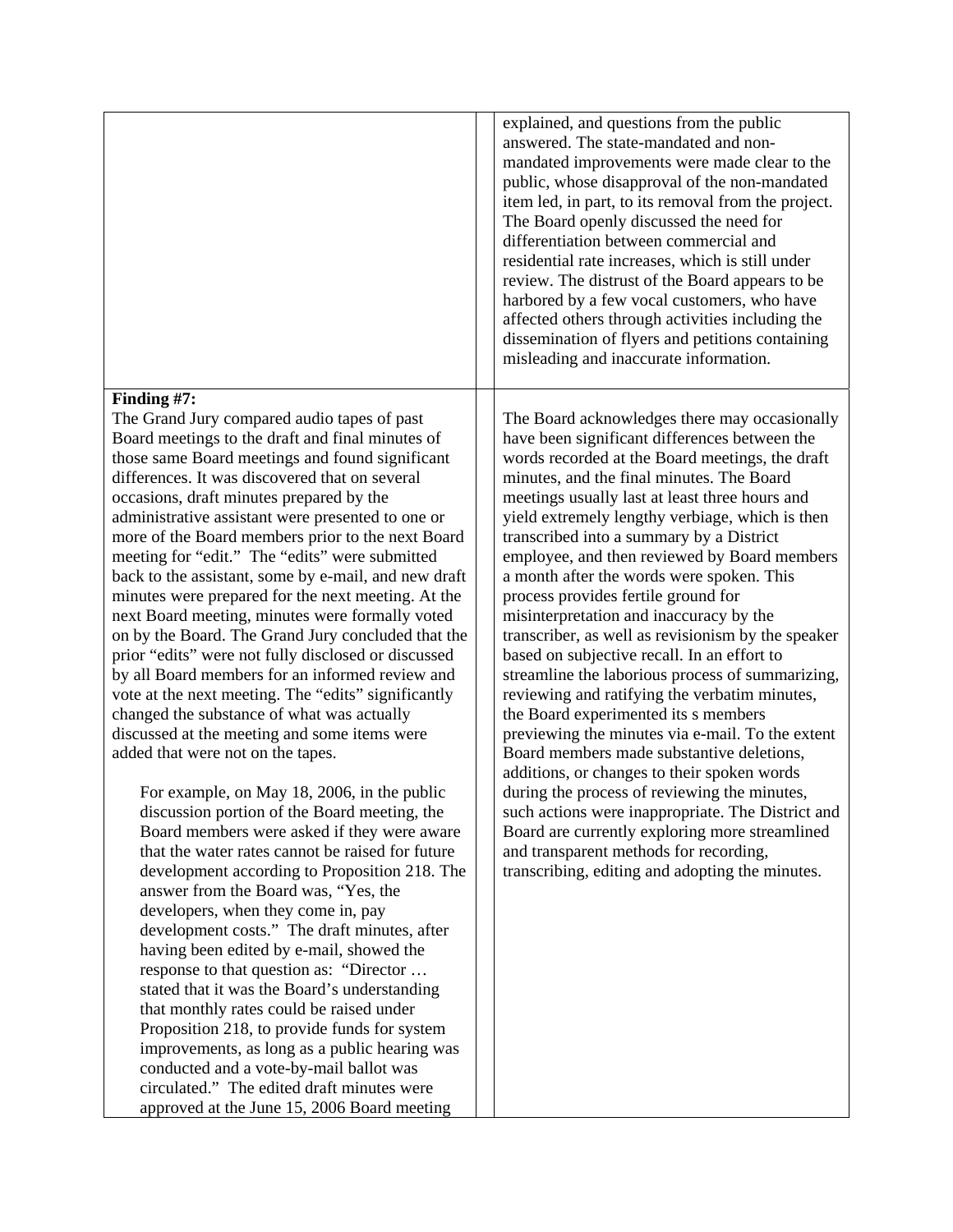| with no reference or discussion regarding this<br>change. There are other examples of significant<br>changes in context in other Board minutes.                                                                                                                                                                                                                                                                                                                                                                    |                                                                                                                                                                                                                                                                                                                                                                                                                                                                                                                                                                                                                                                                 |
|--------------------------------------------------------------------------------------------------------------------------------------------------------------------------------------------------------------------------------------------------------------------------------------------------------------------------------------------------------------------------------------------------------------------------------------------------------------------------------------------------------------------|-----------------------------------------------------------------------------------------------------------------------------------------------------------------------------------------------------------------------------------------------------------------------------------------------------------------------------------------------------------------------------------------------------------------------------------------------------------------------------------------------------------------------------------------------------------------------------------------------------------------------------------------------------------------|
| Finding #8:<br>The Grand Jury could not determine whether the<br>SCSD Board followed the requirements of<br>Proposition 218 when increasing water rates.<br>Posted notices of the public hearing were not dated<br>and therefore the 45 day notice and comment<br>period requirement could not be verified.<br>Additionally, the SCSD Board did not clearly<br>explain the protest process in notices or at the<br>public hearing, thereby leaving the public<br>uninformed of their rights under Proposition 218. | The Board is aware of the requirements of<br>Proposition 218, including providing public<br>notice of hearings related to proposed water rate<br>increases. The Board agrees that posted notices<br>of such public hearings must be dated, and that<br>the public must be informed of their right to<br>protest, and the process. To the extent these<br>requirements were not followed, the notice and<br>hearing processes should be repeated (another<br>hearing is planned for early December 2007).                                                                                                                                                        |
| Finding #9:<br>The Grand Jury found that the central cause of<br>community discontent was due to the relative size<br>of the water rate increase. Because rates have not<br>been increased for at least 10 years, adequate<br>money has not been added to reserve funds to cover<br>future improvements.                                                                                                                                                                                                           | The Board agrees with this finding. The Grand<br>Jury found that customers are upset about a<br>sharp increase in their monthly water bill,<br>particularly after a decade of receiving the same,<br>modest will. The District had not substantially<br>raised water rates for the past 10 years (a small<br>increase was instituted about 2 years age),<br>resulting in minimal funds having been<br>generated and reserved for future system<br>upgrades. The current Board inherited the<br>situation, as well as the brunt of community<br>discontent caused by the Board's having to make<br>an overdue correction in water rates.                         |
| Finding #10:<br>The Grand Jury found that SCSD Board members<br>did not consistently follow recusal requirements for<br>a perceived conflict of interest. Two members of<br>the Board began to recuse themselves from some<br>Board discussions of a particular development<br>project in the District, but had not done so during a<br>number of previous Board discussions of that same<br>issue. Only once did they fully leave the room<br>when those agenda items were considered.                            | To the extent Board members did not<br>consistently follow recusal requirements for<br>perceived conflicts of interest upon learning<br>their company was associated with a<br>development project subject to Board<br>consideration, such action was inappropriate. As<br>far as customer's concern that several Board<br>members were also members of an informal<br>"council" that seeks to preserve a Federal land<br>parcel for public use, the Board acknowledged<br>that a perceived conflict of interest would result,<br>and disclosure by the affected members would<br>be necessary, it the Board was ever required to<br>take action on the parcel. |
| Finding #11:<br>The Grand Jury observed that the posted agenda for<br>the January 31, 2007 Public Hearing did not                                                                                                                                                                                                                                                                                                                                                                                                  | See Response to Finding #1                                                                                                                                                                                                                                                                                                                                                                                                                                                                                                                                                                                                                                      |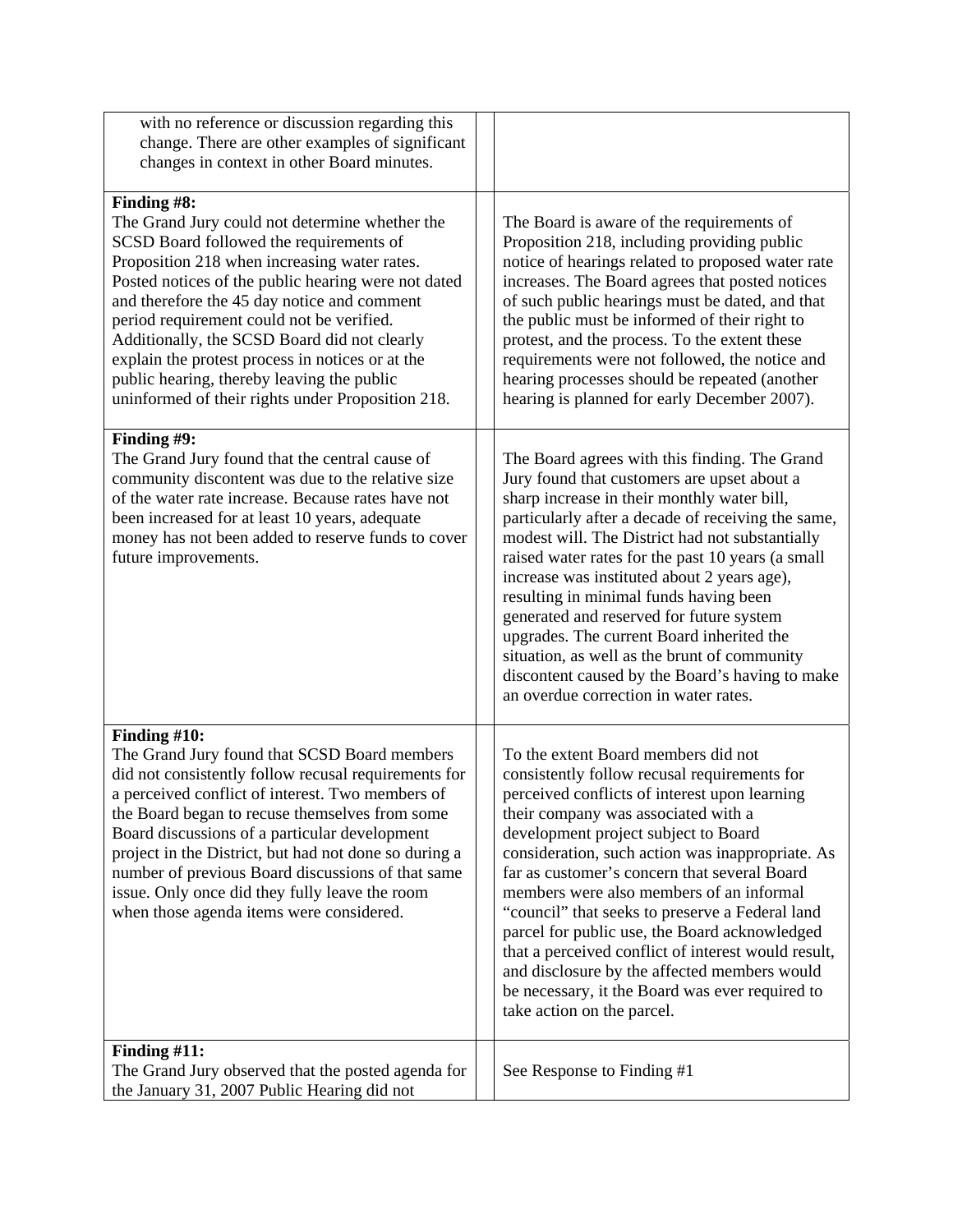| accurately reflect the items to be considered at the                                                                                                                                                                                                                                                                                                                                                                                                                                                                                                                            |                                                                                                                                                                                                                                                                                                                                                                                                                               |
|---------------------------------------------------------------------------------------------------------------------------------------------------------------------------------------------------------------------------------------------------------------------------------------------------------------------------------------------------------------------------------------------------------------------------------------------------------------------------------------------------------------------------------------------------------------------------------|-------------------------------------------------------------------------------------------------------------------------------------------------------------------------------------------------------------------------------------------------------------------------------------------------------------------------------------------------------------------------------------------------------------------------------|
| meeting.                                                                                                                                                                                                                                                                                                                                                                                                                                                                                                                                                                        |                                                                                                                                                                                                                                                                                                                                                                                                                               |
| <b>Recommendation #1:</b><br>Before implementing the water rate increase, the<br>SCSD should hold another public hearing, with a<br>proper 45 day notice, to clarify the scope of the<br>improvements to be paid for with the increased<br>revenue. A clear explanation of the protest process<br>in Proposition 218 must be provided with the notice<br>of the public hearing.                                                                                                                                                                                                 | The majority of the Board agrees with this<br>recommendation. The Board will carry out<br>recommendation #1.                                                                                                                                                                                                                                                                                                                  |
| <b>Recommendation #2:</b><br>The SCSD Board should inform the community,<br>through newsletters and/or notices, of information<br>that would be of public interest. For example, a<br>clear explanation of the "ethical wall" established<br>within the District's engineering firm would help to<br>reduce the appearance of impropriety that exists<br>when both the District and real estate developers<br>use the same engineering firm.                                                                                                                                    | The Board agrees that informational newsletters<br>and/or notices from the District to the<br>community would be of mutual benefit. The<br>Board will consider this recommendation in light<br>of its cost and author availability.                                                                                                                                                                                           |
| <b>Recommendation #3:</b><br>The Grand Jury recommends that a tracking<br>mechanism be in place to ensure that every Board<br>member has attended state-mandated ethics training<br>programs and a record be maintained in the District<br>office. It is strongly suggested that the Board and<br>staff members attend educational programs on the<br>Brown Act, and other applicable laws, such as<br>Proposition 218.                                                                                                                                                         | The Board agrees with this recommendation,<br>particularly with respect to improved record-<br>keeping by the District, and Board member<br>attendance at state-mandated training programs.                                                                                                                                                                                                                                   |
| <b>Recommendation #4:</b><br>The Grand Jury recommends that in order to<br>improve communication with its customers, any<br>proposed rate change notices be included in the<br>monthly billing as well as notifying the absentee<br>property owners. Additionally, the SCSD Board<br>should place a monthly community newsletter in its<br>billings and include a section for suggestions<br>and/or comments that could be returned with the<br>payment. To encourage greater participation by the<br>customers, meeting notices should be posted in<br>more visible locations. | Proposed rate change notices have been included<br>in customer monthly billings. Providing notice to<br>absentee property owners merits consideration.<br>A monthly newsletter with a return section for<br>comments/suggestions is also a good idea, and<br>will also be considered. The public can be<br>consulted on whether a more visible location<br>exists for notice posting than the currently<br>utilized location. |
| <b>Recommendation #5:</b><br>The Grand Jury recommends that Board minutes<br>not be corrected or changed by individual Board<br>members prior to the next Board meeting.<br>Corrections should be made during the next Board                                                                                                                                                                                                                                                                                                                                                    | The Board agrees with this recommendation, and<br>is currently exploring more streamlined and<br>transparent methods for recording, transcribing,<br>editing and adopting the minutes.                                                                                                                                                                                                                                        |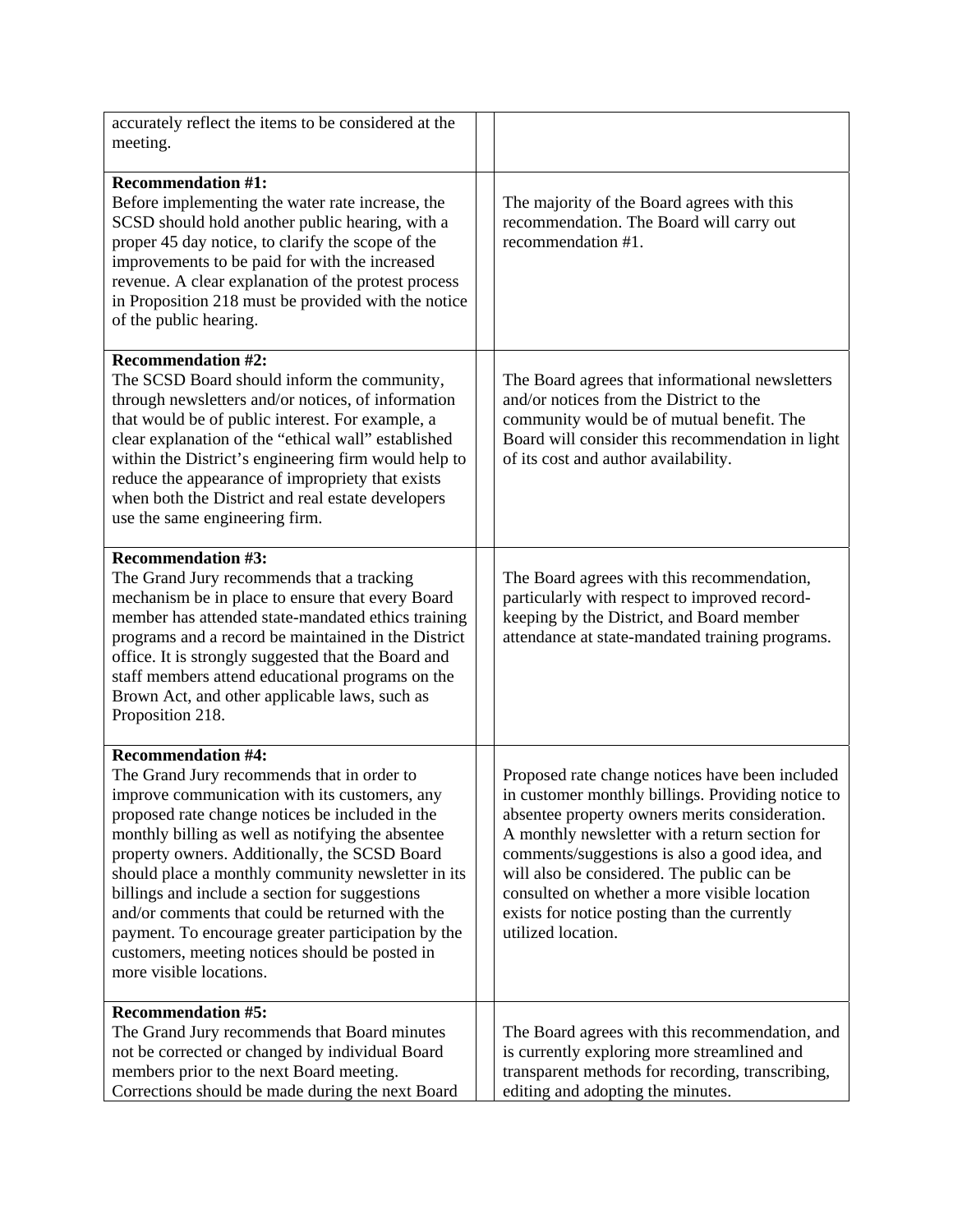| meeting by the Board members. The minutes<br>should be a true reflection of what occurred during<br>the meeting.                                                                                                                                                                                                                                                                                                                                                                         |                                                                                                                                                                       |
|------------------------------------------------------------------------------------------------------------------------------------------------------------------------------------------------------------------------------------------------------------------------------------------------------------------------------------------------------------------------------------------------------------------------------------------------------------------------------------------|-----------------------------------------------------------------------------------------------------------------------------------------------------------------------|
| <b>Recommendation #6:</b><br>The Grand Jury recommends that all public<br>documents and notices be dated.                                                                                                                                                                                                                                                                                                                                                                                | The Board agrees with this recommendation                                                                                                                             |
| <b>Recommendation #7:</b><br>To prevent the necessity for large rate increases,<br>the SCSD should provide for the growth of its<br>reserve funds by periodic rate increases before<br>large increases are needed for major maintenance<br>or expansion projects. Increases in small<br>increments are easier for consumers to accept.                                                                                                                                                   | The Board agrees with this recommendation. See<br>Response to Finding #9.                                                                                             |
| <b>Recommendation #8:</b><br>The Grand Jury recommends that the Board<br>members become knowledgeable of the recusal<br>process as stated in the Political Reform Act, as<br>amended on January 1, 2003. The requirements are<br>that the Board member publicly identifies the<br>financial interest that gave rise to the conflict of<br>interest, recuse him or herself from any discussion<br>or voting on the matter, and physically leave the<br>room until the matter is resolved. | The Board Agrees with this recommendation,<br>and will follow recusal procedures according to<br>the amended Political Reform Act, and advice of<br>District counsel. |
| <b>Recommendation #9:</b><br>The Grand Jury recommends that the SCSD Board<br>consider or take action at Board meetings only on<br>those items appearing on or appropriately added to<br>the agenda, as required by the Brown Act.                                                                                                                                                                                                                                                       | The Board agrees with this recommendation.                                                                                                                            |

# **Responses Required:**

SCSD Board of Directors as to Findings 1 through 11, and Recommendations 1 through 9.

# **Method of Inquiry:**

The Grand Jury interviewed the following:

- The SCSD President of the Board of Directors
- The SCSD General Manager
- The SCSD Administrative Assistant
- The consulting engineer for the SCSD
- Two former SCSD Board Members
- Two customers of the district
- The Shasta County Director of Public Works
- The Shasta County Fire Warden

### The Grand Jury attended:

- Several regularly scheduled SCSD Board meetings
- One special Board meeting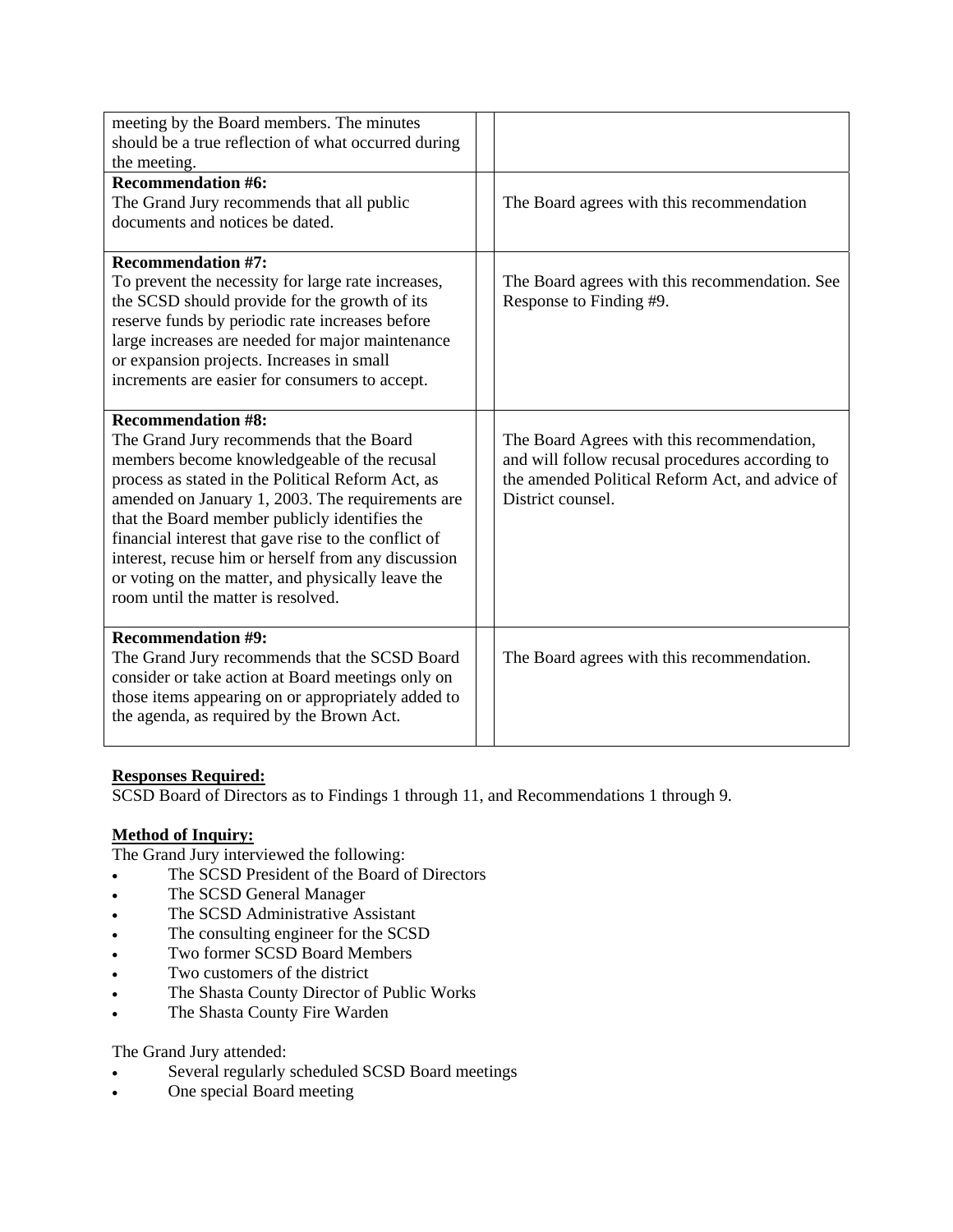• One public hearing.

The Grand Jury toured the following facilities**:** 

- The water treatment plant
- Backwash ponds
- Pump station
- Proposed pump station site
- District Office

The Grand Jury reviewed the following SCSD documents/tapes:

- The SCSD board meeting agendas, minutes and bill payment records for the periods of September 30, 2004 thru March 31, 2007
- The SCSD audio tapes of public board meetings and workshops of October 5 through June 2006
- E-mail corrections to the draft public board meeting minutes between board members and administrative assistant
- Department of Health Services, Safe Drinking Water State Revolving Fund Application for Construction Funds 2005/2006
- SCSD Ordinances 1-04, (Ordinance 2-99 Revised), dated April 2004
- SCSD Ordinance 1-05, dated June 2005
- SCSD Ordinance 1-05 (Ordinance 2-99, 1-04 Revised), adopted August 9, 2005
- SCSD Resolution 04-05, dated August 18, 2005
- SCSD Resolution 01-07, dated January 31, 2007
- SCSD Policy and Procedure Manuals (Revised November 3, 2006)
- SCSD Master Water Plan, dated November 2003
- Maps of SCSD service areas
- California Proposition 218, dated December 1996
- The Brown Act, Government Code section 54950, et seq.
- Roberts Rules of Order
- California Public Records Act, Government Code section 6250, et seq.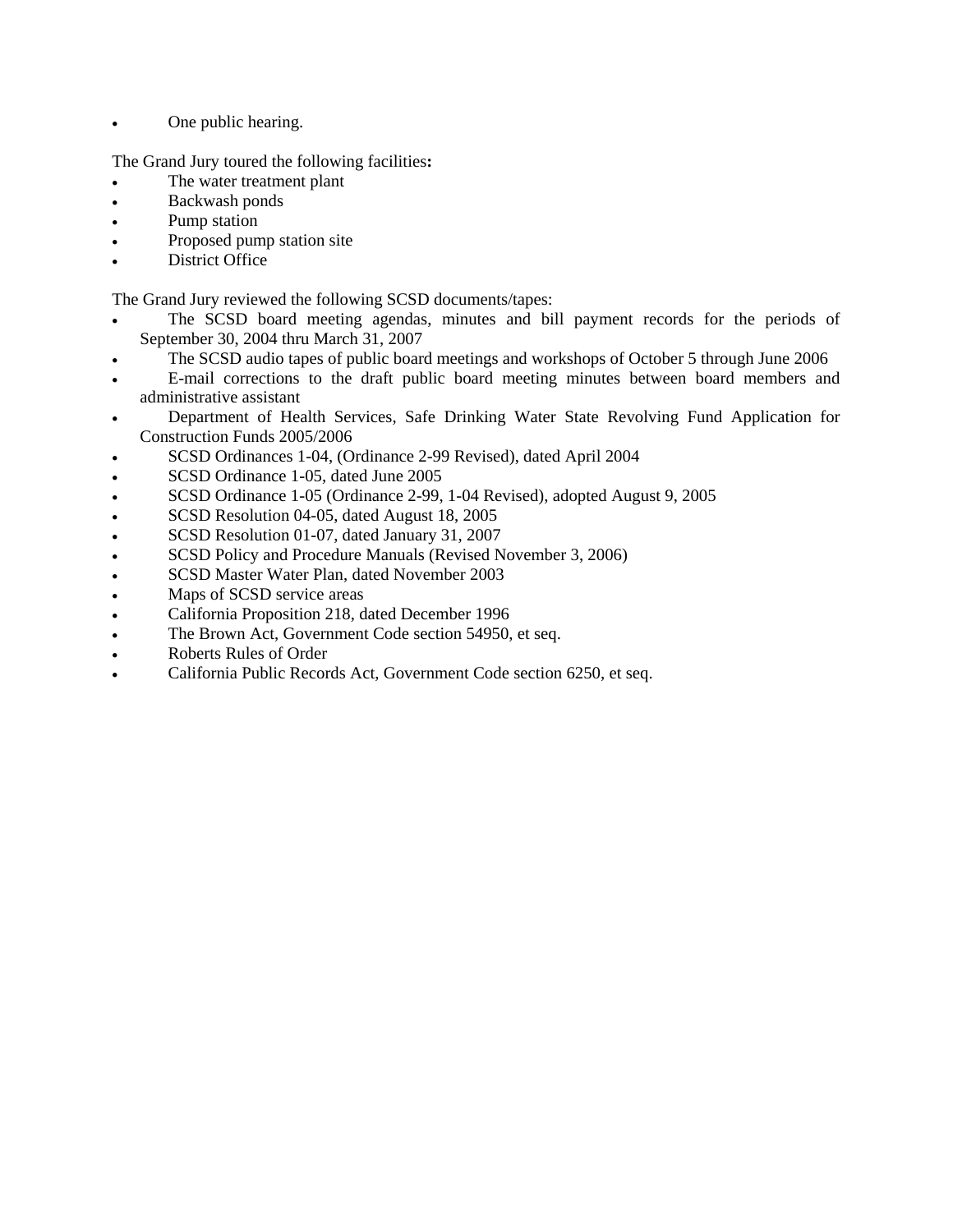## **2006-2007 Shasta County Grand Jury Report Report submitted to the agency on: July 9, 2007**

# **OFFICE OF THE SHERIFF**

*Inmate Welfare Fund* 

Shasta County - Office of the Sheriff 1525 Court Street Redding, CA 96001 530-245-6165

### **Reason for Inquiry:**

The Grand Jury is charged with the responsibility to inquire into the operations of local governments and the conduct of those officials who oversee the expenditure of funds held in public trust. Penal Code Section 921 provides that the Grand Jury is entitled to examine all public records within the county.

The Grand Jury received a complaint concerning the proper accounting of the Shasta County Jail Inmate Welfare Fund.

### **Background:**

California State Penal Code, Section 4025 states the Shasta County Sheriff's Office may establish, maintain and operate a store (commissary) in connection with the county jail to sell certain supplies to inmates of the jail. Sale prices for articles offered are determined by the Sheriff and profits from those sales must be deposited in an inmate welfare fund in the county treasury. In addition, Title 15, Section 1043, California Code of Regulations, establishes accounting procedures for the expenditure of inmate welfare fund revenues.

The monies deposited into the Shasta County Inmate Welfare Fund are generated by:

- Inmate commissary purchases
	- Refunds, rebates, and commissions attributable to inmate use of pay telephones
	- Recyclable materials sales
	- Interest or dividends earned by the fund

Commissary items available for purchase by inmates include confectionary, postage and writing materials, toilet articles, and sundry supplies. Monies which are not immediately utilized are held in trust by the Shasta County Treasurer, and earn interest or dividends, which are then deposited into the Inmate Welfare Fund.

The Shasta County Sheriff may expend money from the Inmate Welfare Fund, as per Penal Code Section 4025 (e), "solely for the benefit, education, and welfare of the inmates confined within the jail." The expenditures include, but are not limited to:

- Salary and benefits of personnel used in programs to benefit the inmates, including the Jail Commissary officer's salary
- Education, drug and alcohol programs, and General Education Diploma testing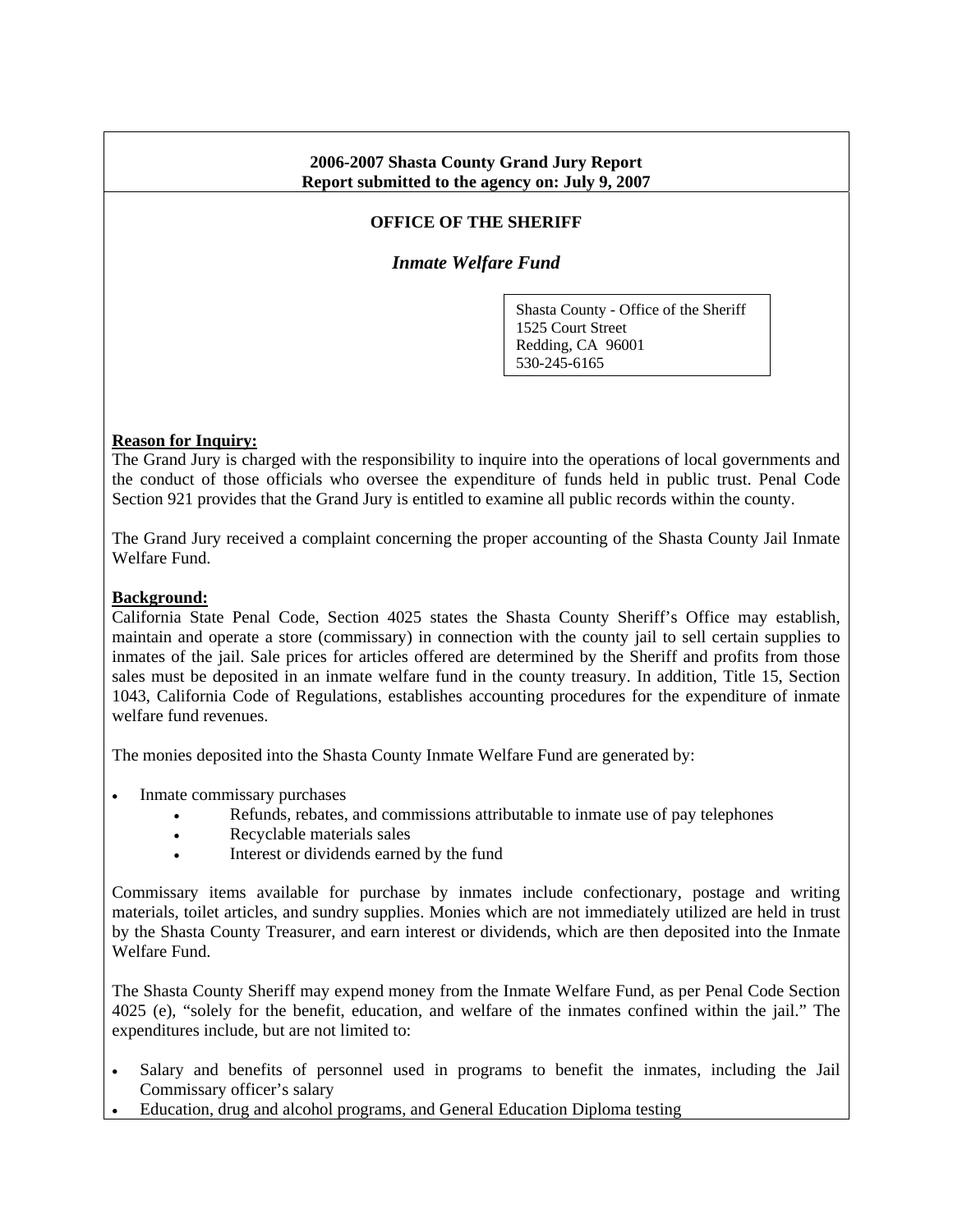- Maintaining the jail's law library
- Books for recreational reading
- Chaplain services and religious supplies for inmates
- Indigent inmate supplies, such as toiletries and stationary
- Hair cutting supplies, portable toilets, work release program equipment, televisions, and other miscellaneous items
- Jail facility maintenance
- Home electronic monitoring rental fees
- Inmate Work Release Program costs

Expenditures from the inmate welfare fund cannot be used to pay required expenses of confining inmates such as meals, clothing, housing, or medical services.

| <b>Findings and Recommendations</b>                                                                                                                                                                                                                                                                                                                                                         | <b>Agency Response</b><br>(Unedited)                                                                                                                                                                                                                                              |
|---------------------------------------------------------------------------------------------------------------------------------------------------------------------------------------------------------------------------------------------------------------------------------------------------------------------------------------------------------------------------------------------|-----------------------------------------------------------------------------------------------------------------------------------------------------------------------------------------------------------------------------------------------------------------------------------|
| Findings #1:<br>Penal Code 4025 provides relatively broad<br>discretion to the sheriff to expend the profits<br>realized from the jail commissary and other sources<br>of revenue.                                                                                                                                                                                                          | No response required                                                                                                                                                                                                                                                              |
| Finding #2:<br>The Sheriff has furnished to the County Board of<br>Supervisors a detailed list of revenue and<br>expenditures for the Inmate Welfare Fund annually,<br>as required by Title 15, Section 1043, Subdivision<br>(a) 3. While some descriptions of the expenditure<br>items were not specific, Grand Jury inquiries into<br>those items were clarified by the Sheriff's Office. | No response required                                                                                                                                                                                                                                                              |
| Finding #3:<br>An audit of the Inmate Welfare Fund by the Shasta<br>County Auditor-Controller's Office was completed<br>on April 30, 2007. The audit did find deficient<br>internal control procedures for the fund; however,<br>the Grand Jury found there were no improprieties<br>in the administration of the fund. The previous<br>audit was conducted in 2002.                        | No response required                                                                                                                                                                                                                                                              |
| Finding #4:<br>The Sheriff's Department has agreed to implement<br>all the recommendations noted in the audit.                                                                                                                                                                                                                                                                              | No response required                                                                                                                                                                                                                                                              |
| <b>Recommendation #1:</b><br>It is recommended that the Shasta County Sheriff's<br>Office request that the Audit Committee conduct<br>biennial audits of the Inmate Welfare Fund.                                                                                                                                                                                                           | <b>Response from Shasta County Sheriff: (SC)</b><br>Office of the Sheriff Documentation)<br>The Sheriff partially agrees with the<br>recommendation and recognizes the importance<br>of audits of the Inmate Welfare Fund. As the<br>new Sheriff-Coroner, I requested an audit be |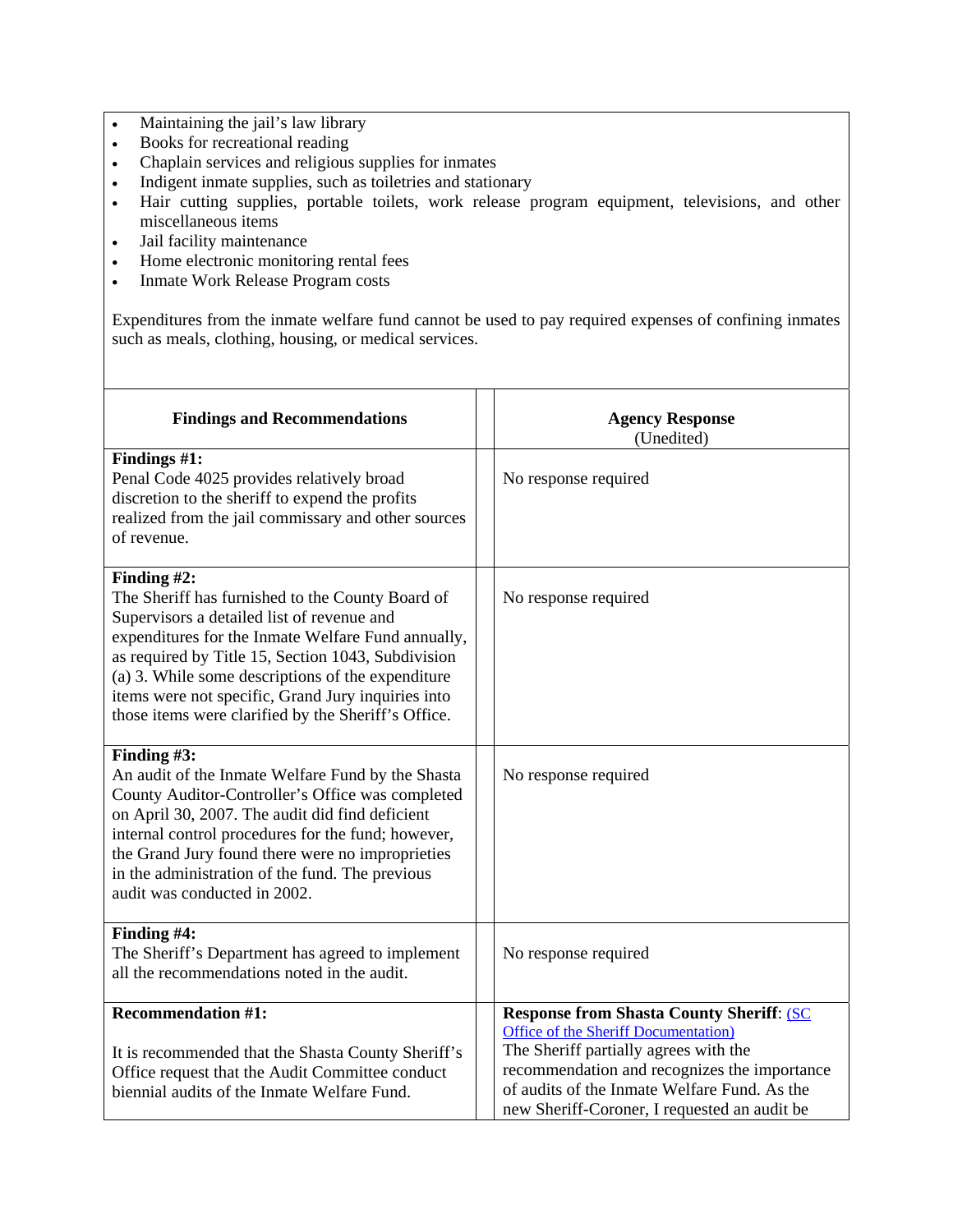| conducted by the Shasta County Auditor's<br>Office after being sworn in as Sheriff. The April<br>30, 2007, audit did find areas for improvement<br>but there were no improprieties in the<br>administration of the fund. The last prior audit<br>was conducted in 2002. I would recommend that<br>audits for the account be conducted on an as-<br>needed basis or every four years. |
|--------------------------------------------------------------------------------------------------------------------------------------------------------------------------------------------------------------------------------------------------------------------------------------------------------------------------------------------------------------------------------------|
|                                                                                                                                                                                                                                                                                                                                                                                      |

# **Response Required:**

Shasta County Sheriff as to Recommendation 1

## **Method of Inquiry:**

The Grand Jury reviewed the following documents:

- California State Penal Code, Section 4025
- Title 15, California Code of Regulations
- County of Shasta Report on Financial Transactions Audit, Sheriff's-Inmate Welfare Fund for the calendar years 2006, 2005, 2004 and 2003, dated April 30, 2007
- Shasta County Main Jail Policy and Procedures Manual, Chapter 3, 2007 Edition
- 2005 Inmate Welfare Fund Expenditures Report
- Internal Inmate Welfare Fund Financial Statement, fiscal year-to-date through December 31, 2006

The Grand Jury interviewed:

- Captain, Shasta County Custody Division
- Shasta County Auditor-Controller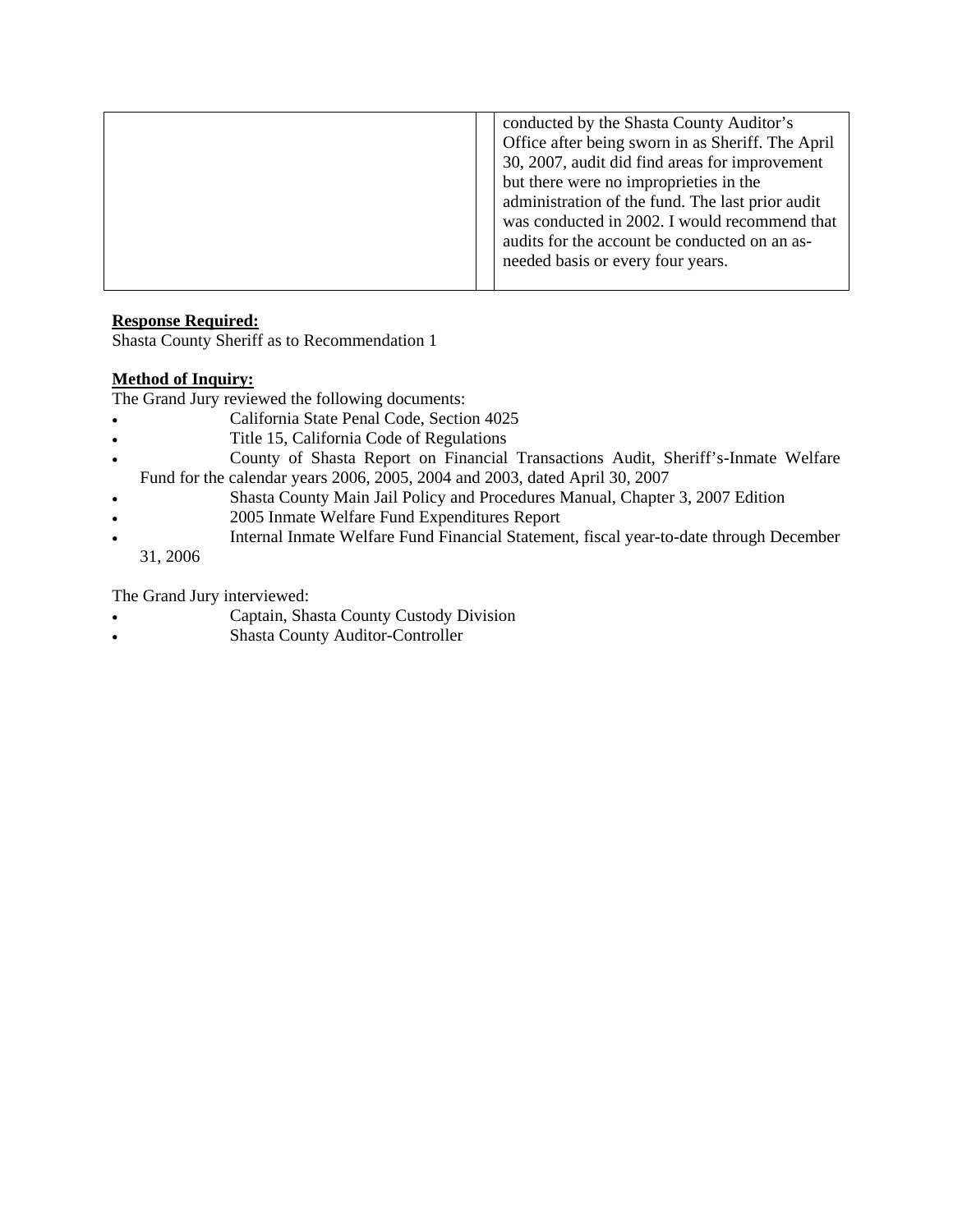# **2006-2007 Shasta County Grand Jury Report Interim Report submitted to the agency on: July 9, 2007**

# **SINTF/SAGE: AN IMPORTANT PARTNERSHIP**

**Did You Know?**

Commander of SINTF 1656 Zachi Way Redding, CA 96003

Chief of Police - Redding Police Department 1313 California Street Redding, CA 96001 530-225-4200

### **Reason for inquiry:**

Sections 925 and 925a of the California Penal Code authorize the Grand Jury to investigate and report on the operations and records of any city or county. The Grand Jury received no formal complaints; however, we sought to better understand and inform the public about the Shasta Interagency Narcotic Task Force (SINTF) and the Shasta Anti-Gang Enforcement Unit (SAGE), two law enforcement cooperatives which are supported by Shasta County and the cities of Redding and Anderson.

### **SINTF Background:**

SINTF was formed to combat an increasing problem of sales, use, and manufacturing of illegal drugs. Twenty years ago, various State and Shasta County law enforcement agencies were confronting a growing illegal controlled substance problem with inadequate individual resources. By combining their limited resources, those agencies were able to create a means to combat the problem. With the aid of the California Department of Justice and guidance from the Bureau of Narcotic Enforcement, SINTF was created.

The agencies which form SINTF are the Bureau of Narcotic Enforcement, California Highway Patrol, California Department of Corrections and Rehabilitation-Parole, Shasta County Sheriff's Office, Shasta County District Attorney's Office, Shasta County Probation Department, Redding Police Department and Anderson Police Department (three state agencies, three county agencies and two city agencies).

At full strength, SINTF has seven law enforcement personnel from the contributing agencies. Due to the needs of each agency, the level of personnel may fluctuate at times. The personnel costs are borne by each agency. The California Office of Criminal Justice-Planning also funds SINTF from the sale of forfeited assets. SINTF is directed by an advisory counsel that is made up of departmental managers from the participating agencies.

### **SAGE Background:**

Gang activity, if left unchecked in a community, can spread like a cancer, damaging all aspects of that community. In an attempt to prevent the proliferation of gang activity in Shasta County, SAGE was formed in 2004. Under the leadership and driving force of the current Redding Chief of Police, whose early recognition that gang activity could easily overwhelm the resources of a single agency, a multi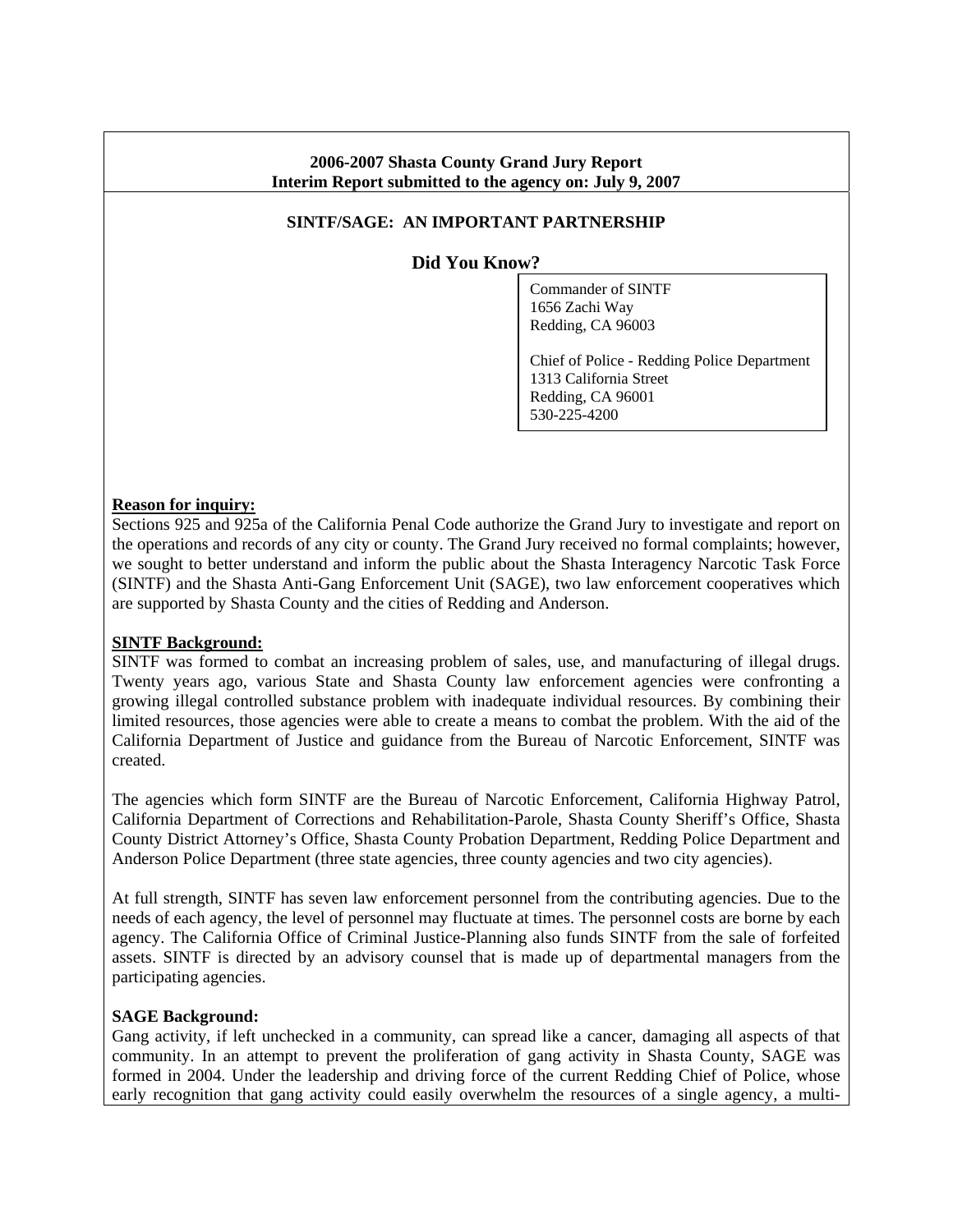agency anti-gang effort was launched. Its goals are to provide proactive enforcement, education, intelligence, and resources to discourage and eliminate gang presence by the partnering of personnel from many agencies. Currently, 19 agencies comprise SAGE with the Redding Police Department as the lead agency.

Representatives of SAGE meet at least once a month to discuss gang problems and neighborhood safety issues. Operational strikes are coordinated by the agency having a particular problem and backed in strength by available personnel from other cooperating agencies. This allows for a strong presence with minimal impact on day-to-day law enforcement activities.

| <b>Findings and Recommendations</b>                                                                                                                                                                                                                                                | <b>Agency Response</b><br>(Unedited) |
|------------------------------------------------------------------------------------------------------------------------------------------------------------------------------------------------------------------------------------------------------------------------------------|--------------------------------------|
| Findings #1:<br>SINTF has met and continues to meet its goals of<br>effectively enforcing substance abuse laws in<br>Shasta County. It is only limited in its function by<br>the constraints of budget and personnel.                                                              | None Required.                       |
| Finding #2:<br>During SINTF's 20 year existence, it has had a<br>noticeable and positive impact on the goal of<br>diminishing the availability and use of illegal drugs<br>in Shasta County.                                                                                       | None required.                       |
| Finding #3:<br>Currently, methamphetamine is the number one<br>drug problem in Shasta County followed by<br>marijuana usage. A rising problem is the illegal use<br>of pharmaceutical drugs, the drug of choice among<br>students.                                                 | None required.                       |
| Finding #4:<br>SINTF provides awareness training to school staff,<br>civic groups, business organizations, and<br>governmental agencies. The training is available<br>upon request.                                                                                                | None required.                       |
| Finding #5:<br>SINTF works jointly with SAGE on drug-related<br>issues.                                                                                                                                                                                                            | None required.                       |
| Finding #6:<br>SAGE started under the leadership of the Redding<br>Chief of Police, whose goal was to eliminate gang<br>activity in Shasta County by creating an awareness<br>of growing gang activity through education of<br>citizens and training of law enforcement personnel. | None required.                       |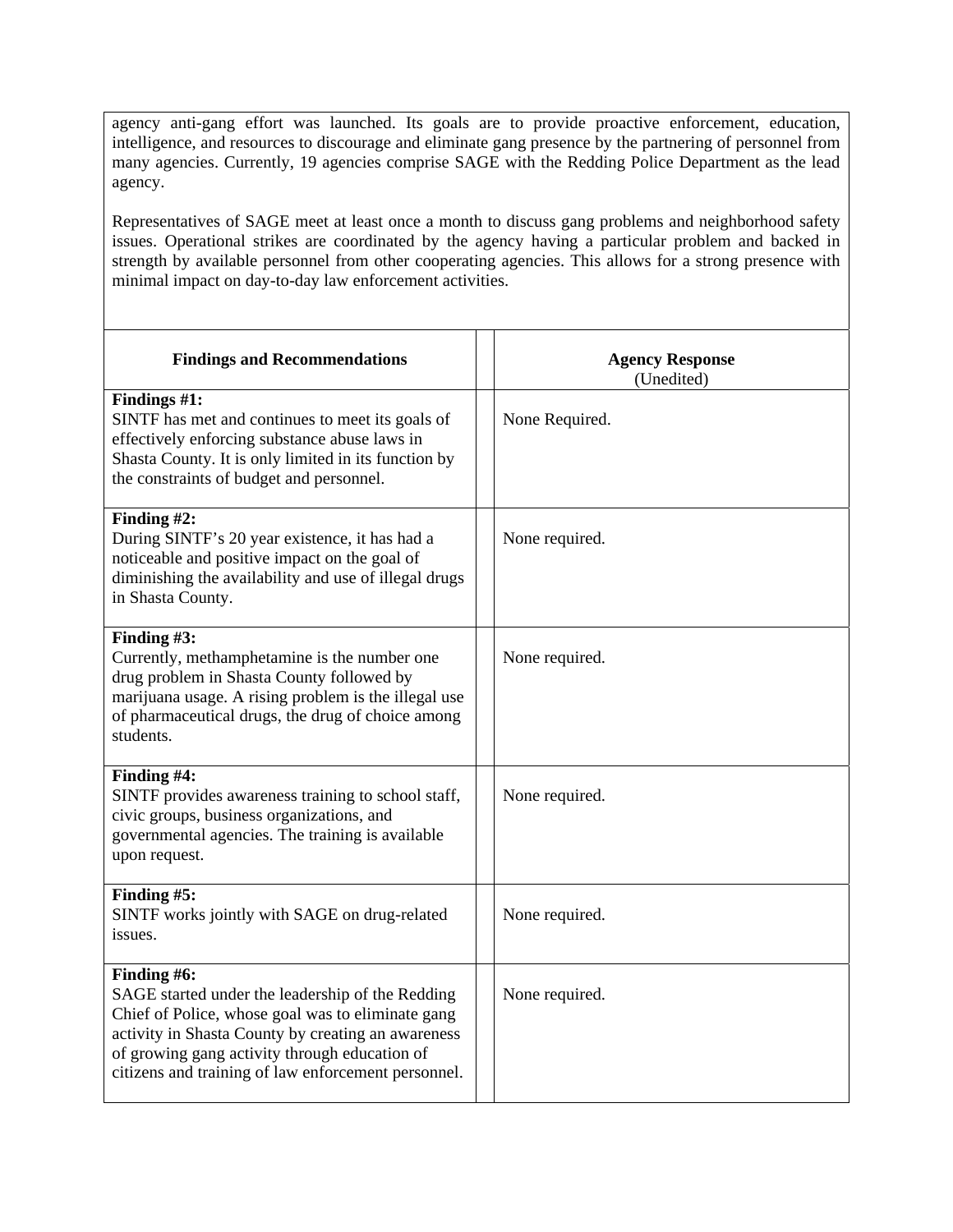| Finding #7:                                                                                                                                                                                                                                                                                                                                                                                                                                                                                                                                                                                                                                                                                                    |                |
|----------------------------------------------------------------------------------------------------------------------------------------------------------------------------------------------------------------------------------------------------------------------------------------------------------------------------------------------------------------------------------------------------------------------------------------------------------------------------------------------------------------------------------------------------------------------------------------------------------------------------------------------------------------------------------------------------------------|----------------|
| The goals and objectives of SAGE are stated in its                                                                                                                                                                                                                                                                                                                                                                                                                                                                                                                                                                                                                                                             | None required. |
| task force plan:<br>"The long term plan would examine the future"<br>trends in anti-gang enforcement. The SAGE unit<br>would reach out to neighboring counties and larger<br>metropolitan areas to assist in creating partnerships.<br>Education and training of law enforcement, school<br>officials and members of the community would<br>continue with the goal of recognizing gang activity.<br>Using these methods, the SAGE unit will strive to<br>eliminate the gang mentality and behavior<br>throughout the county. This education and<br>enforcement partnership, involving members of the<br>community as well as law enforcement will serve<br>to enhance the quality of life in our communities." |                |
| Finding #8:                                                                                                                                                                                                                                                                                                                                                                                                                                                                                                                                                                                                                                                                                                    |                |
| According to representatives from SAGE, there are<br>no formal gangs in Shasta County. There are,<br>however, approximately 160 individuals with<br>outside gang affiliation residing in the county.                                                                                                                                                                                                                                                                                                                                                                                                                                                                                                           | None required  |
| Finding #9:                                                                                                                                                                                                                                                                                                                                                                                                                                                                                                                                                                                                                                                                                                    |                |
| SAGE has been so successful it has become the<br>template for other law enforcement agencies and<br>communities outside Shasta County. Yuba and<br>Sutter Counties asked for assistance in starting<br>similar programs. Butte County is interested in<br>having SAGE help set up a program. The office of<br>U.S. Senator Diane Feinstein requested a copy of<br>the SAGE task force plan.                                                                                                                                                                                                                                                                                                                    | None required. |
| Finding $#10$ :<br>In an effort to tackle potential gang problems, not<br>only in Shasta County, but in much of the north<br>state, a combined enforcement unit was formed<br>called North State Anti-Gang Enforcement<br>(NSAGE), which consists of representatives from<br>Butte, Glenn, Shasta, Siskiyou, Sutter, Tehama,<br>Trinity, and Yuba counties.                                                                                                                                                                                                                                                                                                                                                    | None required  |
| Finding $#11$ :<br>SAGE has enhanced the cooperation between the<br>Shasta County Sheriff's Office and the Redding<br>and Anderson Police Departments since its<br>inception. This also applies to other agencies<br>involved with SAGE.                                                                                                                                                                                                                                                                                                                                                                                                                                                                       | None required. |
|                                                                                                                                                                                                                                                                                                                                                                                                                                                                                                                                                                                                                                                                                                                |                |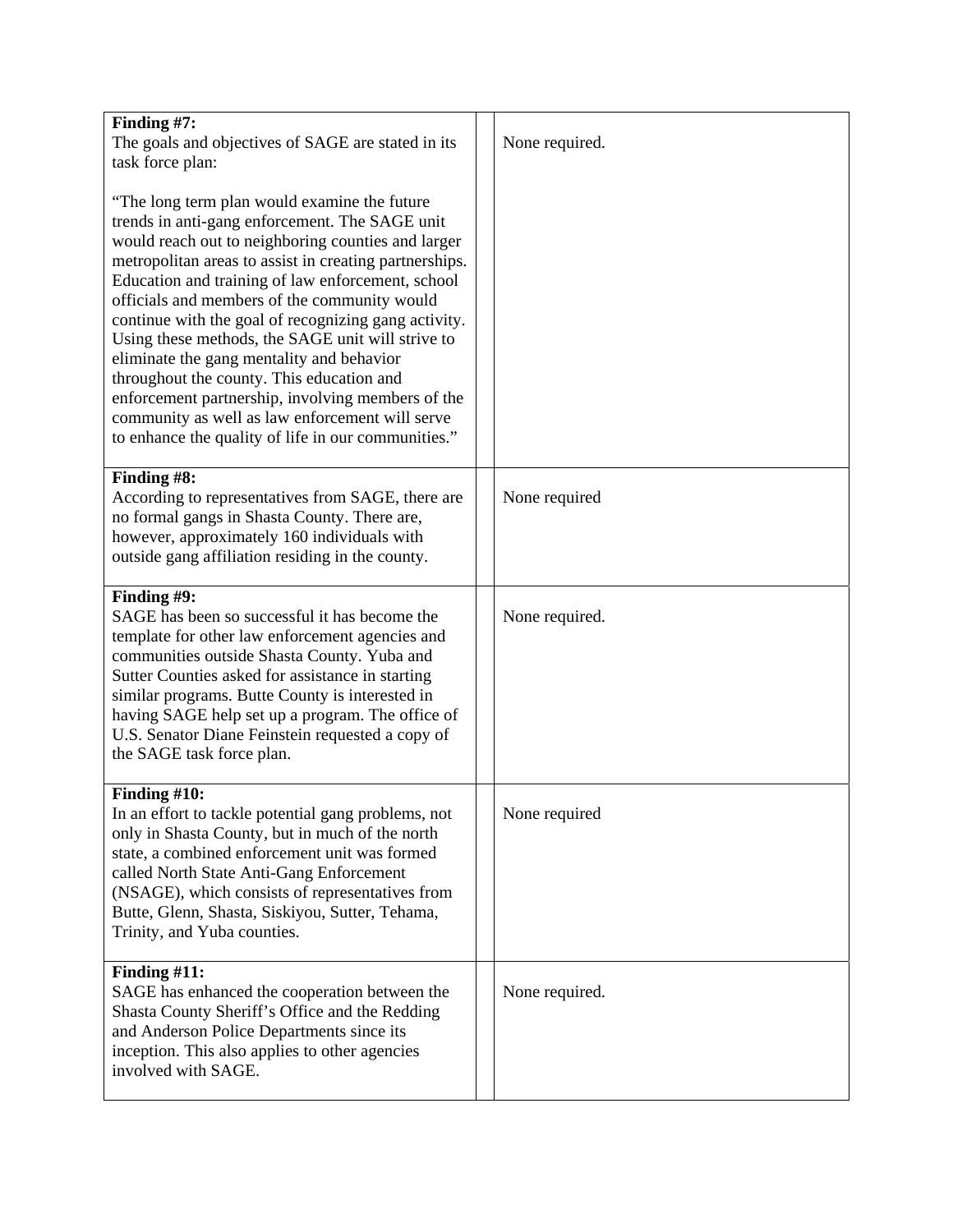#### **Responses Required:** None

#### **Method of inquiry:**

The Grand Jury interviewed the following:

- Shasta County Administrative Officer
- Redding City Manager
- Anderson City Manager
- Shasta County Sheriff
- Anderson Chief of Police
- Redding Chief of Police
- Redding Assistant Manager
- Three vice principals of public schools in Shasta County
- Two administrators of private schools in Shasta County
- Commander of SINTF
- A captain in the Shasta County Sheriff's Office

The Grand Jury reviewed the following documents:

- Memorandum of Understanding, SINTF, dated 2006
- SINTF press release dated August 2006
- 2003-2004 Shasta County Grand Jury Report on SINTF
- Memorandum of Understanding, Project Safe Neighborhood, SAGE, dated 2004
- Shasta Anti-Gang Enforcement Unit 2005 statistics
- Emerging Gangs in Shasta County DVD, by SAGE
- Shasta Interagency Narcotic Task Force 20 year statistic chart.

#### **Commendations:**

The Grand Jury commends those agencies that contribute their personnel and other resources to the success of SINTF and SAGE.

The Grand Jury commends the Redding Chief of Police for his dedication and leadership in establishing the SAGE unit and his personnel who oversee the daily operation of the unit.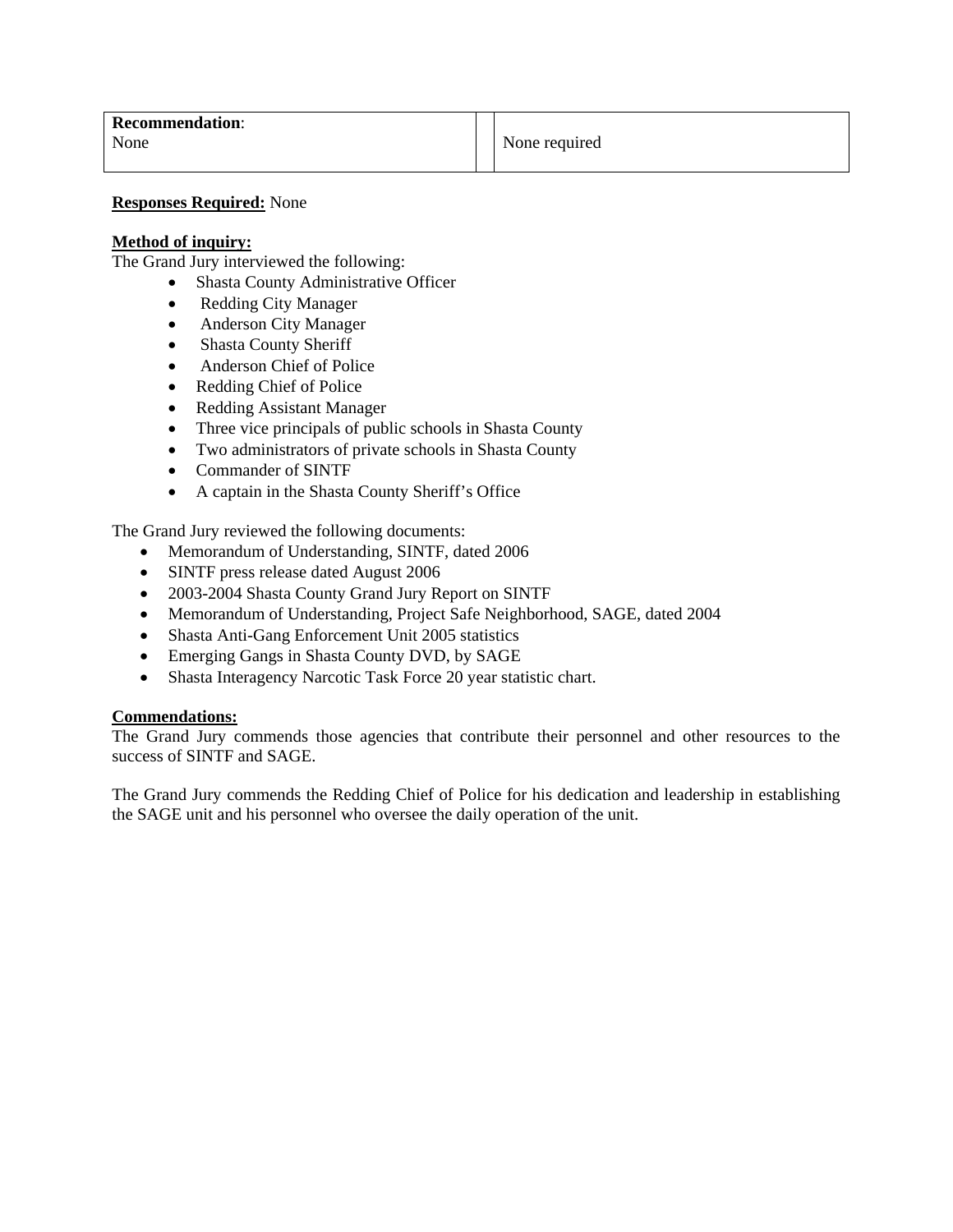### **2006-2007 Shasta County Grand Jury Report Report submitted to the agency on: July 9, 2007**

## **VOLUNTEER FIRE COMPANIES**

*A Hot Topic* 

Shasta County Fire Department/CAL FIRE 875 Cypress Avenue Redding, CA 96001 530-225-2418

#### **Reason for Inquiry:**

Section 925 of the California Penal Code authorizes the Grand Jury to investigate and report on the operations and records of Shasta County departments and their operations, accounts, and records. The California Department of Forestry and Fire Protection (CAL FIRE) through a contract with Shasta County, manages the Shasta County Fire Department (SCFD). Within the SCFD there are 19 Volunteer Fire Companies (VFCs). One complaint about a VFC was received by the Grand Jury.

#### **Background:**

Adequate fire protection is a vital concern of any community. Within Shasta County, wildland fire protection areas are administered by CAL FIRE, the United States Forest Service, and the National Park Service. The Redding Fire Department, 11 independent fire districts, and the Shasta County Fire Department (SCFD) have primary responsibility for response to structure fires within their territorial boundaries.

The Shasta County Fire Department is managed by the CAL FIRE Shasta Trinity Unit Chief, who wears both CAL FIRE and SCFD hats and spends approximately 60 per cent of his time on SCFD duties. Five CAL FIRE/SCFD battalion chiefs manage the VFCs. SCFD is composed of one full-time engine currently housed at state fire station #43 at the Redding Airport and 19 volunteer fire companies, located mainly in smaller rural communities serving a population of approximately 68,000 in an area of 3,400 square miles. In 2006, SCFD VFCs responded to 68 structure fires that resulted in an estimated loss to property owners of \$2,340,020.

Independent fire districts have been formed in larger, more populated areas along Interstate 5 and in the easternmost areas of the county connected by State Highway 299. These districts are governmental entities separate from the county and the cities. At the current time, SCFD handles all emergency dispatches (fire, medical emergencies and public assists) for VFCs and all independent fire districts, but not for the Redding Fire Department.

VFCs grew out of a community need for fast response times to structure fires and small wildland fires that threatened nearby homes and property. Typically, VFC facilities were built and equipped by volunteers with donated funds. In many communities, VFC fire houses still serve as a location for public meetings, fund raising events, and polling places.

Over time, the VFCs have chosen to become part of SCFD which enables volunteers to participate in SCFD training programs, adopt standard operating policies and procedures, receive funding to maintain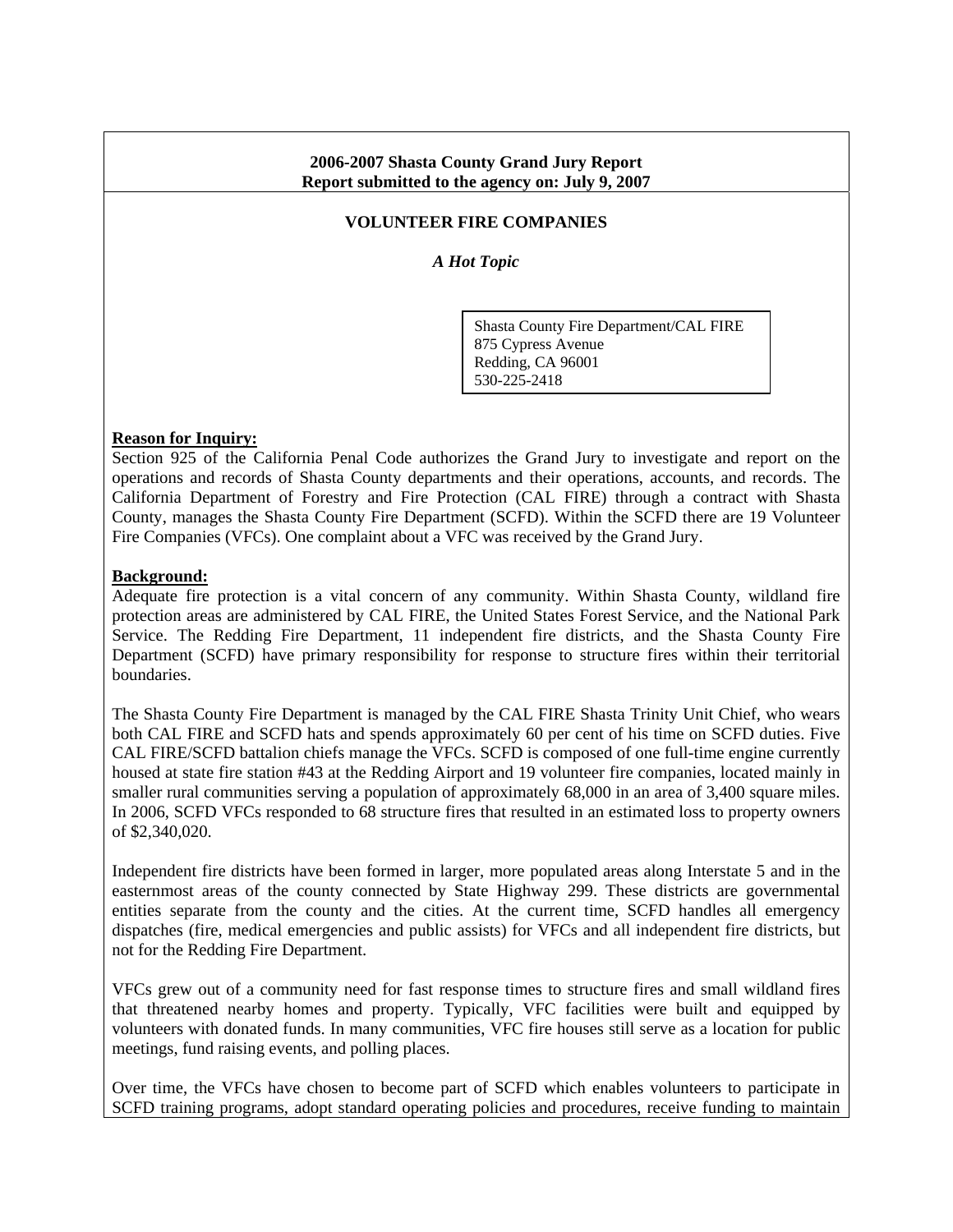and upgrade facilities and equipment, and earn a small stipend when responding to incidents. VFC volunteers are eligible for Shasta County's Workers' Compensation coverage and qualify for some Public Employee Retirement System (PERS) benefits after 10 years of service.

A number of the VFCs have formed non-profit 501(c) (3) corporations to provide tax exempt status for fund raising activities with a board of directors elected by members of the corporation. Since the board of directors controls these funds, this removes appearances of impropriety on the part of fire personnel. It has the added advantage of allowing the VFC, through its corporation, to apply for grants available to non-profit corporations. While this is an advantage for the specific VFC, it can also result in that VFC acquiring equipment that may not be the best overall selection for the SCFD and may require additional maintenance expenses impacting the overall budget.

The 19 Shasta County Fire Department VFCs with the number of volunteers and incidents for 2006 are:

- Station 10, Cassel, 11 volunteers, 63 incidents
- Station 11, Hat Creek, 10 volunteers, 53 incidents
- Station 12, Old Station, 7 volunteers, 61 incidents
- Station 13, Soldier Mountain, 10 volunteers, 29 incidents
- Station 20, Shingletown, 14 volunteers, 438 incidents
- Station 30, Oak Run, 6 volunteers, 54 incidents
- Station 31, Whitmore, 14 volunteers, 69 incidents
- Station 32, Palo Cedro, 23 volunteers, 338 incidents
- Station 33, Bella Vista, 17 volunteers, 231 incidents
- Station 50, Igo-Ono, 8 volunteers, 101 incidents
- Station 52, Centerville, 12 volunteers, 118 incidents
- Station 53, Keswick, 9 volunteers, 118 incidents
- Station 54, Lakehead, 9 volunteers, 311 incidents
- Station 55, West Valley, 14 volunteers, 116 incidents
- Station 59, French Gulch, 5 volunteers, 72 incidents
- Station 66, Platina, 4 volunteers, 19 incidents
- Station 70, Big Bend, 6 volunteers, 39 incidents
- Station 71, Montgomery Creek, 10 volunteers, 15 incidents
- Station 72, Jones Valley, 18 volunteers, 196 incidents

Today's VFC fire fighters must be prepared to respond to many diverse situations such as traffic accidents, medical emergencies, water craft incidents and the handling of hazardous materials, in addition to the traditional duties of fire fighting. The number of incidences that the VFCs are responding to have increased dramatically over the past 10 years.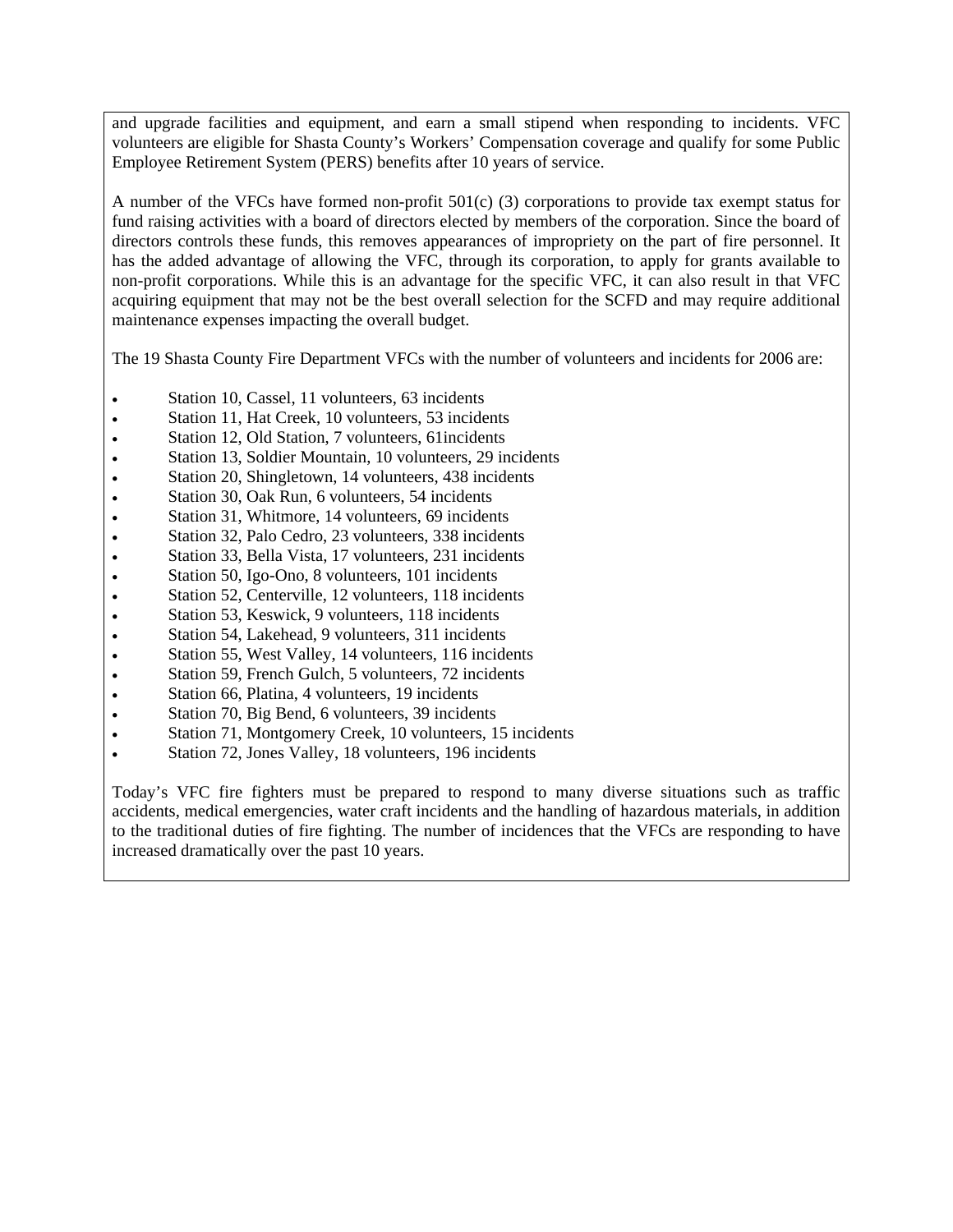

In the past, each fire district or volunteer fire company established its own emergency response policies, procedures, and training requirements. Today there are state laws and local ordinances in place that require all fire fighters to complete rigorous training and certification. Beginning fire fighters must complete 160 hours of training before being qualified to respond to an incident. As an example, the training needed to reach Fire Control III status, which is required to enter a burning structure, might take over one year to complete. All fire fighters must regularly participate in refresher training and recertification activities. To summarize the 2006 SCFD training, 58 classes were offered, 3,572 sessions with  $17,217$  student contact hours – 4,000 hours of which were specifically for emergency medical services training. All SCFD training is tracked by a county-wide data base maintained by SCFD. Fire fighters performing prehospital emergency care must qualify under the state Emergency Medical Technician (EMT) requirements and gain certification from Northern California Emergency Medical Services (NORCAL-EMS), an oversight agency for emergency medical services in Shasta County. Medical emergencies and non-fire related calls constitute a majority of VFC incident responses.

## **SHASTA COUNTY FIRE DEPARTMENT INCIDENTS, BY TYPE**



The Redding Interagency Command Center provides emergency dispatching to all the fire entities in Shasta County with the exception of the City of Redding. The center is staffed 24 hours a day. Another primary task of the Command Center is the mobilization of County, Fire District and City resources for the State Office of Emergency Services (OES) for major rescue and fire disasters, utilizing various interagency agreements both within and outside Shasta County. The Command Center serves as a backup facility for SHASCOM and the California Northern Region Interagency Dispatch Center for CAL FIRE.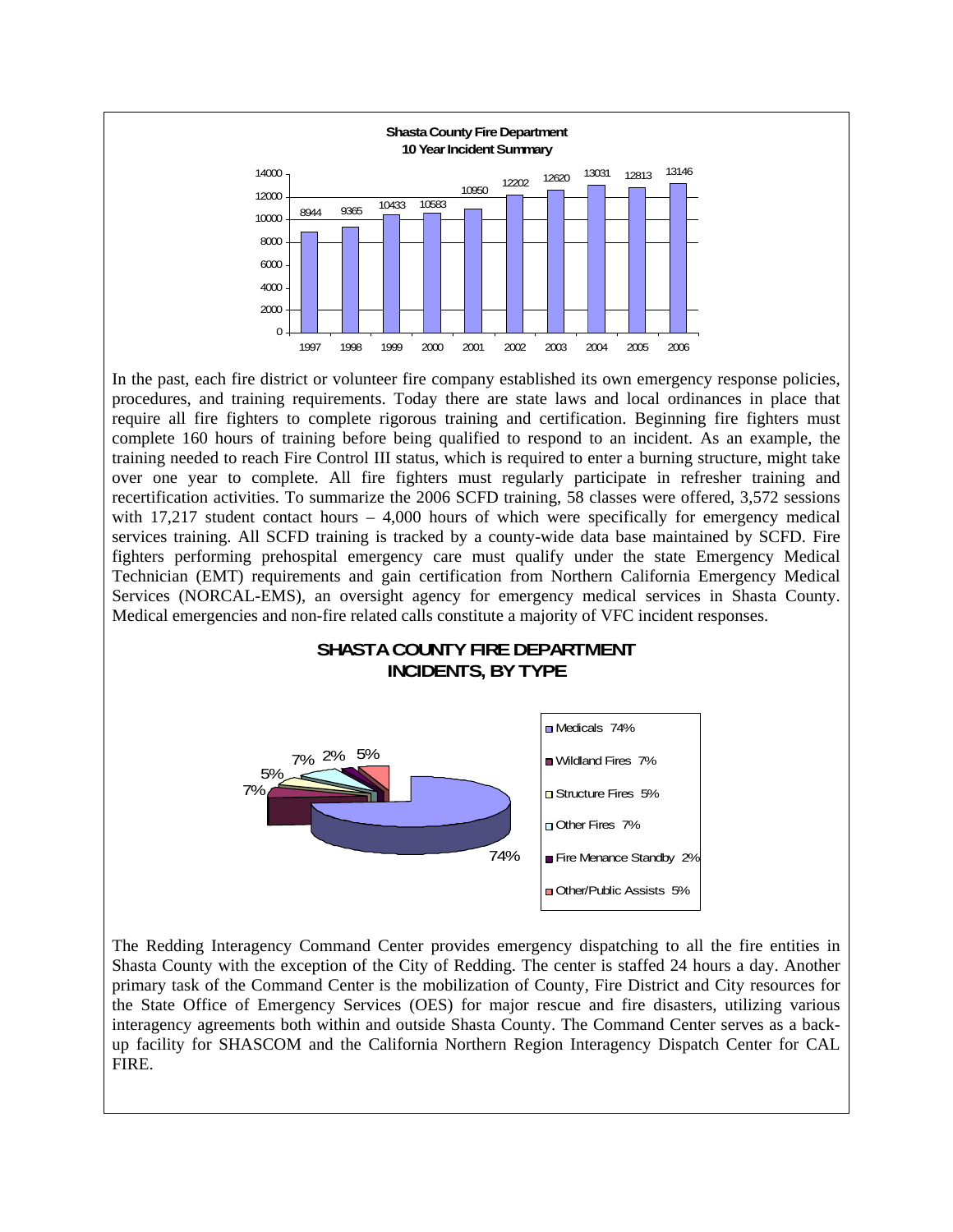# **Responses Required:**

Shasta County Board of Supervisors as to Findings 1 and 3 and Recommendations 1 through 3

#### **Invited Responses:**

SCFD Warden/CAL FIRE Unit Chief as to Findings 1, 3 and 4 and Recommendations 1 through 3

Shasta County Counsel as to Recommendation 2

### **Commendations:**

The Grand Jury is very impressed with the enormous responsibility and time commitment undertaken by the men and women volunteer firefighters of SCFD. Their selfless service to the communities that they serve is literally priceless. They are our true heroes! We applaud and thank you.

The Grand Jury commends the efforts of the SCFD management in improving the conditions of the VFCs in regard to new equipment, maintenance, training opportunities, improved budget management techniques, and standardizing policy and procedures for operating policies within each VFC. This creates harmony among the fire fighters when working with each other and other VFCs as well as other fire agencies. It clarifies communication and reduces accidents.

## **Method of Inquiry:**

The Grand Jury interviewed:

- Complainant
- SCFD Warden/CAL FIRE Unit Chief
- Three VFC Fire Chiefs
- One VFC Assistant Fire Chief/Paramedic
- NOR-CAL EMS Chief Executive Officer
- CAL FIRE/SCFD Division Chief
- CAL FIRE/SCFD Battalion Chief
- Shasta County Sheriffs Office, Captain

The Grand Jury reviewed the following documents:

- CDF/Shasta County Fire Department, Policies and Procedures Manual, Revised May 2006.
- Shasta County Fire Department, Candidate Self-Paced Training Manual, August 2006
- Shasta County Fire Department 2006 Annual Report
- Local Agency Formation Commission (LAFCO) Municipal Services Review,
- May 2003 (latest version)
- VFC Chief's Reports for 2006
- State of California Standard Agreement between the California Department of Forestry and Fire Protection and Shasta County, July 1, 2005 – June 30, 2007.
- Shasta County Fire Department Master Plan, 2007

Attended one monthly Shasta County Chiefs meeting

Attended one Five Year Fire Plan approval meeting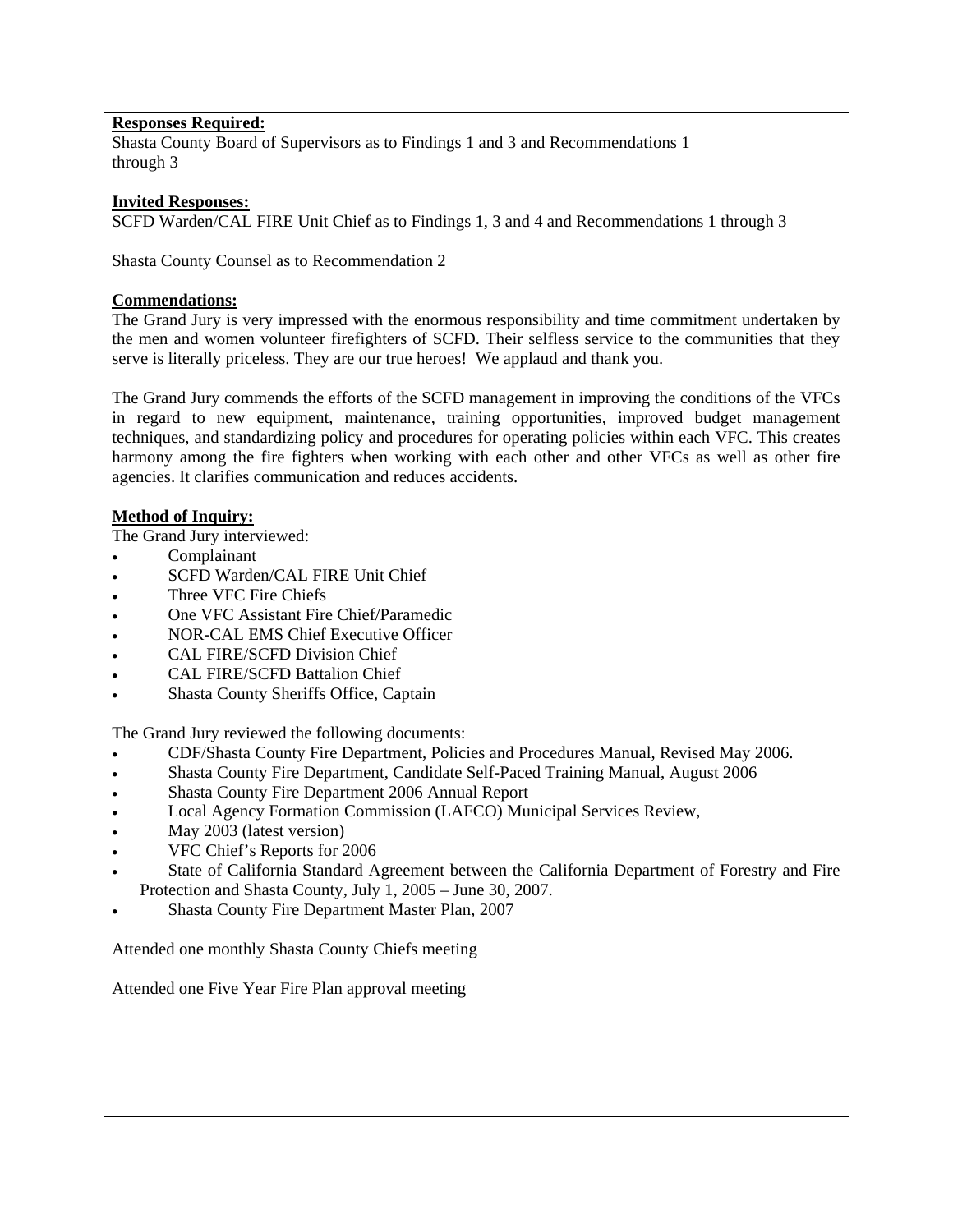| <b>Findings and Recommendations</b>                                                                                                                                                                                                                                                                                                                                                                                                                                                                                                                                                                                                                                                                                                                                                                                                                                                                                                                                                                                                           | <b>Agency Response</b><br>(Unedited)                                                                                                                                                                                                                                                                                                                                                                                                                                                                                                                                                            |
|-----------------------------------------------------------------------------------------------------------------------------------------------------------------------------------------------------------------------------------------------------------------------------------------------------------------------------------------------------------------------------------------------------------------------------------------------------------------------------------------------------------------------------------------------------------------------------------------------------------------------------------------------------------------------------------------------------------------------------------------------------------------------------------------------------------------------------------------------------------------------------------------------------------------------------------------------------------------------------------------------------------------------------------------------|-------------------------------------------------------------------------------------------------------------------------------------------------------------------------------------------------------------------------------------------------------------------------------------------------------------------------------------------------------------------------------------------------------------------------------------------------------------------------------------------------------------------------------------------------------------------------------------------------|
| Findings #1:<br>The Shasta County Fire Department and the<br>California Department of Forestry and Fire<br>Protection in Shasta and Trinity Counties benefit<br>from sharing the resources of both agencies such as<br>management, personnel and equipment.                                                                                                                                                                                                                                                                                                                                                                                                                                                                                                                                                                                                                                                                                                                                                                                   | <b>Responses from the Shasta County Board of</b><br><b>Supervisors: (SC Board of Supervisors)</b><br>Documentation)<br>The Board of Supervisors concurs with the<br>finding.<br><b>Invited Responses SCFD Warden/CAL FIRE</b><br><b>Unit Chief: (SCFD Documentation)</b><br>The Shasta County Fire Department concurs<br>with the finding.                                                                                                                                                                                                                                                      |
| Finding #2:<br>VFCs have lost much of their direct control of the<br>operational funds that are provided by the county.<br>SCFD has reduced the individual VFC operational<br>budget and (in turn) pays directly for their rent,<br>utilities, fuel and maintenance. The SCFD annually<br>allots \$3,000 to each VFC for discretionary<br>expenditures. This system aids VFCs by<br>eliminating some of the routine business activities<br>and was welcomed by the VFC chiefs interviewed.                                                                                                                                                                                                                                                                                                                                                                                                                                                                                                                                                    | <b>Responses from the Shasta County Board of</b><br><b>Supervisors: (SC Board of Supervisors)</b><br>Documentation)<br>The Board of Supervisors concurs with the<br>finding. Additionally, this has created some<br>efficiencies associated with economies of scale.<br><b>Response for Shasta County Fire</b><br><b>Department: (SCFD Documentation)</b><br>The Shasta County Fire Department concurs<br>with the finding. This created efficiencies and<br>economics of scale, reduced administrative<br>duties for the VFC and also created better<br>accountability of the public's monies. |
| Finding #3:<br>A number of the VFCs have formed non-profit<br>$501(c)$ (3) corporations to provide tax exempt<br>status for fund-raising activities. This places the<br>management of these funds under the direction of<br>the corporation's board of directors and removes<br>any appearances of impropriety on the part of fire<br>personnel. A non-profit corporation has the added<br>advantage of being able to apply for grants. While<br>this is an advantage for the specific VFC, it can<br>also result in acquiring equipment that may not be<br>the best overall selection for the SCFD.<br>Additionally, because title of some assets are<br>vested with the VFC or the corporation instead of<br>the County, liability, maintenance, and<br>improvement issues have arisen regarding the<br>ownership of the equipment and facilities.<br>According to SCFD Master Plan 2007, "SCFD<br>continues to work with County Counsel in<br>determining the appropriateness of expending<br>public monies on non-County owned facilities | <b>Responses from the Shasta County Board of</b><br><b>Supervisors: (SC Board of Supervisors)</b><br>Documentation)<br>The Board of Supervisors concurs with the<br>finding.<br><b>Invited Responses SCFD Warden/CAL FIRE</b><br><b>Unit Chief: (SCFD Documentation)</b><br>The Shasta County Fire Department concurs<br>with the finding. Shasta County Fire Department<br>is currently working on a re-write of the 1987<br>agreement between the County and the<br>Volunteer Fire Companies. When completed the<br>re-write will address the issues listed within #3<br>of the findings.     |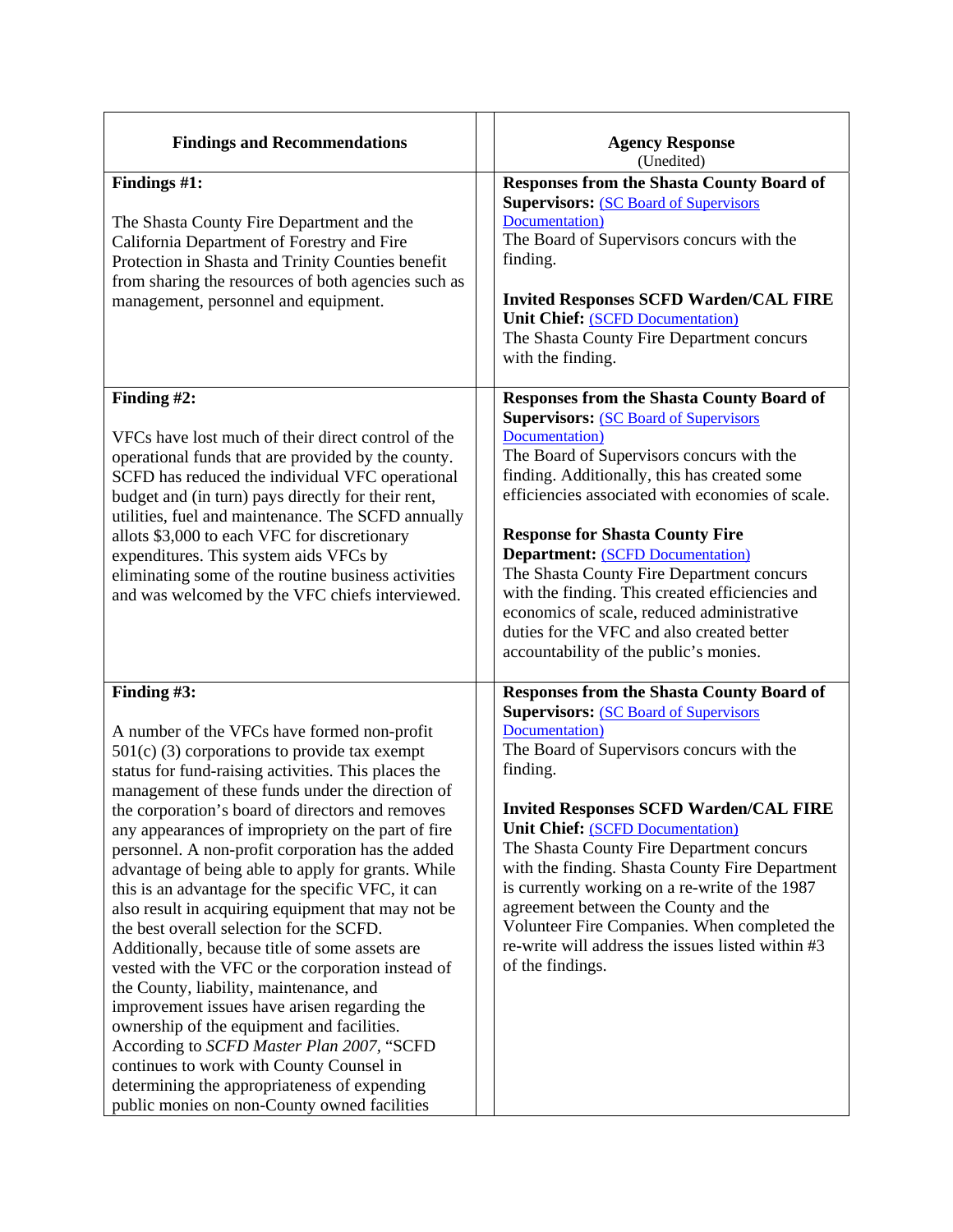| and/or equipment."                                                                                                                                                                                                                                                                                                                                                                                                                                                                                                                                                                                                              |                                                                                                                                                                                                                                                                                                                                                                                                                                                                                                                                                                                                                                                                                                                                                                                                                                                                                                                      |
|---------------------------------------------------------------------------------------------------------------------------------------------------------------------------------------------------------------------------------------------------------------------------------------------------------------------------------------------------------------------------------------------------------------------------------------------------------------------------------------------------------------------------------------------------------------------------------------------------------------------------------|----------------------------------------------------------------------------------------------------------------------------------------------------------------------------------------------------------------------------------------------------------------------------------------------------------------------------------------------------------------------------------------------------------------------------------------------------------------------------------------------------------------------------------------------------------------------------------------------------------------------------------------------------------------------------------------------------------------------------------------------------------------------------------------------------------------------------------------------------------------------------------------------------------------------|
| Finding #4:<br>Many VFCs experience difficulty in maintaining a<br>full contingent of volunteers. According to the<br>SCFD Master Plan 2007, "SCFD is authorized a<br>total of 385 volunteers," but as of September 2006,<br>had only 182 volunteers. The decline in the<br>numbers of active volunteers can be attributed<br>largely to the very significant time commitment for<br>initial and continuing training, and for time spent in<br>service to the community. Moreover, most<br>volunteers have employment which prevents them<br>from responding during their working hours<br>thereby creating lapses in coverage. | <b>Invited Responses SCFD Warden/CAL FIRE</b><br><b>Unit Chief: (SCFD Documentation)</b><br>The Shasta County Fire Department concurs<br>with the finding. Effective July 1, 2007 Shasta<br>County Fire Department had 220 volunteers, an<br>increase of 38 volunteers since September 2006.<br>Shasta County Fire Department continues to<br>implement procedures that improve recruitment<br>and retention for our volunteers.                                                                                                                                                                                                                                                                                                                                                                                                                                                                                     |
| <b>Recommendation #1:</b><br>VFCs and Shasta County should continue to<br>contract with CAL FIRE and continue the current<br>management and budgetary structure.                                                                                                                                                                                                                                                                                                                                                                                                                                                                | <b>Responses from the Shasta County Board of</b><br><b>Supervisors: (SC Board of Supervisors)</b><br>Documentation)<br>The Board of Supervisors has implemented this<br>recommendation. On November 8, 2005 after six<br>months of study on this issue by the SCFD Task<br>Force, the Board accepted the Task Force's<br>recommendation which essentially concurs with<br>this recommendation from the Grand Jury. The<br>Board of Supervisors approved the FY 07/08<br>contract on August 14, 2007.<br><b>Invited Responses SCFD Warden/CAL FIRE</b><br><b>Unit Chief: (SCFD Documentation)</b><br>The Shasta County Fire Department concurs<br>with the finding.                                                                                                                                                                                                                                                   |
| <b>Recommendation #2:</b><br>Once the legal issues concerning ownership of<br>equipment, facilities and liability are resolved with<br>the County, SCFD should encourage all VFCs to<br>incorporate.                                                                                                                                                                                                                                                                                                                                                                                                                            | <b>Responses from the Shasta County Board of</b><br><b>Supervisors: (SC Board of Supervisors)</b><br>Documentation)<br>The Grand Jury's recommendation requires<br>further analysis. As the Grand Jury mentions<br>above, there are advantages and disadvantages to<br>this recommendation (see finding number three<br>listed above.) There are 19 Shasta County VFCs.<br>Given the unique circumstances in each<br>situation, issues relating to ownership,<br>maintenance and liability of personal and real<br>property are complex. The Fire Warden has been<br>analyzing, with assistance from the County<br>Administrative Office and County Counsel's<br>Office, the County's relationship with VFCs,<br>related non-profit corporations, and other<br>interested entities in order to recommend to the<br>Board of Supervisors the most effective course<br>of action. However, an individual VFCs decision |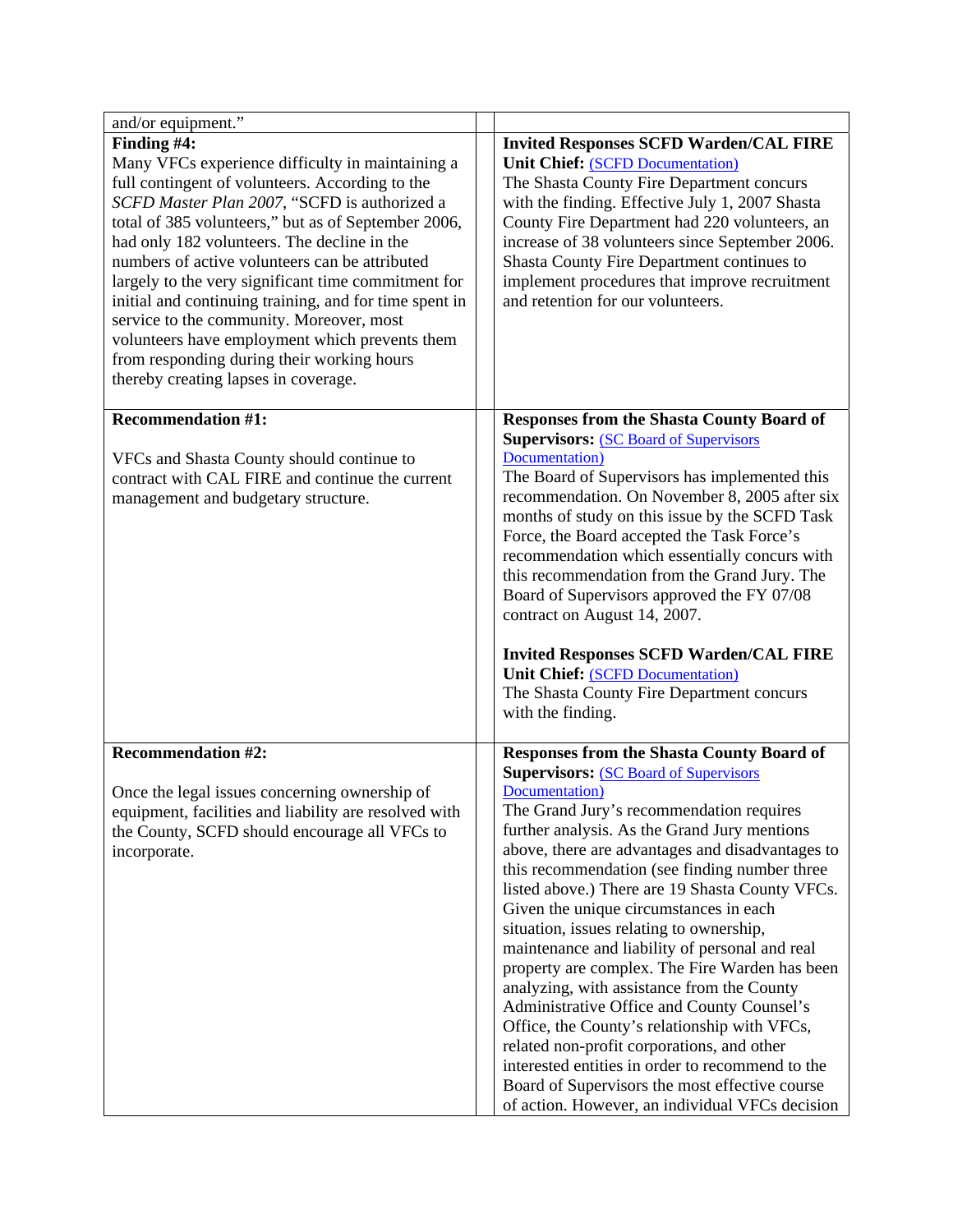|                                                                                                                                                                                                                                                                                                                               | <b>Invited Responses SCFD Warden/CAL FIRE</b><br><b>Unit Chief: (SCFD Documentation)</b><br>The Shasta County Fire Department will<br>continue to look at staffing improvements and<br>efficiencies. Additional paid personnel may<br>require budget augmentation from the County                                                                                                                                                                                                                                                                                                                                                                                                                                                                                                                                                                        |
|-------------------------------------------------------------------------------------------------------------------------------------------------------------------------------------------------------------------------------------------------------------------------------------------------------------------------------|----------------------------------------------------------------------------------------------------------------------------------------------------------------------------------------------------------------------------------------------------------------------------------------------------------------------------------------------------------------------------------------------------------------------------------------------------------------------------------------------------------------------------------------------------------------------------------------------------------------------------------------------------------------------------------------------------------------------------------------------------------------------------------------------------------------------------------------------------------|
| <b>Recommendation #3:</b><br>SCFD should continue to work on its five year<br>plan, with thoughts of adding more paid personnel<br>to stations throughout the county, especially during<br>crucial hours when the volunteers are not available<br>to respond. Volunteers should continue to work<br>alongside paid personnel. | <b>Responses from the Shasta County Board of</b><br><b>Supervisors: (SC Board of Supervisors)</b><br>Documentation)<br>The Board of Supervisors has implemented this<br>recommendation in that the five year plan was<br>approved by the Board of Supervisors on May<br>15, 2007. The Board will consider each item in<br>the five year plan during the annual County<br>budget process.                                                                                                                                                                                                                                                                                                                                                                                                                                                                 |
|                                                                                                                                                                                                                                                                                                                               | The Grand Jury's recommendation, as far as it<br>relates to the County Counsel's Office, has been<br>implemented. In addition, should additional legal<br>issues arise, our office will assist the Fire<br>Warden in addressing those issues.                                                                                                                                                                                                                                                                                                                                                                                                                                                                                                                                                                                                            |
|                                                                                                                                                                                                                                                                                                                               | <b>County Counsel - Invited Response:</b><br>The Office of the County Counsel has provided<br>legal assistance to the County Fire Warden with<br>regard to the issues of ownership of the<br>equipment and facilities of the volunteer fire<br>companies and questions concerning liability<br>connected with that ownership. The Fire Warden<br>and his staff are beginning their drafting of an<br>agreement which will address such issues as<br>insurance for the facilities and equipment,<br>defense and indemnification in case of loss or<br>claims of liability, and other matters. The<br>specific terms of the agreement will be<br>negotiated with the nineteen volunteer fire<br>companies. As that process goes forward, the<br>County Counsel's Office will assist the Fire<br>Warden with regard to any legal issues which<br>may arise. |
|                                                                                                                                                                                                                                                                                                                               | <b>Invited Responses SCFD Warden/CAL FIRE</b><br><b>Unit Chief: (SCFD Documentation)</b><br>The Shasta County Fire Department neither<br>agrees nor disagrees with the finding. The<br>decision to incorporate should be solely up to the<br>individual Volunteer Fire Company.                                                                                                                                                                                                                                                                                                                                                                                                                                                                                                                                                                          |
|                                                                                                                                                                                                                                                                                                                               | on whether to incorporate may depend on the<br>unique circumstances of each VFC.                                                                                                                                                                                                                                                                                                                                                                                                                                                                                                                                                                                                                                                                                                                                                                         |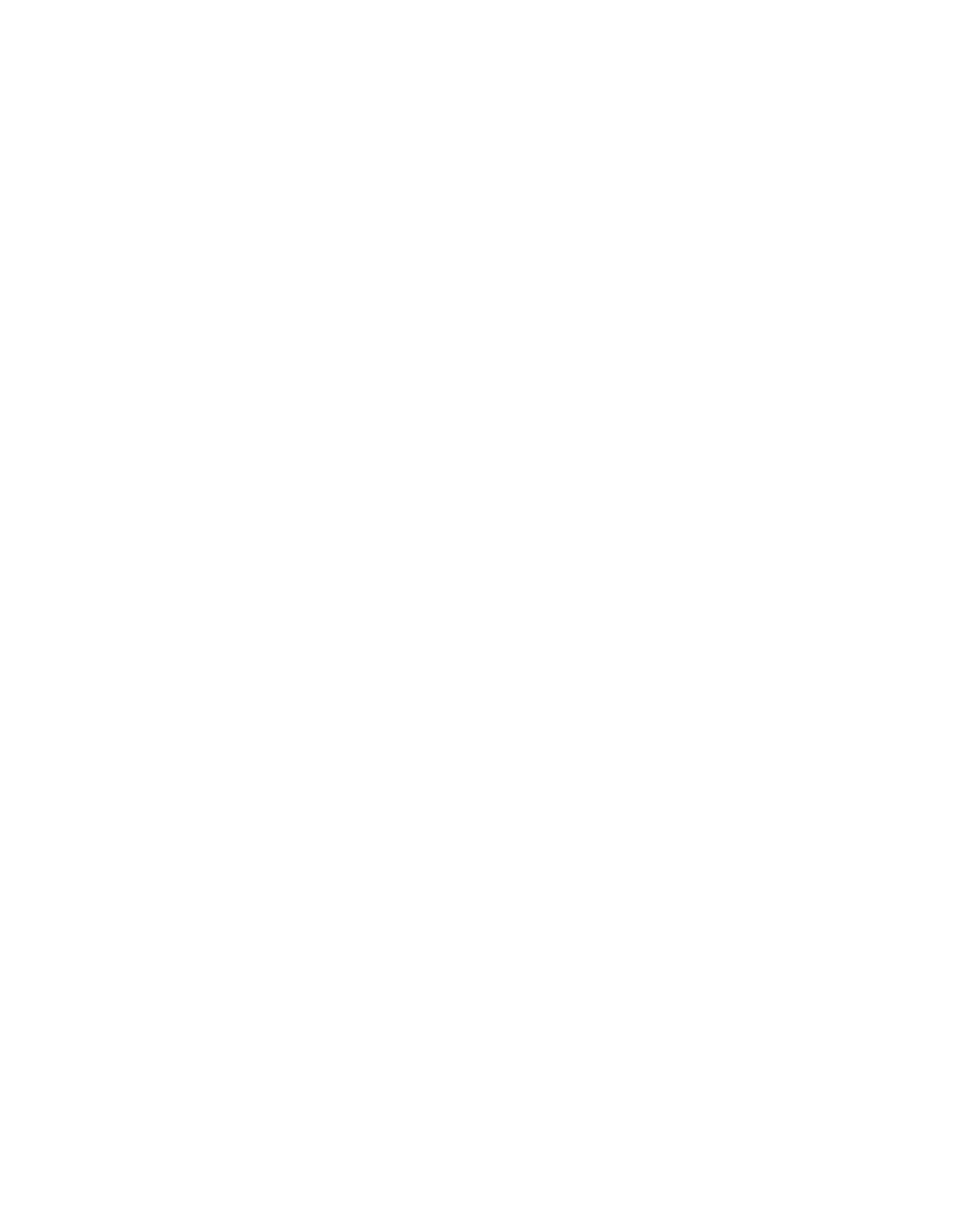Section 888 of the California Penal Code requires the grand jury to investigate matters of civil concern. Section 925 states the grand jury shall investigate and report upon the operations, accounts and records of the officers, departments or functions of the county. Section 925a empowers a grand jury to investigate and report upon the operations, accounts, and records of the officers, departments, functions, and the method or system of performing the duties of any city or joint powers agency and make such recommendations, as it may deem proper and fit. Section 933.5 provides that the grand jury may investigate and report on the operations of any special purpose assessing or taxing district located wholly or partly within the county. Section 919 of the California Penal Code requires that the Grand Jury inquire into the condition and management of all public prisons located within the county.

### **Shasta County Annual Audit:**

The Single Audit Act of 1984 is a federal law, which requires state, and local governments that receive federal funds to publish annual audited financial statements. California Government Code Section 25250 requires the County Board of Supervisors to conduct an annual audit of all county accounts. Penal Code Section 926 requires the Grand Jury to annually examine the accounts and records of the county, and allows the Grand Jury and the Board of Supervisors to enter into a joint contract to employ an auditor to fulfill both requirements. The auditor currently contracted for these requirements is Bartig, Basler & Ray, LLP of Roseville, California.

For the *Shasta County Audit Report for the Year ended June 30, 2006*, the auditor determined that the County's financial statements are fairly stated in all material respects. The auditor found no material weaknesses involving internal controls, or instances of noncompliance that are required to be reported under Government Auditing Standards, and determined that Shasta County complied in all material respects with the requirements for federal programs.

### **Crystal Creek Regional Boys Camp:**

The Grand Jury toured the Crystal Creek Regional Boys Camp near French Gulch on January 18, 2007. This was done in accordance with the Grand Jury's responsibility of annually visiting all detention facilities within the County.

The mission of the Crystal Creek Boys Camp is to provide an alternative to delinquent behavior through a positive learning experience consisting of hard work, education, counseling, and personal initiative.

All referrals to the camp are made through the Camp Director or Probation Officers throughout Northern California. The camp accepts 35 to 45 non-violent offenders called "cadets," ages 13 to 18. The Crystal Creek program emphasizes self-discipline, education, and teamwork. Every cadet receives a standard educational program tailored to the student's needs; the camp prides itself on a ratio of six students to one staff member with the strong use of technology in its curriculum.

The camp offers, among other programs, an excellent Regional Occupational Program (ROP) in Culinary Arts. The involved cadets prepare the daily meals, including baking their own bread. The cadets receive detailed instruction and skill development in food service, from safe food handling to preparation and serving. The camp uses this program to offer contracts for catering for events of up to 200 people in the community.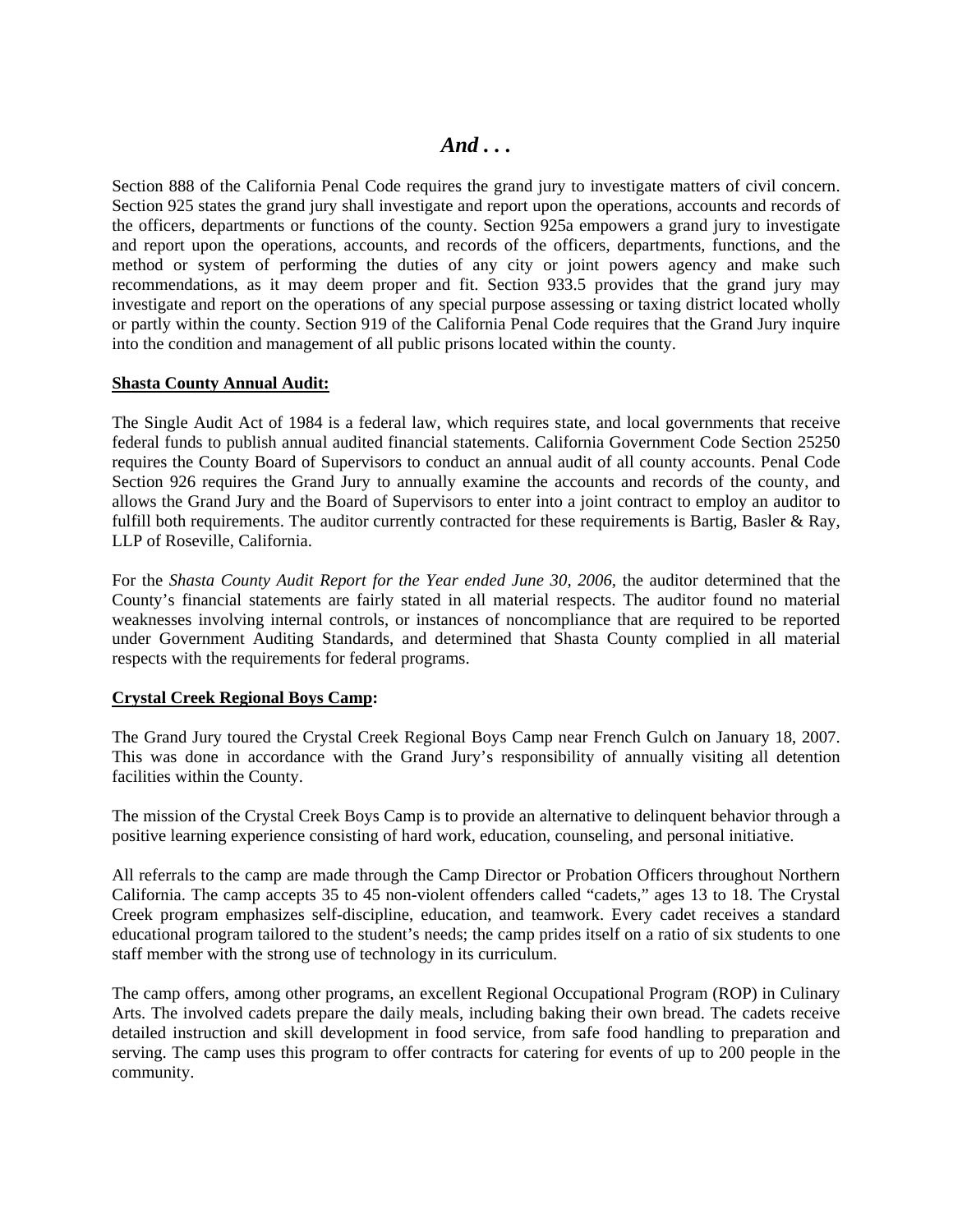In addition, the cadets at Crystal Creek work within the community in work crews where they learn how to develop good work habits and skills. In past years, the cadets have accumulated over 10,000 man-hours of volunteer service in the community.

The Grand Jury was impressed with this well run facility and its philosophy of teaching the cadets selfrespect by learning to respect others. Good job, Crystal Creek!

### **Downtown Parking:**

The Downtown Parking Committee submitted their report in January 2007 to the Redding City Council and presented their information to the Grand Jury. The study area and focus of the report was the downtown Central Business District (CBD) zone. Within this zone, new development is not required to provide off-street parking, creating a potential conflict in supply and demand. The committee conducted an occupancy survey and developed forecasts of the future development potential. In brief, there are 528 on-street public parking spaces, 933 off-street public parking spaces, and 701 private, off-street parking spaces within the study area, for a total of 2,162 spaces with 68 percent of those for public use. If parking requirements within the CBD zone used the same standards as outside the zone, 638 more spaces would be required.

The conclusion of the Downtown Parking Committee was that in the short-term, there is enough parking. However, based on the committee's assessment of future development in the next 5 to 10 years, downtown will need more parking spaces. The committee suggested that instead of requiring new development to provide off-street parking, an in-lieu parking fee should be required to help pay for new parking facilities. The fee should start low and increase over time as the downtown becomes more successful.

#### **Shasta County Jail:**

The Grand Jury inspected the Shasta County Jail on December 11, 2006. After an orientation and briefing, a tour was conducted by the County Sheriff and jail staff.

The inspection included both male and female housing facilities, kitchen, recreation areas, medical facilities, law library and learning facility. The jail was found to be clean and well run.

The Grand Jury interviewed two female and two male inmates and found no major complaints regarding their living conditions, food and medical treatment.

As of December 11, 2006, the average daily population of the jail was 372.5. Projected bookings for 2006 were 11,823. Early releases to avoid overcrowding were projected to be 1,900 by the end of the year.

#### **Juvenile Hall Facility:**

The Juvenile Hall was toured by the Grand Jury on January 24, 2007. The facility, operated by the County of Shasta Probation Department, is located at 2680 Radio Lane in Redding and houses a maximum of 60 minors. Minors held at Juvenile Hall are serving court ordered sentences or are awaiting adjudication.

The Grand Jury toured the school, cells and recreation areas. It was evident that the facility is old and deteriorating. Many of the cells have no restrooms, which requires one of the staff to escort the inmate to and from the restroom.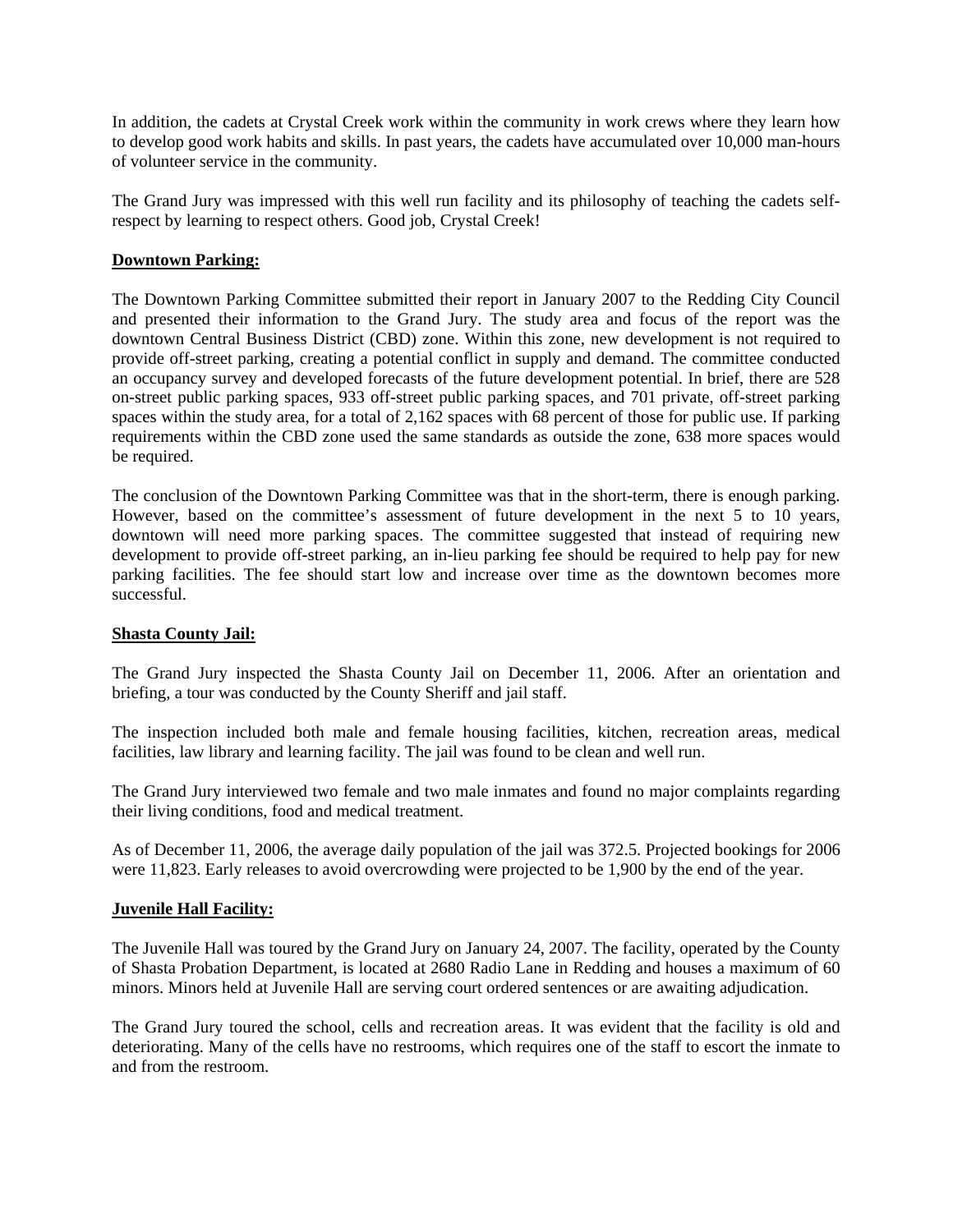While the juveniles are incarcerated they are required to attend regular school instruction. The Richard B. Eaton School operates within this facility and has four instructors who teach various classes.

Even though the facility is aging and should be updated and enlarged, it is staffed by dedicated personnel who genuinely care about their charges.

#### **Sugar Pine Conservation Camp #9:**

On March 1, 2007, the Grand Jury toured the camp, which is located 25 miles east of Redding, off State Highway 299 East. The camp is jointly operated by the California Department of Corrections (CDC) and the California Department of Forestry and Fire Protection (CAL FIRE) and is staffed by 29 personnel.

The primary mission of the camp is to provide inmate fire crews for fire suppression, principally in the Shasta County area. However, the camp does much more than that! It provides a work force for floods, conservation projects, and various community services. The inmates' in-camp facilities include shops for engraving for nameplates and signs, welding, carpentry, maintenance, and mechanics.

The camp is designed to house 120 minimum-security male convicted felons. This represents six 17-man fire crews. The inmates are selected from the California Correctional Center near Susanville and serve, on average, the last nine months of their total sentence at Sugar Pine. There are no high violence or sex related criminals at Sugar Pine; most inmates are serving time for alcohol or drug related crimes.

The inmates can leave camp with skills such as mechanic, clerk, cook, plumber, welder, carpenter, engraver, or electrician. The inmates are paid for their work. Their wage may be used to pay restitution, purchase comfort items, or send money home.

The camp is designed to house 120 minimum-security male convicted felons. This represents six 17-man fire crews. The inmates are selected from the California Correctional Center near Susanville and serve, on average, the last nine months of their total sentence at Sugar Pine. Inmates in camp cannot have on their record any sex related offences, escapes, arson, or high violence potential crimes or behavior. Most inmates are serving time for alcohol or drug related crimes.

The inmates can leave camp with skills such as mechanic, clerk, cook, plumber, welder, carpenter, engraver, or electrician. They are paid for their work. Their wage may be used to pay restitution, purchase comfort items, or send money home.

The Grand Jury members who toured the camp left with the opinion that this was an example of how allpenal institutions should be operated, in a perfect world, of course. Based upon documentation from CDC and CAL FIRE, it is estimated that through emergency responses to fires, floods, and project work, inmates from this camp provided a cost-avoidance to the taxpayers of California of approximately 1.5 million dollars in 2006.

### **Shasta County Tobacco Settlement Grants:**

In 1998 the tobacco industry settled litigation brought against it by 46 states and six U.S. territories for recovery of Medicare payments made by the states on behalf of residents who received medical services for tobacco-related conditions. Payments have been made to the states, and through the State of California, to each of its counties, since December 1999. The California Attorney General reported that the total local government share for California counties and its four largest cities exceeded \$3 billion for 2006, and that Shasta County's share was 1.615 million dollars. The settlement agreement did not specify any conditions on the use of its share of the settlement funds.